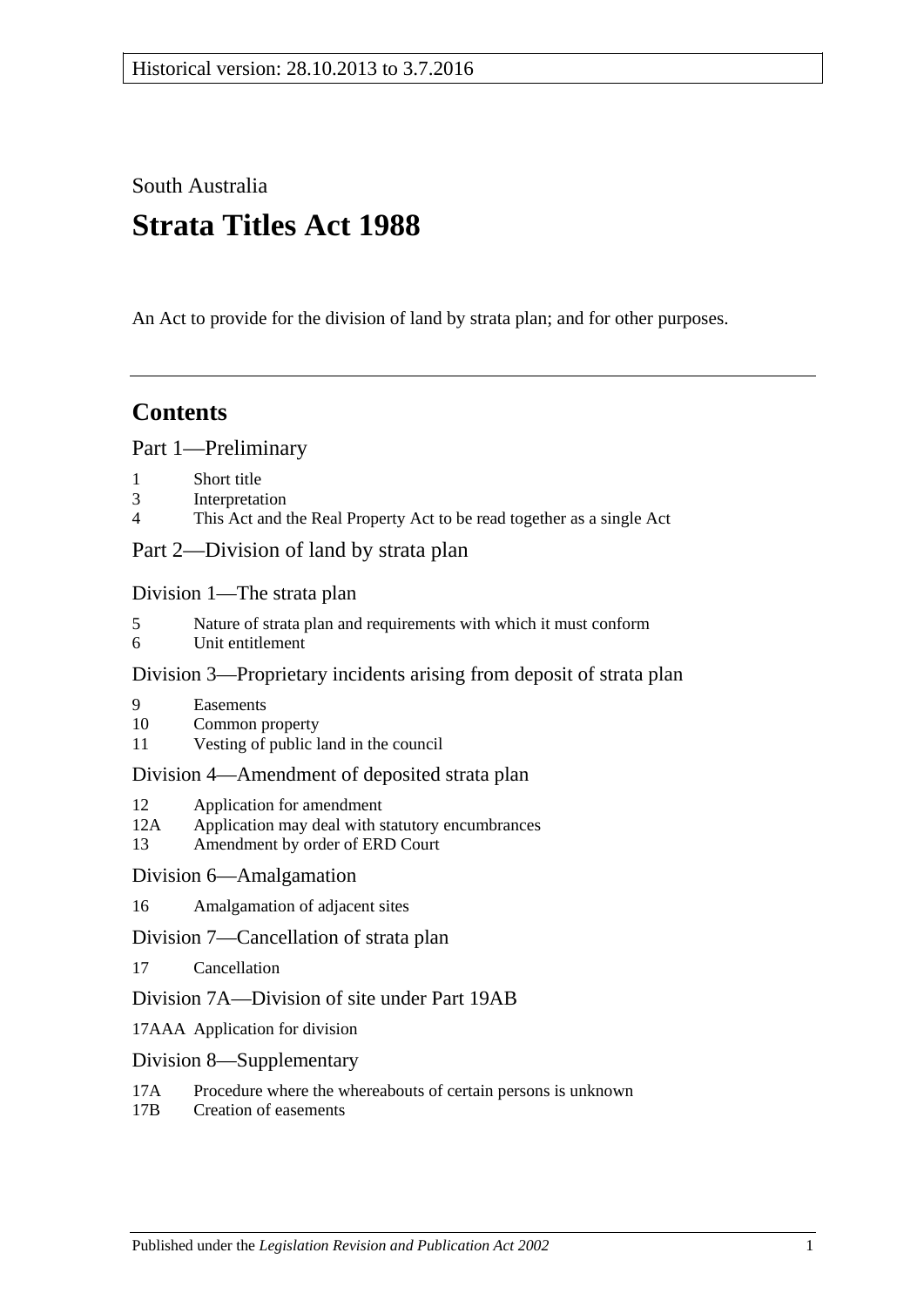## [Part 3—The strata corporation](#page-17-0)

### [Division 1—Constitution of strata corporation](#page-17-1)

- 18 [Name of strata corporation](#page-17-2)
- 19 [Articles of strata corporation](#page-17-3)
- 19A [Certain articles may be struck out by Court](#page-19-0)
- 20 [Binding character of the articles](#page-19-1)
- 21 [Unit holders are guarantors of strata corporation's liabilities](#page-19-2)
- 22 [Restriction of payment by strata corporation to its members](#page-19-3)
- 23 [Officers of strata corporation](#page-20-0)
- 24 [Contractual formalities](#page-20-1)

#### [Division 2—General functions, powers and duties](#page-20-2)

- 25 [Functions](#page-20-3)
- 26 [General powers](#page-21-0)
- 26A [Delegation of functions or powers](#page-21-1)
- 27 [Power to raise money](#page-21-2)

### [Division 2A—Delegations by strata corporation](#page-22-0)

- 27A [Delegation of corporation's functions and powers](#page-22-1)
- 27B [Body corporate managers](#page-23-0)
- 27C [General duties](#page-25-0)
- 27D [Offences](#page-25-1)

### [Division 3—Special powers of strata corporation to maintain the integrity of the](#page-26-0)  [strata scheme](#page-26-0)

- 28 [Power to enforce duties of maintenance and repair](#page-26-1)
- 29 [Alterations and additions](#page-27-0)

### [Division 4—Duty to insure](#page-27-1)

- 29A [Application of Division](#page-27-2)
- 30 [Duty to insure](#page-28-0)
- 31 [Other insurance by strata corporation](#page-28-1)
- 32 [Right of unit holders etc to satisfy themselves as to insurance](#page-28-2)

### [Division 5—General meetings](#page-29-0)

- 33 [Holding of general meetings](#page-29-1)
- 33A [Statement of expenditure etc](#page-30-0)
- 34 [Voting at general meetings](#page-31-0)
- 34A [Duty to disclose interest](#page-33-0)

### [Division 6—Management committee](#page-34-0)

- 35 [Management committee](#page-34-1)
- 36 [Validity of acts](#page-35-0)

#### [Division 6A—Agents' trust accounts](#page-35-1)

- 36A [Application of](#page-35-2) Division
- 36B [Interpretation](#page-35-3)
- 36C [Trust money to be deposited in trust account](#page-35-4)
- 36D [Withdrawal of money from trust account](#page-36-0)
- 36E [Authorised trust accounts](#page-36-1)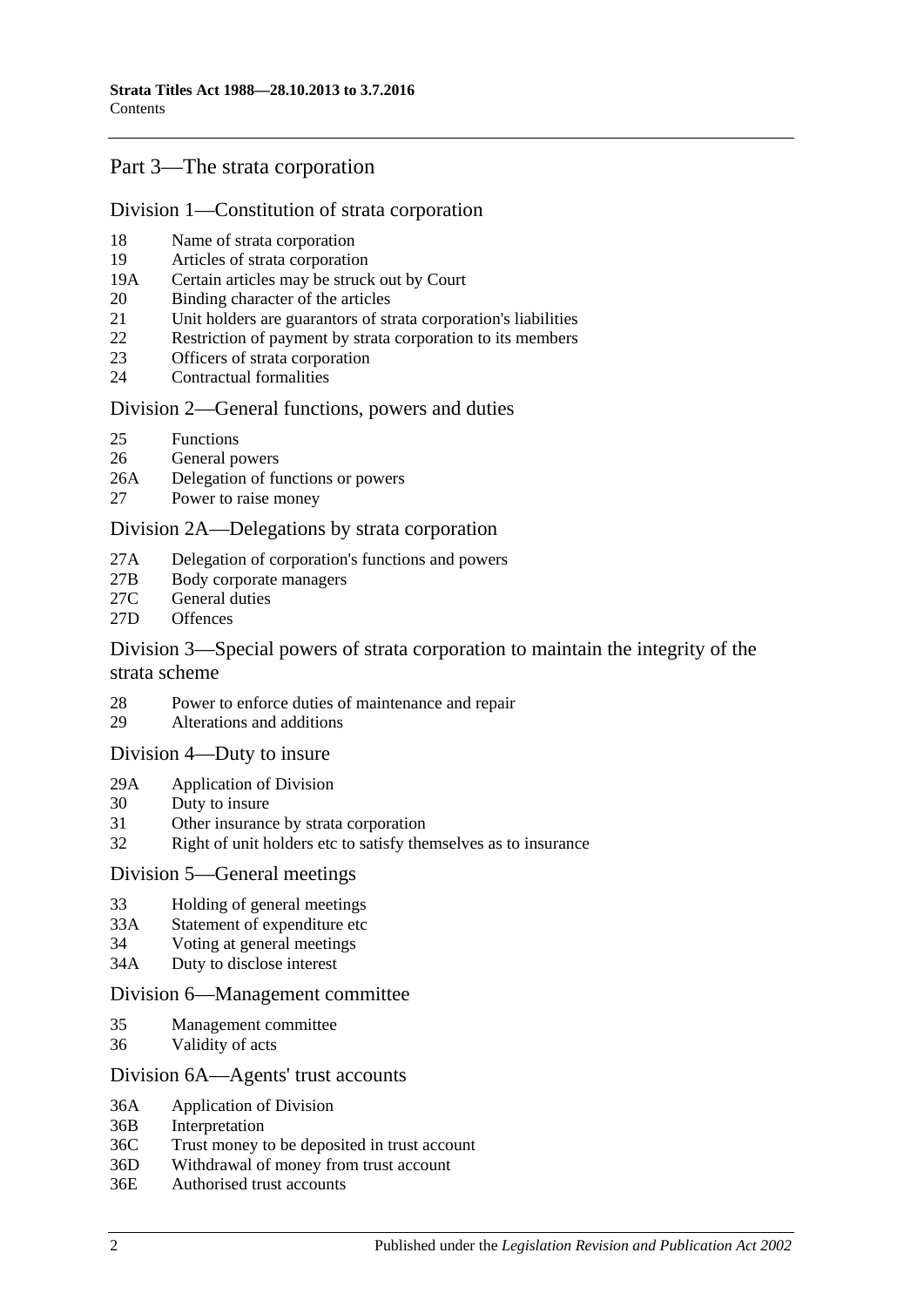- 36F [Application of interest](#page-36-2)
- 36G [Keeping of](#page-36-3) records
- 36H [Audit of trust accounts](#page-37-0)
- 36I [Obtaining information for purposes of audit or examination](#page-37-1)
- 36J [ADIs etc to report deficiencies in trust accounts](#page-37-2)
- 36K [Confidentiality](#page-38-0)
- 36L [ADIs etc not affected by notice of trust](#page-38-1)

### [Division 7—Appointment of administrator](#page-38-2)

37 [Administrator of strata corporation's affairs](#page-38-3)

#### [Division 8—Supplementary](#page-39-0)

- 38 [Duties of the original proprietor in relation to strata corporation](#page-39-1)
- 39 [Power to require handing over of property](#page-39-2)
- 39A [Register of unit holders](#page-39-3)
- 40 [Record keeping](#page-40-0)
- 41 [Information to be furnished](#page-40-1)

### [Part 3A—Resolution of disputes](#page-41-0)

- 41AA [Persons who may apply for relief](#page-41-1)
- 41A [Resolution of disputes etc](#page-42-0)

#### [Part 4—Miscellaneous](#page-44-0)

- 42 [Unit holder's power of entry](#page-44-1)
- 43 [Insurance by unit holder](#page-45-0)
- 44 [Dealing with part of unit](#page-45-1)
- 44A [Body corporate may act as officer etc](#page-46-0)
- 45 [Persons under disability etc](#page-46-1)
- 46 [Relief where unanimous resolution required](#page-47-0)
- 47 [General defence](#page-47-1)
- 48 [Applications etc](#page-47-2)
- 48A [Applications to Magistrates Court](#page-47-3)
- 49 [Service](#page-48-0)<br>50 Proceed
- [Proceedings for offences](#page-48-1)
- 50A [Indemnity fund under](#page-48-2) *Land Agents Act 1994*
- 50B [Review of operation of Act](#page-49-0)
- 51 [Regulations](#page-49-1)

## [Schedule 2—Transitional provisions](#page-49-2)

- 1 [Interpretation](#page-49-3)
- 2 [Existing plans](#page-49-4)
- 3 [Strata corporations](#page-49-5)
- 4 [Continuation and completion of proceedings under the repealed provisions](#page-50-0)
- 6 [Application of Acts](#page-50-1)

## [Schedule 3—Articles of strata corporation](#page-50-2)

## [Legislative history](#page-52-0)

## [Appendix—Divisional penalties and expiation fees](#page-61-0)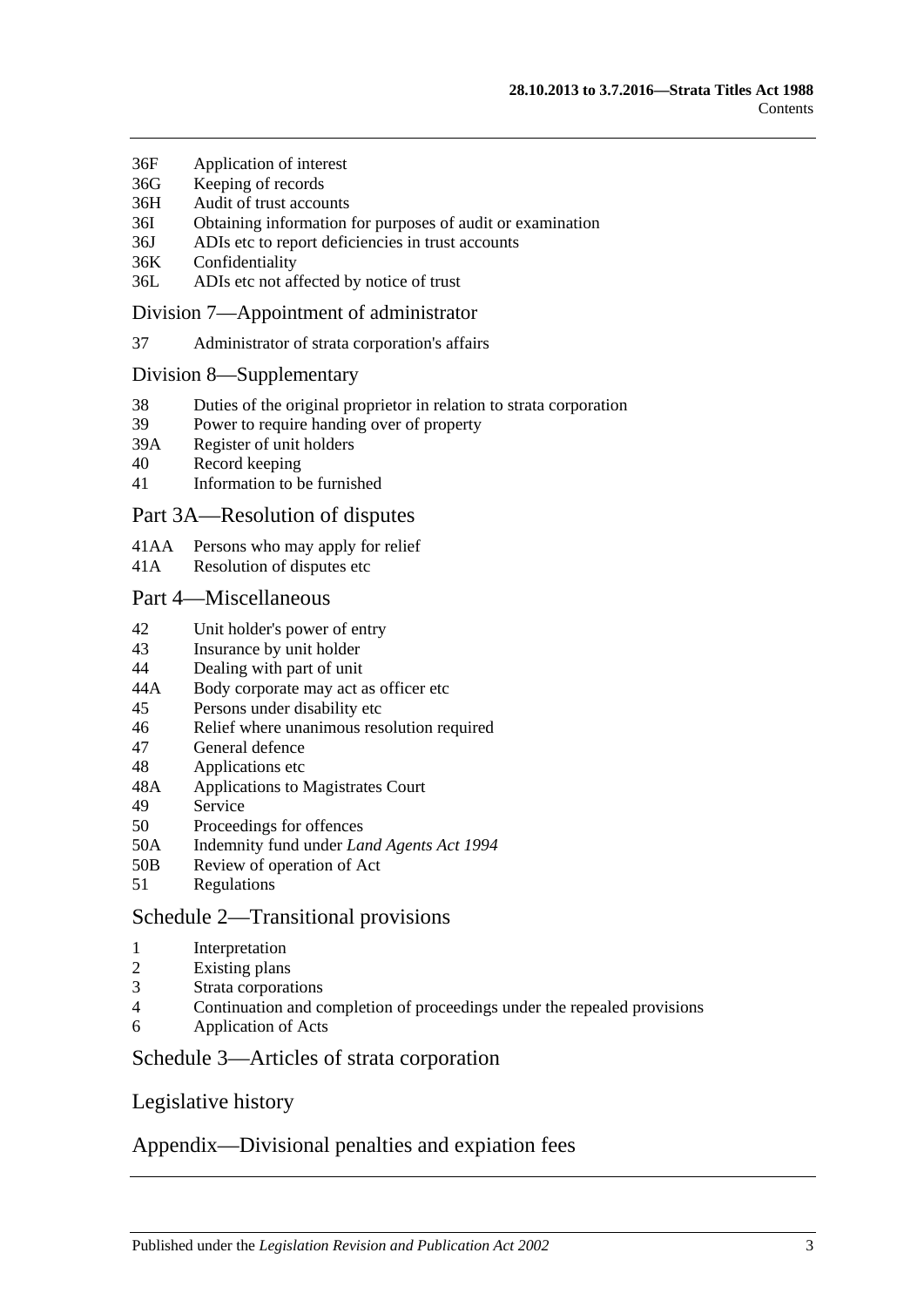## <span id="page-3-0"></span>**The Parliament of South Australia enacts as follows:**

## **Part 1—Preliminary**

### <span id="page-3-1"></span>**1—Short title**

This Act may be cited as the *Strata Titles Act 1988*.

### <span id="page-3-2"></span>**3—Interpretation**

(1) In this Act, unless the contrary intention appears—

*allotment* means the whole of the land comprised in a certificate of title;

*assistance animal* has the same meaning as in the *[Equal Opportunity Act](http://www.legislation.sa.gov.au/index.aspx?action=legref&type=act&legtitle=Equal%20Opportunity%20Act%201984) 1984*;

*body corporate manager*—see [section](#page-23-0) 27B;

*building* includes a fixed structure;

*business day* means any day except Saturday, Sunday or a public holiday;

*ceiling* includes a false or suspended ceiling;

*the Commission* means the Development Assessment Commission constituted under the *[Development Act](http://www.legislation.sa.gov.au/index.aspx?action=legref&type=act&legtitle=Development%20Act%201993) 1993*;

#### *council* means—

- (a) in relation to a local government area—a municipal or district council;
- (b) in relation to the parts of the State that lie outside local government areas—the Outback Areas Community Development Trust;

*the Court* means the Supreme Court of South Australia;

*deposited* in relation to a strata plan means deposited in the Lands Titles Registration Office by the Registrar-General;

*easement* includes a right of way;

*encumbrance* includes—

- (a) a life estate or a lease; or
- (b) a mortgage or charge; or
- (c) a claim or lien; or
- (d) an easement; or
- (e) a caveat;

*ERD Court* means the Environment, Resources and Development Court established under the *[Environment, Resources and Development Court Act](http://www.legislation.sa.gov.au/index.aspx?action=legref&type=act&legtitle=Environment%20Resources%20and%20Development%20Court%20Act%201993) 1993*;

*fence* includes a gate;

*floor* includes a stairway or ramp;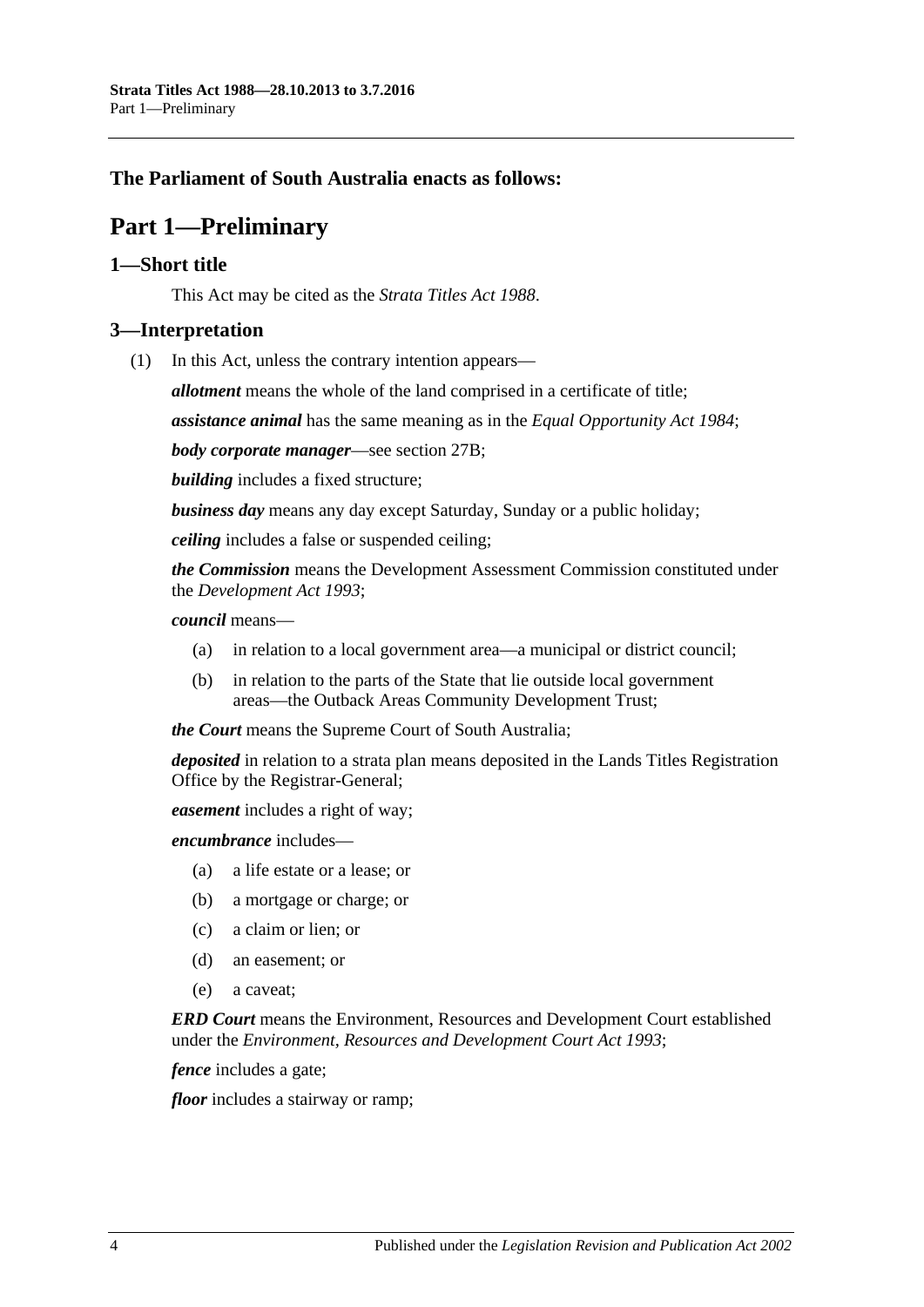*holder* of a statutory encumbrance means—

- (a) in relation to an agreement relating to the management, preservation or conservation of land lodged under Part 5 of the *[Development Act](http://www.legislation.sa.gov.au/index.aspx?action=legref&type=act&legtitle=Development%20Act%201993) 1993*—the Minister, greenway authority or council that entered into the agreement; or
- (b) in any other case—the Minister responsible for the administration of the Act under which the encumbrance was entered into or is in force;

*occupier* in relation to a unit means a person who occupies the unit on a temporary or permanent basis (either solely or jointly with other persons) and includes a person who is unlawfully in occupation of a unit;

*ordinary resolution* of a strata corporation means a resolution passed at a properly convened meeting of the corporation by a simple majority of the votes of unit holders present and voting on the resolution;

*original registered proprietor* in relation to a strata scheme means the person who was, immediately before the deposit of the strata plan, the registered proprietor of an estate in fee simple in the land;

*owner* in relation to land means the proprietor of an estate in fee simple in the land;

*public land* means—

- (a) land vested in a council;
- (b) land controlled or managed by a council;

*registered encumbrance* means an encumbrance registered or entered on a certificate of title;

*relevant animal* means an assistance animal or a therapeutic animal;

*site* means the land comprised in a strata plan (as distinct from the buildings and other improvements to that land);

*special resolution* in relation to a strata corporation means a resolution as to which the following conditions are satisfied;

- (a) at least 14 days' written notice, setting out the terms of the proposed resolution and any other information of a kind prescribed by regulation, is given to the unit holders;
- $(b)$
- (i) in the case of a strata corporation in which there are only 3 units and the owner of each unit is entitled to 1 vote in respect of his or her unit—the resolution is passed at a properly convened meeting of the strata corporation at which either no vote, or only 1 vote, is cast against the resolution; or
- (ii) in any other case—the resolution is passed at a properly convened meeting of the strata corporation at which the number of votes (if any) cast against the resolution is 25% or less of the total number of votes that could be cast at a meeting at which all unit holders are present and entitled to vote;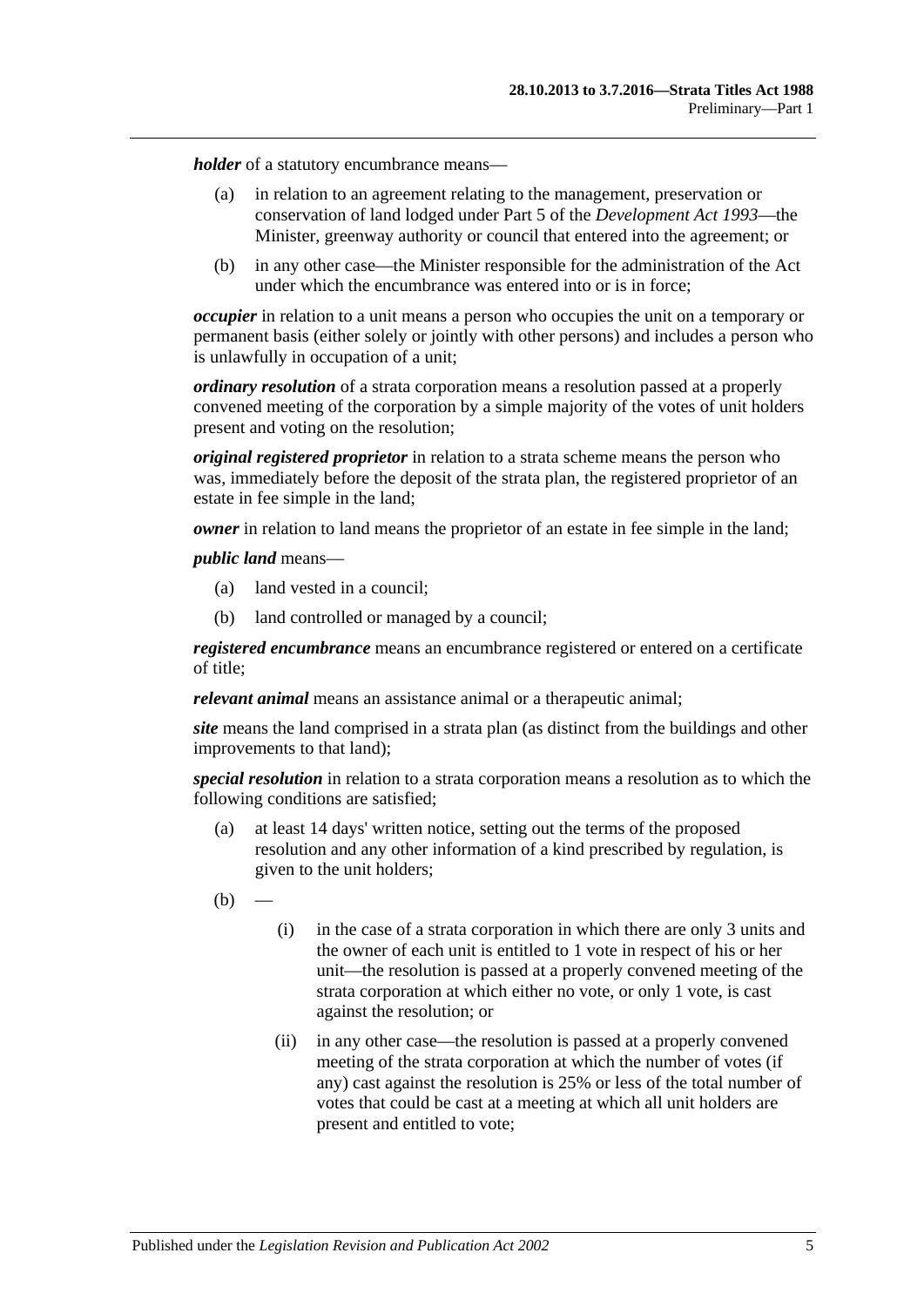#### *statutory encumbrance* means—

- (aaa) an Aboriginal heritage agreement entered into under the *[Aboriginal Heritage](http://www.legislation.sa.gov.au/index.aspx?action=legref&type=act&legtitle=Aboriginal%20Heritage%20Act%201988)  Act [1988](http://www.legislation.sa.gov.au/index.aspx?action=legref&type=act&legtitle=Aboriginal%20Heritage%20Act%201988)*;
- (aa) an agreement under section 39D of the repealed *[City of Adelaide](http://www.legislation.sa.gov.au/index.aspx?action=legref&type=act&legtitle=City%20of%20Adelaide%20Development%20Control%20Act%201976)  [Development Control Act](http://www.legislation.sa.gov.au/index.aspx?action=legref&type=act&legtitle=City%20of%20Adelaide%20Development%20Control%20Act%201976) 1976* that is continued in force by virtue of the provisions of the *[Acts Interpretation Act](http://www.legislation.sa.gov.au/index.aspx?action=legref&type=act&legtitle=Acts%20Interpretation%20Act%201915) 1915*;
- (a) an agreement relating to the management, preservation or conservation of land lodged under Part 5 of the *[Development Act](http://www.legislation.sa.gov.au/index.aspx?action=legref&type=act&legtitle=Development%20Act%201993) 1993*;
- (b) any agreement or proclamation registered or noted on the title immediately before the commencement of the *[Development Act](http://www.legislation.sa.gov.au/index.aspx?action=legref&type=act&legtitle=Development%20Act%201993) 1993* that is continued in force by virtue of the provisions of the *[Statutes Repeal and Amendment](http://www.legislation.sa.gov.au/index.aspx?action=legref&type=act&legtitle=Statutes%20Repeal%20and%20Amendment%20(Development)%20Act%201993)  [\(Development\) Act](http://www.legislation.sa.gov.au/index.aspx?action=legref&type=act&legtitle=Statutes%20Repeal%20and%20Amendment%20(Development)%20Act%201993) 1993*;
- (d) a heritage agreement entered into under the *[Heritage Act](http://www.legislation.sa.gov.au/index.aspx?action=legref&type=act&legtitle=Heritage%20Act%201993) 1993*;
- (da) a heritage agreement entered into under the *[Native Vegetation Act](http://www.legislation.sa.gov.au/index.aspx?action=legref&type=act&legtitle=Native%20Vegetation%20Act%201991) 1991*;
- (db) an access agreement entered into under the *[Recreational Greenways](http://www.legislation.sa.gov.au/index.aspx?action=legref&type=act&legtitle=Recreational%20Greenways%20Act%202000)  Act [2000](http://www.legislation.sa.gov.au/index.aspx?action=legref&type=act&legtitle=Recreational%20Greenways%20Act%202000)*;
- (e) a management agreement entered into under the *[River Murray Act](http://www.legislation.sa.gov.au/index.aspx?action=legref&type=act&legtitle=River%20Murray%20Act%202003) 2003*;
- (ea) a management agreement entered into under the *[Upper South East Dryland](http://www.legislation.sa.gov.au/index.aspx?action=legref&type=act&legtitle=Upper%20South%20East%20Dryland%20Salinity%20and%20Flood%20Management%20Act%202002)  [Salinity and Flood Management Act](http://www.legislation.sa.gov.au/index.aspx?action=legref&type=act&legtitle=Upper%20South%20East%20Dryland%20Salinity%20and%20Flood%20Management%20Act%202002) 2002*;
- (f) any other encumbrance created by or under any statute and prescribed by the regulations for the purposes of this definition;

*the strata community* means those who reside or work at the units in a strata scheme;

*strata corporation* means a body corporate created under this Act on the deposit of a strata plan;

*strata scheme* means—

- (a) the land comprised in a strata plan; and
- (b) the buildings and other improvements on that land;

*therapeutic animal* has the same meaning as in section 88A of the *[Equal Opportunity](http://www.legislation.sa.gov.au/index.aspx?action=legref&type=act&legtitle=Equal%20Opportunity%20Act%201984)  Act [1984](http://www.legislation.sa.gov.au/index.aspx?action=legref&type=act&legtitle=Equal%20Opportunity%20Act%201984)*;

*unanimous resolution* in relation to a strata corporation means a special resolution passed without any dissentient vote at a general meeting of the corporation;

*unit* means an area shown on a strata plan as a unit;

*unit holder* means—

- (a) a person registered as proprietor of an estate in fee simple in the unit;
- (b) if the fee simple is divided into a life estate with a remainder or reversionary interest—the person registered as the proprietor of the life estate;

*wall* includes a door or window.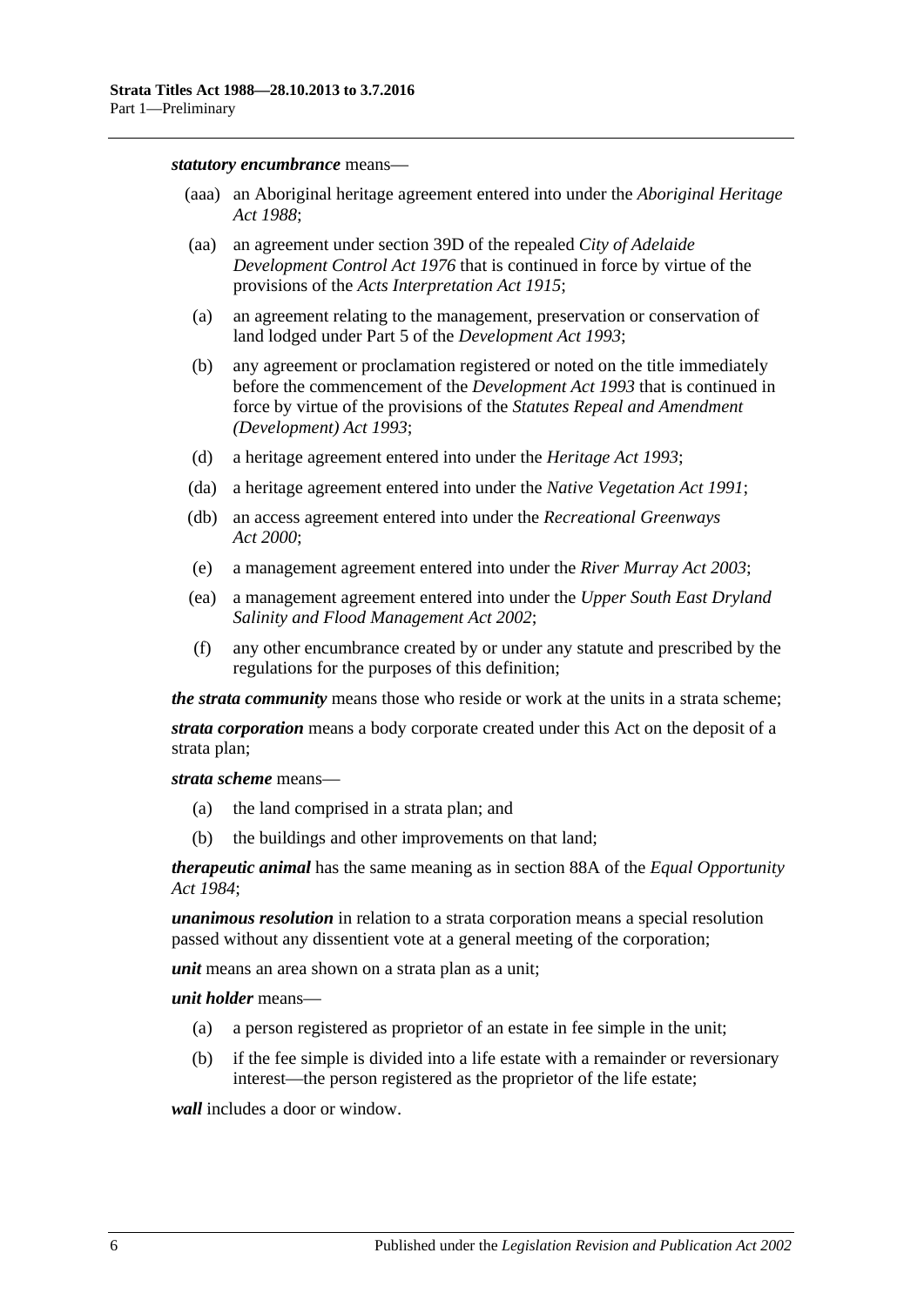- (2) For the purposes of this Act, land will be regarded as being adjacent to other land if the land—
	- (a) abuts on the other land; or
	- (b) is separated from the other land only by—
		- (i) a road, street, footpath, railway or thoroughfare; or
		- (ii) a reserve or other similar open space.

**Note—**

For definition of divisional penalties (and divisional expiation fees) see Appendix.

### <span id="page-6-0"></span>**4—This Act and the Real Property Act to be read together as a single Act**

This Act and the *[Real Property Act](http://www.legislation.sa.gov.au/index.aspx?action=legref&type=act&legtitle=Real%20Property%20Act%201886) 1886* will be read together and construed as if the two Acts constituted a single Act.

## <span id="page-6-2"></span><span id="page-6-1"></span>**Part 2—Division of land by strata plan**

## **Division 1—The strata plan**

### <span id="page-6-3"></span>**5—Nature of strata plan and requirements with which it must conform**

- (1) A strata plan is a plan dividing land into—
	- (a) units (of which there must be at least two); and
	- (b) common property.
- (2) A strata plan must comprise the whole of one or more allotments.
- (3) A strata plan—
	- (a) must define the units to be created by the plan in a manner that allows the boundaries of each unit to be ascertained; and
	- (b) must assign to each unit a distinguishing number; and
	- (c) must have annexed to it a schedule of unit entitlements in relation to the units; and
	- (d) must delineate the boundaries of the land comprised in the plan; and
	- (e) must delineate in relation to those boundaries the external lateral boundaries of all buildings on the land; and
	- (f) must comply with any other requirements stipulated by the Registrar-General.
- $(4)$  A unit—
	- (a) must consist of, or include, the whole or a part of a building;
	- (b) need not be wholly within one or more buildings;
	- (c) may be below, on or above the surface of land;
	- (d) may be wholly on one storey or level or partly on one storey or level and partly on another or others;
	- (e) may include an area (a *unit subsidiary*)—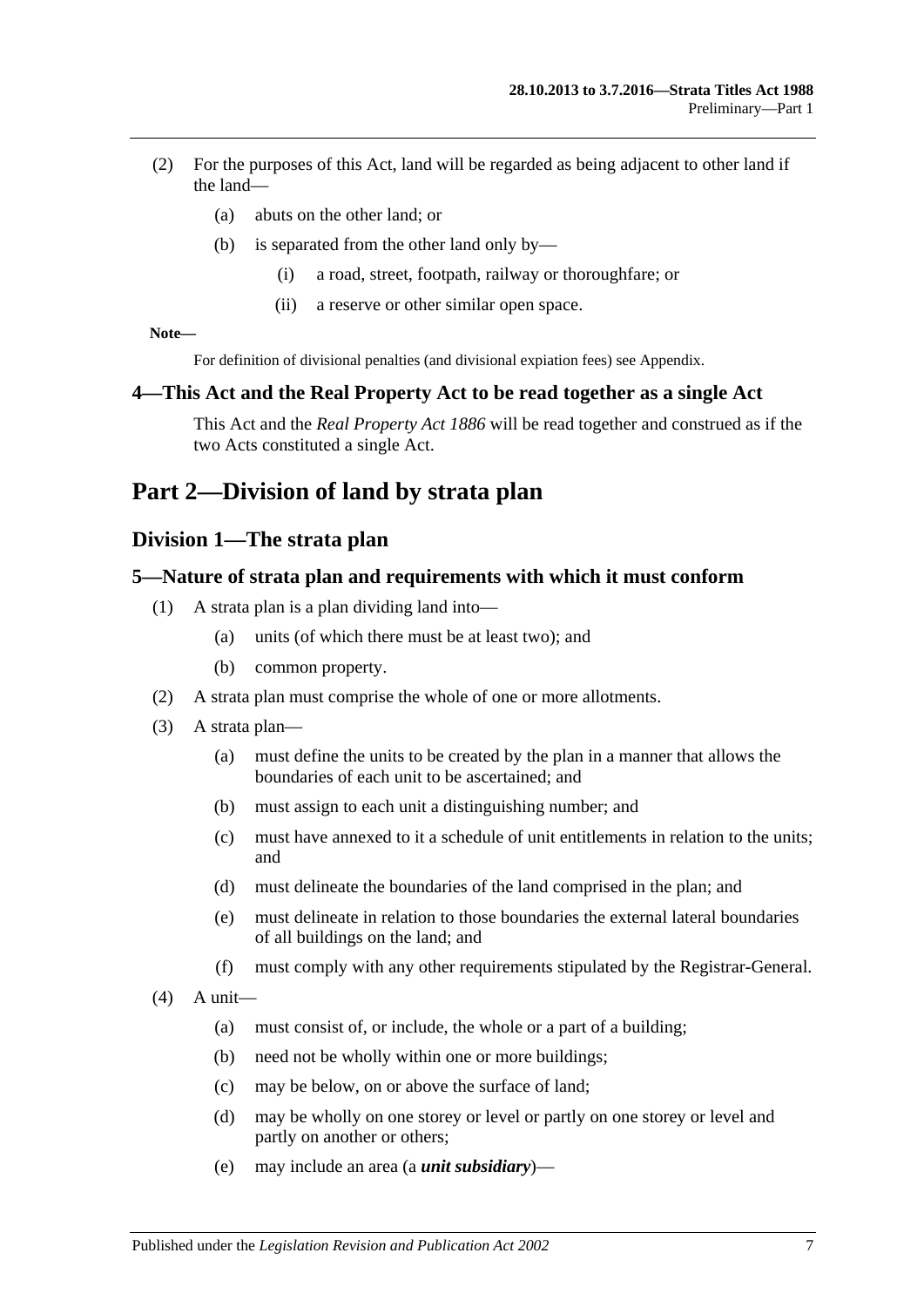- (i) for the separate use of the occupier of the unit; and
- (ii) appurtenant to the portion of the unit designed for separate occupation.
- (5) Subject to any explicit statement to the contrary in a strata plan, the following principles apply to the definition of a unit by strata plan—
	- (a) where a boundary is defined by reference to a wall or fence—the boundary is the inner surface of the wall or fence;
	- (b) where a boundary is defined by reference to a floor—the boundary is the upper surface of the floor;
	- (c) where a boundary is defined by reference to a ceiling or roof—the boundary is the under surface of the ceiling or roof.
- (6) The common property comprises—
	- (a) any land or space that is not within a unit;
	- (b) any pipe, cable, wire, duct or drain that is not for the exclusive use of a unit;
	- (c) any structure that is not for the exclusive use of a unit installed before the deposit of the strata plan;
	- (d) any structure installed by a strata corporation as part of the common property;
	- (e) any other structure on the site committed to the care of a strata corporation as part of the common property.
- (7) Subject to any explicit statement to the contrary in the strata plan, a wall or fence between a building that forms part of a unit and a unit subsidiary to that unit is part of the common property.
- (8) The plan must conform with any requirements of the regulations as to the design of the strata scheme.

#### <span id="page-7-0"></span>**6—Unit entitlement**

- (1) The unit entitlement of a unit is a number assigned to the unit that bears in relation to the aggregate unit entitlements of all of the units defined on the relevant strata plan (within a tolerance of  $\pm 10$  per cent) the same proportion that the capital value of the unit bears to the aggregate capital value of all of the units.
- (2) The unit entitlement of a unit must be expressed as a whole number.
- (3) The aggregate unit entitlements of all units defined on a strata plan must, if the regulations so provide, be a number fixed in the regulations.

## <span id="page-7-1"></span>**Division 3—Proprietary incidents arising from deposit of strata plan**

#### <span id="page-7-2"></span>**9—Easements**

The following easements exist, to the extent required by the nature of the strata scheme, between the units and between the units and common property:

- (a) easements of support and shelter;
- (b) easements allowing for the establishment and maintenance of pipes, ducts, cables and other equipment so that—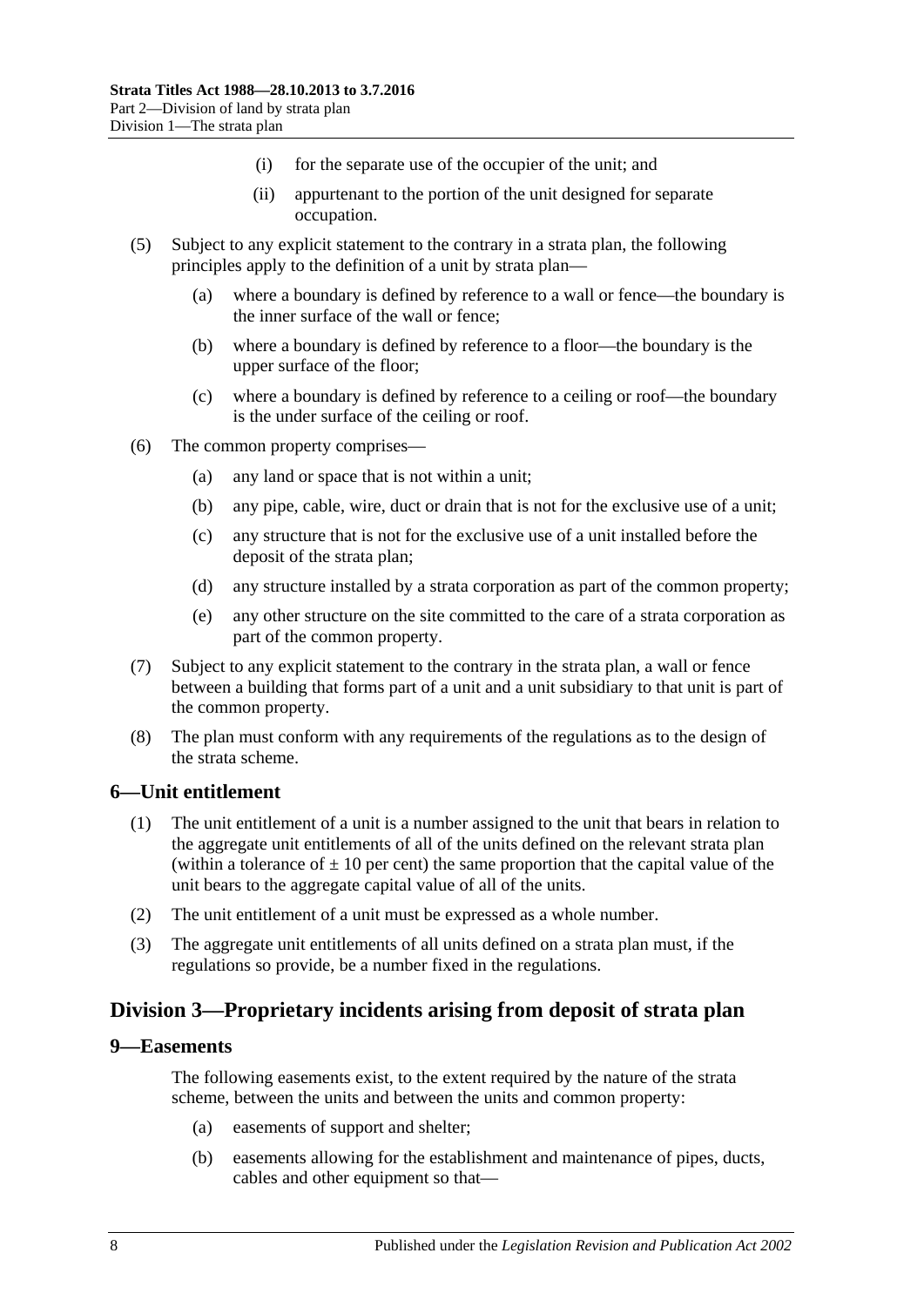- (i) a unit may be supplied with water, gas, electricity, heating oil, or air-conditioned air;
- (ii) a unit may be connected to the telephone or to a radio or television antenna;
- (iii) a unit may be connected to sewerage, garbage, drainage or other similar services.

## <span id="page-8-0"></span>**10—Common property**

- (1) The common property is held by the strata corporation in trust for the unit holders.
- (2) An equitable share in the common property attaches to each unit and cannot be alienated or dealt with separately from the unit.
- (3) The extent of the share is proportioned to the unit entitlement of the unit.

## <span id="page-8-4"></span><span id="page-8-1"></span>**11—Vesting of public land in the council**

- (1) Any land shown on a deposited strata plan as a road, street, thoroughfare, reserve or similar open space (except any such land shown on the plan as an easement or excluded by regulation from the application of this section) is vested in the council in fee simple free of any encumbrance.
- (2) Any road, street or thoroughfare that vests in a council under [subsection](#page-8-4) (1) will be regarded, for all purposes, as a public road, street or thoroughfare.

## <span id="page-8-2"></span>**Division 4—Amendment of deposited strata plan**

## <span id="page-8-3"></span>**12—Application for amendment**

- (1) An application for the amendment of a deposited strata plan may be made only by the strata corporation.
- (2) The applicant must provide evidence to the satisfaction of the Registrar-General—
	- (a) that the application is made in pursuance of a unanimous resolution duly passed at a properly convened meeting of the strata corporation;
	- (b) that any person with an encumbrance registered in relation to units or common property affected by the proposed amendment consents to the amendment;
	- (c) if units or common property affected by the proposed amendment are subject to a statutory encumbrance—that the holder of the statutory encumbrance consents to the amendment.
- (2a) Where the amendment of a deposited strata plan would result in the extinguishment of an easement in respect of part of the dominant land, the consent of a person who has, or claims, an estate or interest in the servient land is not required in relation to that extinguishment if rights under the easement continue in existence in respect of some other part of the dominant land.
- (3) The application must be accompanied by—
	- (a) any duplicate certificates of title affected by the amendment; and
	- (c) if the amendment affects the delineation of units, common property or any buildings on the site—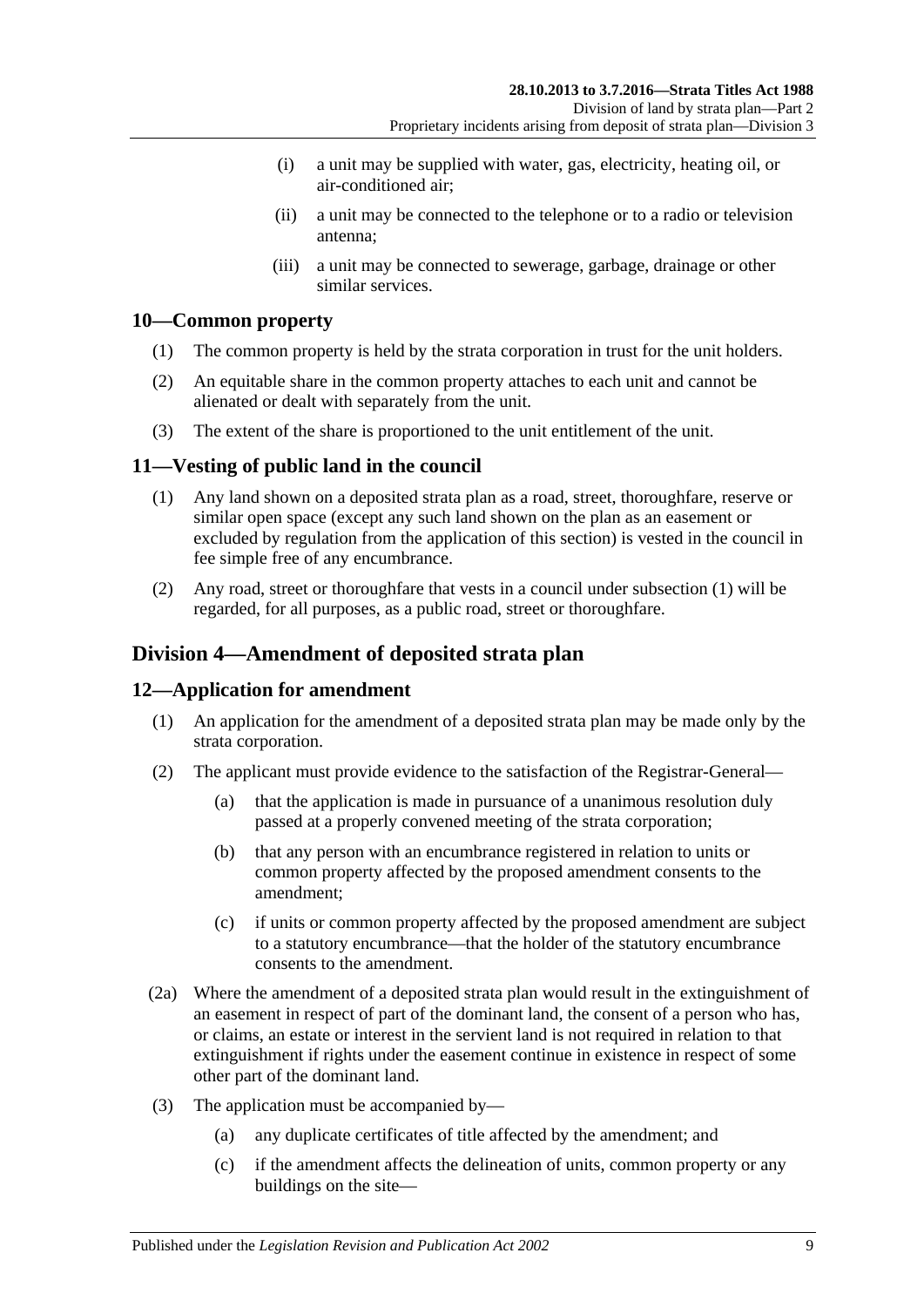- (i) a plan indicating the changes to be effected by the amendment;
- (ii) a certificate from a licensed surveyor in the prescribed form (which may be endorsed on the plan) certifying that the plan correctly delineates the units, the common property and the buildings on the site;
- (iii) a certificate from a licensed valuer certifying the amount (if any) by which the value of any unit or the common property would be varied by the amendment; and
- (d) if the amendment—
	- (i) consists of a variation of the unit entitlements of the units; or
	- (ii) affects the relative value of the units,

a fresh schedule of unit entitlements certified correct by a licensed valuer; and

- (e) an instrument providing for the discharge of any registered encumbrance shown on the original certificate or certificates of title of the units that should, in the opinion of the Registrar-General, be discharged; and
- (f) such other documentary material as the Registrar-General may require.

(3a) Where—

- (a) the erection or alteration of a building on the site causes an encroachment on land not included in the site; and
- (b) the application for amendment relates (wholly or in part) to the erection or alteration of that building,

the application can only be accepted if—

- (c) no part of a unit would, if the amendment were made, form part of the encroachment; and
- $(d)$
- (i) the encroachment is over public land and the council within whose area the land is situated consents to the encroachment; or
- (ii) the encroachment consists of the protrusion of footings, or footings and associated structures of a prescribed nature, by not more than the prescribed distance beyond the boundaries of the site, and the owner of the land over which the encroachment occurs consents to the encroachment; or
- (iii) it is established to the Registrar-General's satisfaction that the encroachment is otherwise authorised by law.
- (3b) If the amendment affects the delineation of units or common property, the Registrar-General must not deal with the application unless satisfied that the certificate from the Development Assessment Commission required by section 51 of the *[Development Act](http://www.legislation.sa.gov.au/index.aspx?action=legref&type=act&legtitle=Development%20Act%201993) 1993* has been given, and is in force, in relation to the amendment.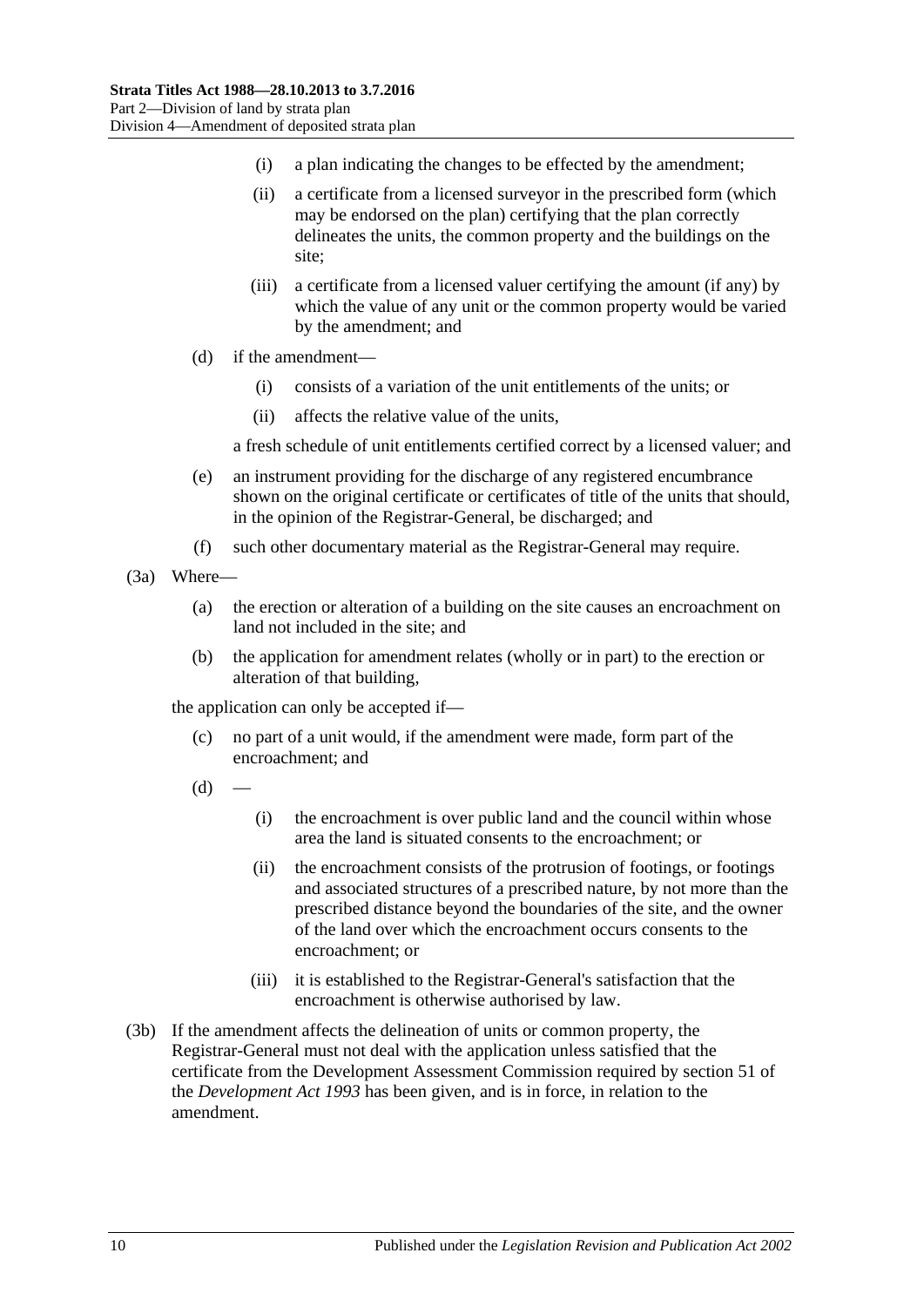- (3c) The certificate from the Development Assessment Commission under section 51 of the *[Development Act](http://www.legislation.sa.gov.au/index.aspx?action=legref&type=act&legtitle=Development%20Act%201993) 1993* expires at the expiration of 1 year after the application for amendment was lodged with the Registrar-General unless the Registrar-General extends the life of the certificate.
- (4) Where due application is made for the amendment of a strata plan, the Registrar-General will, so far as the nature of this amendment requires—
	- (a) amend the plan in accordance with the application, or substitute a fresh strata plan;
	- (b) amend or endorse any certificate of title affected by the amendment, or cancel any such certificate and issue a new certificate or new certificates;
	- (c) substitute a fresh schedule of unit entitlements.
- (4a) Where an application affected by an encroachment is accepted by the Registrar-General—
	- (a) unless the encroachment is over public land, the Registrar-General will, on the amendment of the plan, enter the encroachment on any relevant certificate of title; and
	- (b) any consent given in relation to the encroachment is binding on present and subsequent owners and occupiers of the land.
- (5) Where part of a unit is, on the amendment of the strata plan by the Registrar-General, transferred to another unit or to common property, then—
	- (a) the part is discharged from any encumbrance (other than an easement or statutory encumbrance) registered over the unit from which it is transferred; and
	- (b) if the part is being transferred to another unit—the part will be held subject to any encumbrance registered over the whole of that unit.
- (5a) Where part of the common property is, on the amendment of the strata plan by the Registrar-General, transferred to a unit, then—
	- (a) the part is discharged from any encumbrance (other than an easement or statutory encumbrance) registered over the common property; and
	- (b) the part will be held subject to any encumbrance registered over the whole of the unit.
- (6) Where an amendment provides for—
	- (a) the division of a unit into two or more units; or
	- (b) the consolidation of two or more units into one unit,

any unit created by the amendment will be held subject to any registered encumbrance shown on the original certificate or certificates of title (unless an instrument providing for the discharge of the encumbrance is lodged with the Registrar-General).

(7) An application for the amendment of a deposited strata plan that effects the transfer of an interest in land is a conveyance.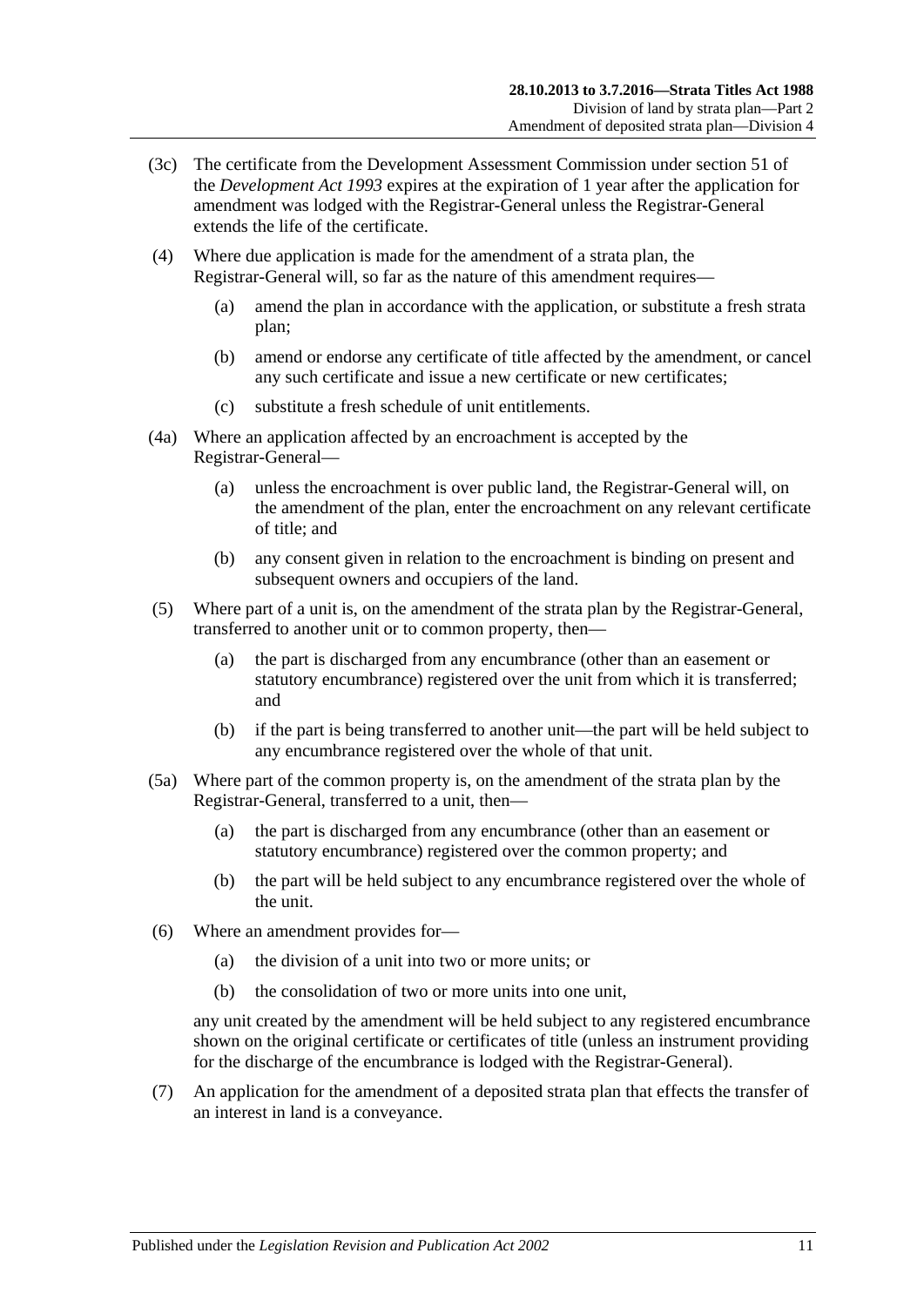- (8) If, on amendment of a deposited strata plan, part, but not the whole, of an allotment within the meaning of Part 19AB of the *[Real Property Act](http://www.legislation.sa.gov.au/index.aspx?action=legref&type=act&legtitle=Real%20Property%20Act%201886) 1886* is to be included in the site or land is to be removed from the site, the application under this section will be taken to be an application for division under Part 19AB of the *[Real Property](http://www.legislation.sa.gov.au/index.aspx?action=legref&type=act&legtitle=Real%20Property%20Act%201886)  Act [1886](http://www.legislation.sa.gov.au/index.aspx?action=legref&type=act&legtitle=Real%20Property%20Act%201886)* as well as being an application under this section and accordingly—
	- (a) both this section and Part 19AB apply to and in relation to the application; and
	- (b) if part of an allotment is to be included from outside the site, the application must be made jointly by the strata corporation and the registered proprietor of the allotment to be divided; and
	- (c) the Registrar-General may direct that a combined plan or two separate plans be lodged with the application.

## <span id="page-11-0"></span>**12A—Application may deal with statutory encumbrances**

Despite any other statutory provision to the contrary, the Registrar-General may treat an application for amendment of a deposited strata plan under this Division as if it included an application for the variation or termination of a statutory encumbrance if—

- (a) the application specifies that variation or termination of a statutory encumbrance is to be registered or noted; and
- (b) the application is accompanied by—
	- (i) a certificate signed by or on behalf of the holder of the statutory encumbrance certifying that the requirements of the Act under which the encumbrance was entered into, or is in force, as to the variation or termination of the statutory encumbrance (if any) have been complied with; and
	- (ii) such other documentary material in relation to the statutory encumbrance as the Registrar-General may require.

## <span id="page-11-1"></span>**13—Amendment by order of ERD Court**

- (1) The ERD Court may, on application under this section, order the amendment of a strata plan.
- (2) An application may be made under this section by—
	- (a) the strata corporation; or
	- (b) a unit holder; or
	- (c) any other person who has a registered interest in a unit; or
	- (d) an insurer of a unit or any of the common property.
- (3) Such an application may only be made—
	- (a) for the purpose of correcting an error in the plan;
	- (b) for the purpose of varying the unit entitlements of the units;
	- (c) for the purpose of achieving amendments that have become desirable in view of damage to buildings within the strata scheme;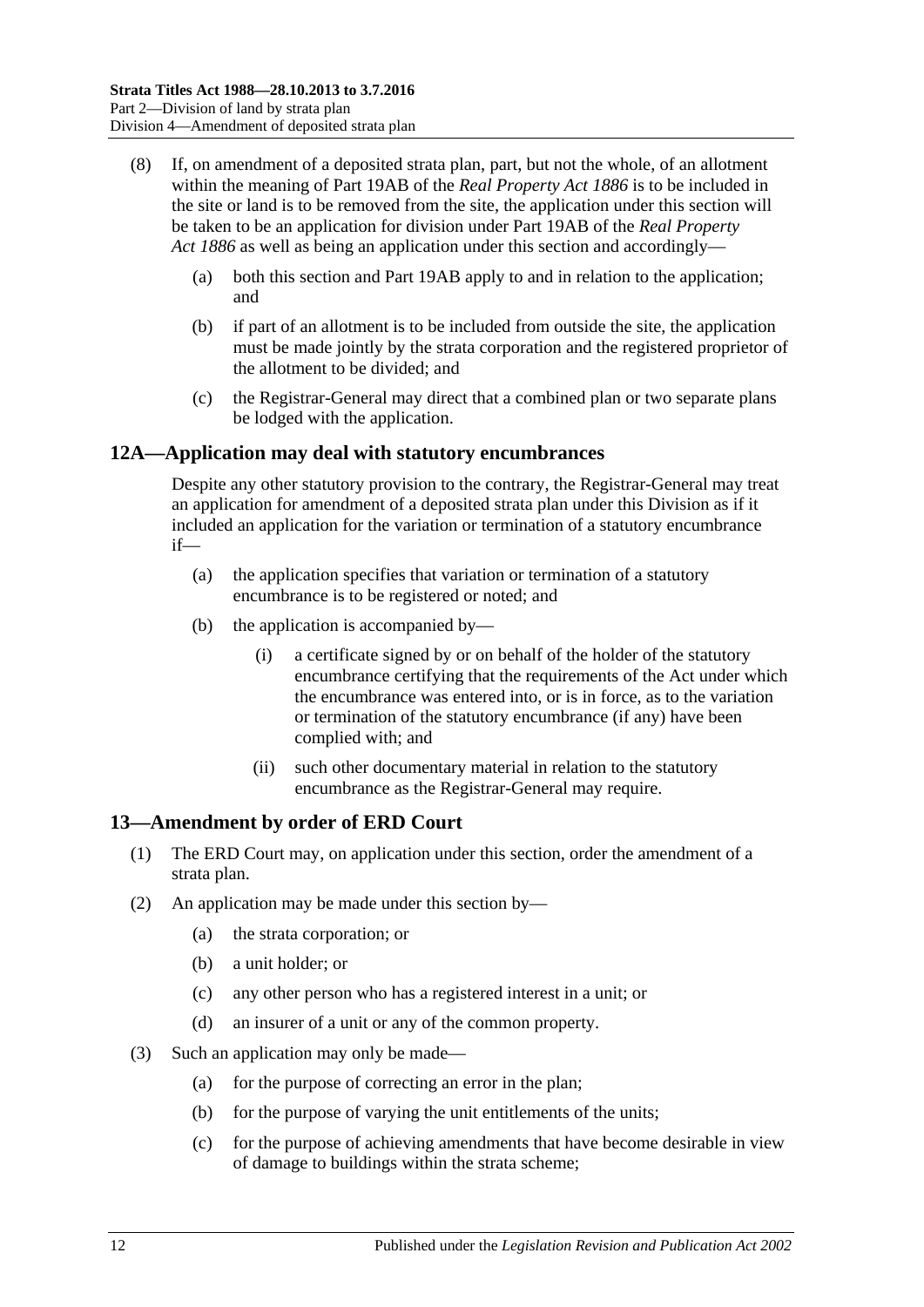- (d) for the purpose of achieving any other amendments that are desirable in the circumstances of the particular case.
- (3a) If it appears to the ERD Court that the proposed amendment of the strata plan could adversely affect a person who is not a party to the proceedings, the ERD Court should not order the amendment unless the ERD Court is satisfied that the person has been notified of the possibility that such an order could be made and has been given a reasonable opportunity to make submissions to the Court in relation to the matter.
- (3b) In determining an application under this section the ERD Court must have regard to the matters (if any) prescribed by regulation.
- (4) The ERD Court may, on an application under this section, make—
	- (a) an order for amendment of the strata plan;
	- (b) any further orders that may be necessary to achieve justice between those affected by the amendment;
	- (c) incidental or ancillary orders.
- (5) Where an order for the amendment of a strata plan is made, the Registrar-General will, on lodgement of the order and any other documentary material the Registrar-General requires, amend the plan in accordance with the order.

## <span id="page-12-0"></span>**Division 6—Amalgamation**

## <span id="page-12-1"></span>**16—Amalgamation of adjacent sites**

- (1) Where the sites comprised in two or more deposited strata plans are adjacent to each other, the strata plans may be amalgamated to form a single strata plan.
- (2) An application for amalgamation—
	- (a) must be under the common seals of the strata corporations affected by the proposed amalgamation; and
	- (b) must be endorsed with a statement to the effect that the application is made in pursuance of unanimous resolutions duly passed at properly convened meetings of the strata corporations; and
	- (c) must be endorsed with the consent of all persons (other than unit holders) with registered interests in the units; and
	- (d) must be accompanied by—
		- (i) a fresh strata plan prepared in accordance with this Act covering the proposed new site; and
		- (ia) a certificate from a licensed valuer certifying that the schedule of unit entitlements annexed to the fresh strata plan is correct; and
		- (ii) the duplicate certificates for all of the units and common properties; and
		- (iii) the articles proposed for the corporation to be created by the proposed amalgamation (unless the articles are to be in accordance with [Schedule 3\)](#page-50-2); and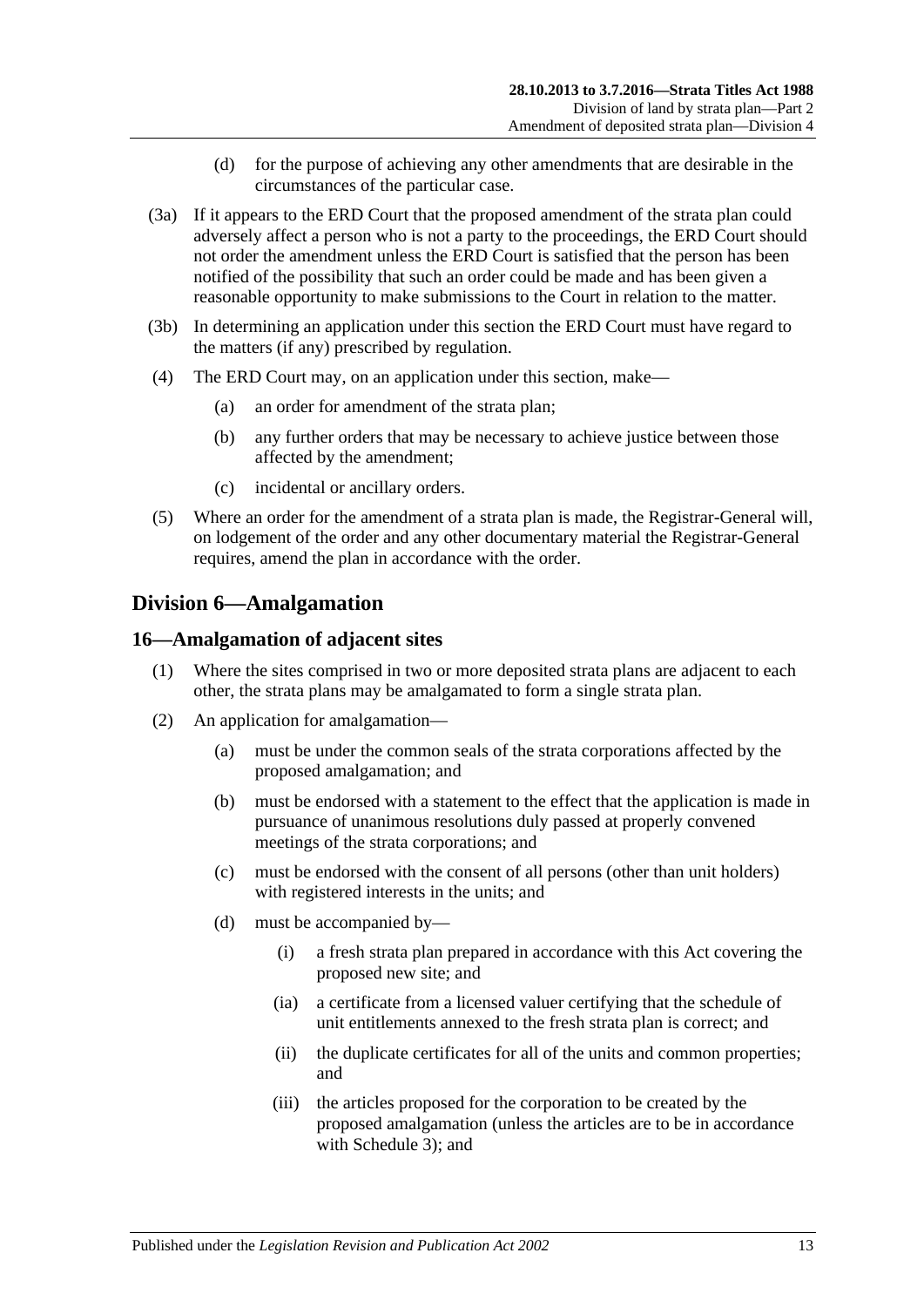- (iv) such other documentary material as the Registrar-General may require.
- (3) If the Registrar-General deposits the fresh strata plan in pursuance of an application under this section—
	- (a) the existing deposited strata plans will be cancelled and the fresh plan deposited in substitution for them;
	- (b) a new number will be assigned to the fresh plan;
	- (c) appropriate amendments will be made to the certificates for the units, or new certificates issued;
	- (d) a new certificate will be issued for the common property;
	- (e) the existing strata corporations will be dissolved and a new strata corporation created;
	- (f) the assets and liabilities of the strata corporations will vest in or attach to the strata corporation created on deposit of the fresh plan.

## <span id="page-13-0"></span>**Division 7—Cancellation of strata plan**

## <span id="page-13-1"></span>**17—Cancellation**

- (1) A deposited strata plan may be cancelled—
	- (a) by lodging an instrument of cancellation with the Registrar-General; or
	- (b) by order of the ERD Court.
- (2) An instrument of cancellation must be under the seal of the strata corporation and endorsed with the approval of—
	- (a) all unit holders;
	- (b) all other persons with registered interests in a unit or the common property.
- (3) An instrument of cancellation must be accompanied by—
	- (a) unless the Registrar-General otherwise directs—the duplicate certificate of title for every unit and the common property; and
	- (b) such other documentary material as the Registrar-General may require.
- (4) An application for an order of the ERD Court cancelling a strata plan may be made  $by-$ 
	- (a) the strata corporation;
	- (b) a unit holder;
	- (c) any other person who has a registered interest in a unit.
- (4a) If it appears to the ERD Court that the proposed cancellation of the strata plan could adversely affect a person who is not a party to the proceedings, the ERD Court should not order the cancellation unless the ERD Court is satisfied that the person has been notified of the possibility that such an order could be made and has been given a reasonable opportunity to make submissions to the Court in relation to the matter.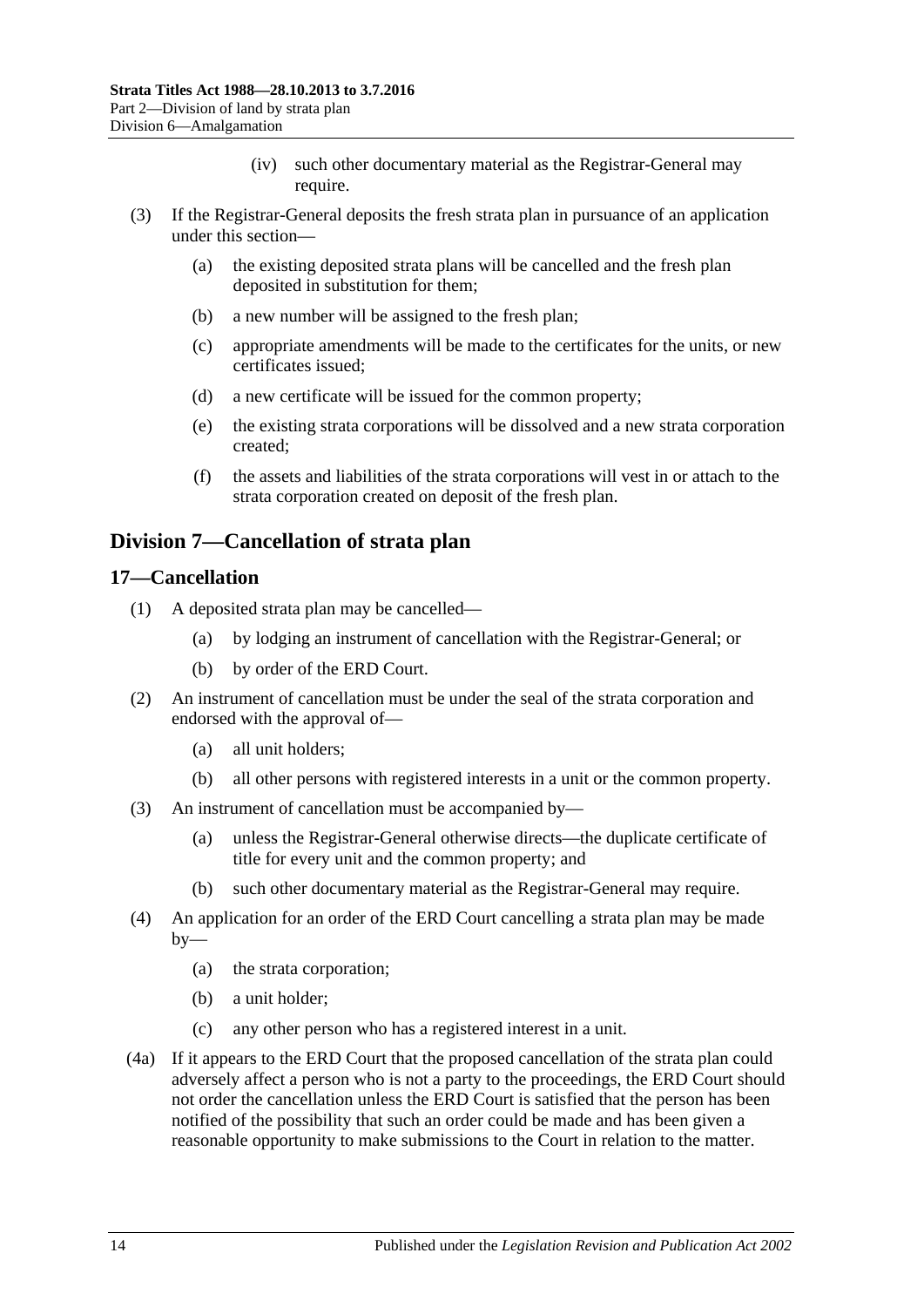- (4b) In determining an application under this section the ERD Court must have regard to the matters (if any) prescribed by regulation.
- (5) If the ERD Court makes an order for the cancellation of a strata plan, the strata corporation must lodge with the Registrar-General—
	- (a) a copy of the order together with an application to note the order;
	- (b) the duplicate certificates of title for the units and common property (except any such duplicate certificates exempted from production by the ERD Court).
- (6) The Registrar-General must, if satisfied that all terms of the order that are to be complied with before the cancellation of the plan (if any) have been complied with, cancel the strata plan by making an endorsement to that effect on the strata plan and making a note of the cancellation in the Register Book on every certificate affected by the cancellation.
- <span id="page-14-1"></span><span id="page-14-0"></span>(7) On cancellation of a strata plan—
	- (a) all land comprised in the plan (other than land vested in the council) vests in fee simple in the former registered proprietors of the units as tenants in common in proportions fixed by reference to the unit entitlements of their respective units;
	- (b) the strata corporation is dissolved;
	- (c) the liabilities of the former strata corporation will attach directly to the former registered proprietors jointly and severally (but they will be entitled to contribution amongst each other in proportions determined by reference to the unit entitlements of the former units);
	- (d) subject to any order of the ERD Court, the assets of the former strata corporation will be divided between the former registered proprietors in proportions determined by reference to the unit entitlements of the former units.
- (7a) The estate vested in a former registered proprietor of a unit under [subsection](#page-14-0) (7)(a) will be subject to—
	- (a) any estate or interest that was, immediately prior to the cancellation of the strata plan, entered on the original certificate of his or her unit; and
	- (b) at the request of the registered proprietor of the servient tenement and the dominant tenement (if any)—any easement that was discharged when the strata plan was originally deposited in the Lands Titles Registration Office.
- (8) For the purposes of [subsection](#page-14-1) (7), the former registered proprietor of a unit is the person who was the registered proprietor of the unit immediately before the cancellation of the plan.
- (9) On cancellation of a deposited strata plan, the site becomes an allotment for the purposes of Part 19AB of the *[Real Property Act](http://www.legislation.sa.gov.au/index.aspx?action=legref&type=act&legtitle=Real%20Property%20Act%201886) 1886* but if that land had been comprised of two or more allotments before division under this Act those allotments are not revived.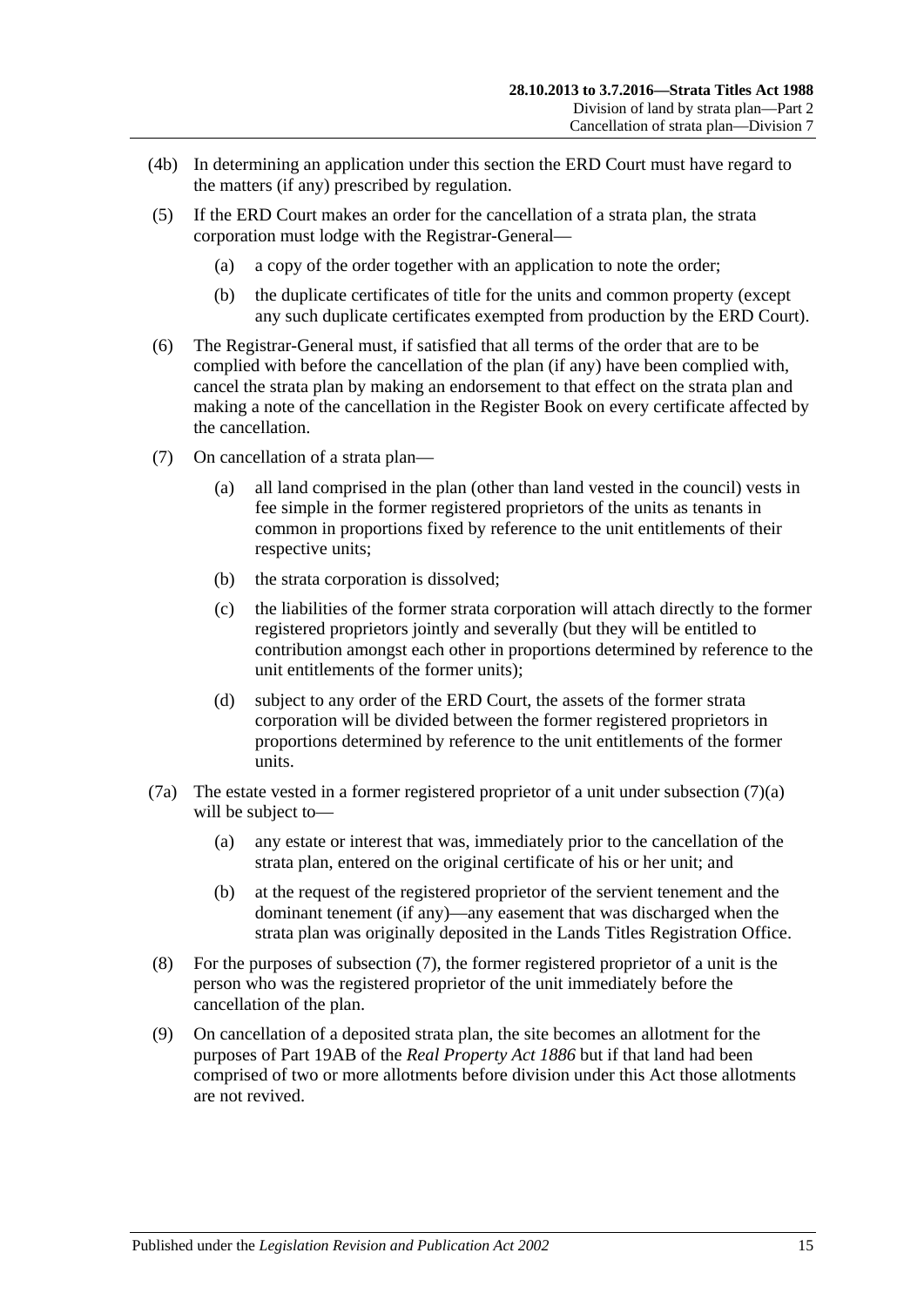## <span id="page-15-0"></span>**Division 7A—Division of site under Part 19AB**

## <span id="page-15-1"></span>**17AAA—Application for division**

- (1) A strata corporation may apply to the Registrar-General for the division of the site under Part 19AB of the *[Real Property Act](http://www.legislation.sa.gov.au/index.aspx?action=legref&type=act&legtitle=Real%20Property%20Act%201886) 1886* and for that purpose the site will be taken to be an allotment within the meaning of Part 19AB and the strata corporation will be taken to be the registered proprietor of the site.
- (2) The plan of division lodged with the application must be endorsed with the consent of the owners of the units comprising the site as well as the consents of the other persons required by Part 19AB Division 2 of the *[Real Property Act](http://www.legislation.sa.gov.au/index.aspx?action=legref&type=act&legtitle=Real%20Property%20Act%201886) 1886*.
- (3) On deposit of the plan of division under Part 19AB the strata plan is cancelled, the strata corporation is dissolved and—
	- (a) the liabilities of the former corporation attach directly to the owners of the former units jointly and severally (but they will be entitled to contribution amongst each other in proportions determined by reference to the unit entitlements of the former units);
	- (b) the assets of the former strata corporation (excluding the common property) will be divided between the owners of the former units in proportions determined by reference to the unit entitlements of the former units.
- (4) The cancellation of a strata plan on the deposit of a plan of division under Part 19AB revokes the articles of the strata corporation.
- (5) If, on the division of a site under this Division, the land comprising the former site is transferred to the owners of the former units in the same shares as if the strata plan had been cancelled under [Division 7,](#page-13-0) no duty is payable under the *[Stamp Duties Act](http://www.legislation.sa.gov.au/index.aspx?action=legref&type=act&legtitle=Stamp%20Duties%20Act%201923) 1923* in respect of the transfer.

## <span id="page-15-2"></span>**Division 8—Supplementary**

### <span id="page-15-3"></span>**17A—Procedure where the whereabouts of certain persons is unknown**

- <span id="page-15-4"></span>(1) Where—
	- (a) application is made to the Registrar-General under [Division 4;](#page-8-2) and
	- (b) a person's consent to the application, or in respect to some other related matter under the relevant Division, is required; and
	- (c) the Registrar-General is satisfied by such evidence as the Registrar-General may require—
		- (i) that the applicant has been unable, after making reasonable inquiries, to ascertain the whereabouts of the person; and
		- (ii) that the applicant has complied with the notice requirements under [subsection](#page-16-1) (2); and
		- (iii) that at least 28 days have elapsed since the applicant complied with those requirements; and
		- (iv) that no objection has been lodged by the person; and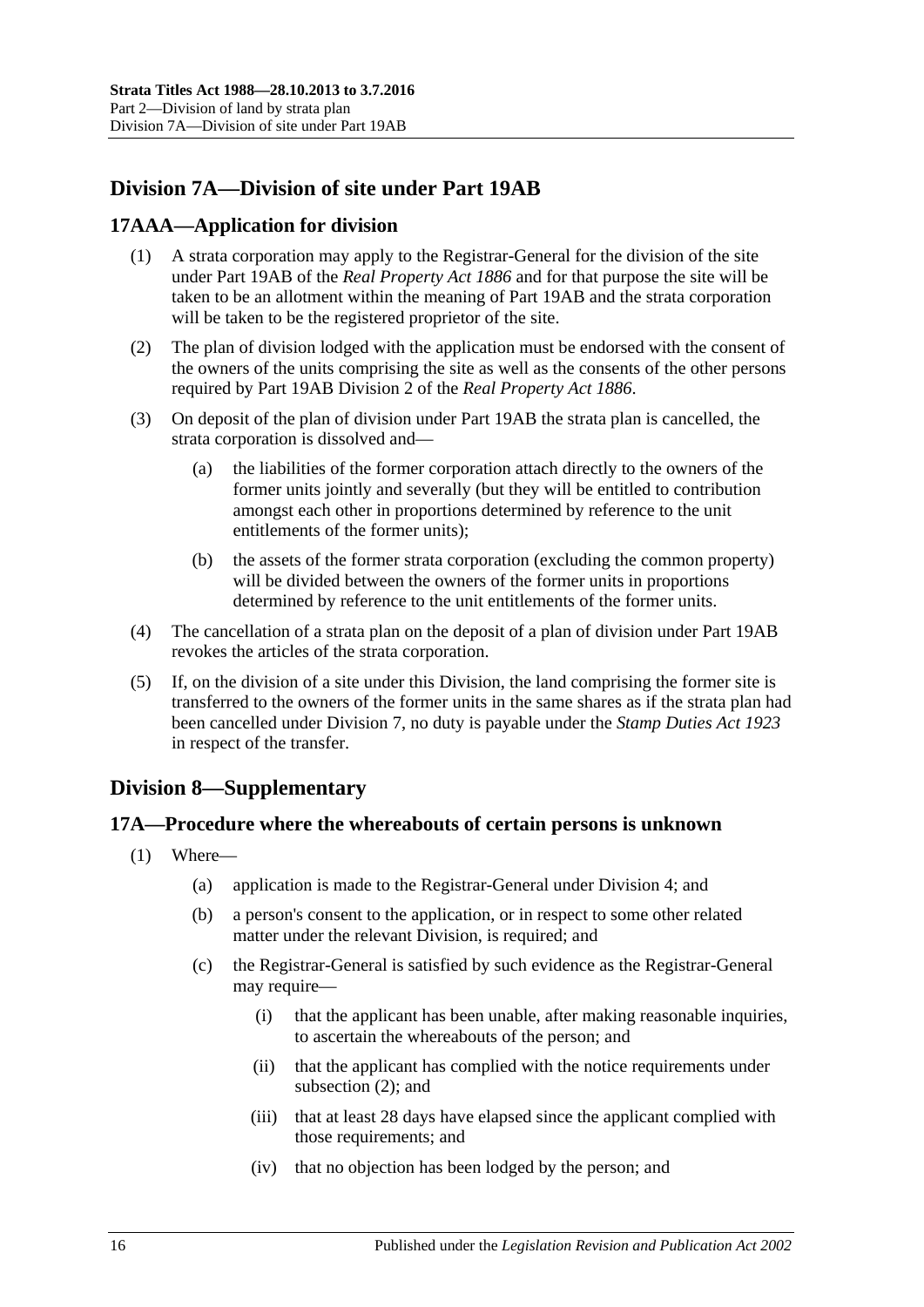(d) the Registrar-General determines (in his or her absolute discretion) that it is reasonable to proceed without the consent,

the person will be taken to have given his or her consent, and, notwithstanding the *[Real Property Act](http://www.legislation.sa.gov.au/index.aspx?action=legref&type=act&legtitle=Real%20Property%20Act%201886) 1886*, the Registrar-General may, if he or she thinks fit, dispense with the requirement that a duplicate certificate of title be produced for the purpose of any dealing to which the person's consent is taken to have been given if the duplicate certificate of title would normally be produced by that person.

- <span id="page-16-1"></span>(2) The notice requirements referred to in [subsection](#page-15-4)  $(1)(c)(ii)$  are that the applicant has—
	- (a) posted to the person whose consent is required, at the last address of the person appearing in the Register Book, a notice containing the prescribed information; and
	- (b) published a copy of the notice in a newspaper circulating generally throughout the State; and
	- (c) in a case involving an encroachment, left a copy of the notice in a conspicuous place on or near the land over which the encroachment has occurred.

## <span id="page-16-2"></span><span id="page-16-0"></span>**17B—Creation of easements**

- (1) Where it appears that land within a site is intended to be the dominant or servient tenement of an easement created on the deposit or amendment of a strata plan, the applicant for the deposit or amendment of the plan must lodge with the Registrar-General an instrument, in a form approved by the Registrar-General—
	- (a) describing the land (if any) to which the easement will be appurtenant; and
	- (b) describing the land that will be subject to the easement; and
	- (c) setting out the terms of the easement.
- (2) The instrument referred to in [subsection](#page-16-2) (1) must be executed by the registered proprietor of the land that will be subject to the easement and—
	- (a) where the easement will be appurtenant to land—the registered proprietor of that land; or
	- (b) where the easement will not be appurtenant to any land—the person who will be entitled to exercise rights conferred by the easement.
- (3) On the deposit or amendment of the strata plan (as the case may be), the easement vests in—
	- (a) where the easement will be appurtenant to land—the registered proprietor of that land; or
	- (b) where the easement will not be appurtenant to any land—the person who will be entitled to exercise rights conferred by the easement.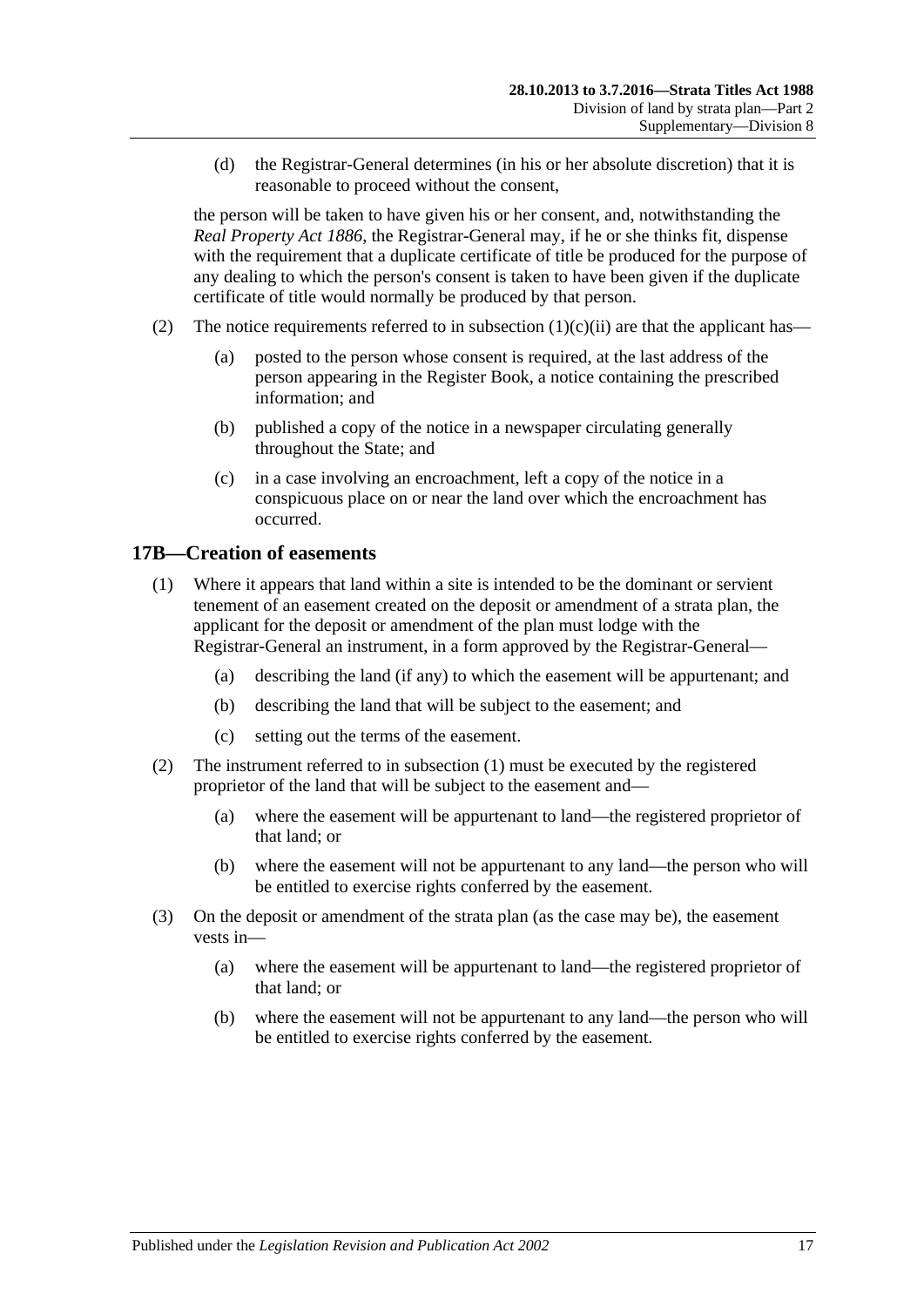## <span id="page-17-0"></span>**Part 3—The strata corporation**

## <span id="page-17-1"></span>**Division 1—Constitution of strata corporation**

### <span id="page-17-2"></span>**18—Name of strata corporation**

- (1) The name of a strata corporation is "Strata Corporation No. Incorporated" (the number being the number of the deposited strata plan).
- (2) The abbreviation "Inc." may be used in place of the word "Incorporated".
- (3) The strata corporation must have a common seal bearing its name.
- (4) All the unit holders of the units are members of the strata corporation.

## <span id="page-17-3"></span>**19—Articles of strata corporation**

- (1) Subject to this section, the articles of a strata corporation will be as set out in [Schedule](#page-50-2) 3.
- <span id="page-17-4"></span>(2) A strata corporation may by special resolution—
	- (a) adopt articles in substitution for those set out in [Schedule](#page-50-2) 3; or
	- (b) revoke or vary articles previously so adopted.
- (3) A resolution under [subsection](#page-17-4) (2) has no effect until a copy of the resolution certified in the prescribed manner and accompanied (where appropriate) by the substituted articles, or the variation to the articles, is lodged with the Registrar-General.
- (3a) The articles of a strata corporation may impose a penalty, not exceeding the prescribed amount, for contravention of, or failure to comply with, any articles.
- <span id="page-17-5"></span>(3b) The following provisions apply in relation to a penalty imposed on a person for contravention of, or failure to comply with, articles:
	- (a) the penalty is (despite section 29 of the *[Acts Interpretation Act](http://www.legislation.sa.gov.au/index.aspx?action=legref&type=act&legtitle=Acts%20Interpretation%20Act%201915) 1915*) payable to the strata corporation in accordance with this subsection;
	- (b) subject to the making of an application under [paragraph](#page-17-5) (e), the penalty is payable by the person on the date specified for payment in a notice served by the corporation on the person;
	- (c) the notice must—
		- (i) be in writing in the form prescribed by regulation; and
		- (ii) specify the amount of the penalty payable and a date for payment (being not less than 60 days after the notice is served);
	- (d) the penalty payable under the notice is recoverable by the strata corporation as a debt and, in the case of a notice served on a unit holder, may be recovered by the strata corporation as if it were a contribution payable to the strata corporation under [section](#page-21-2) 27 (and interest will be payable on the penalty amount in the same way as if it were such a contribution);
	- (e) the person may, within 60 days after service of the notice, apply to the Magistrates Court for revocation of the notice and the Court must grant the application if either—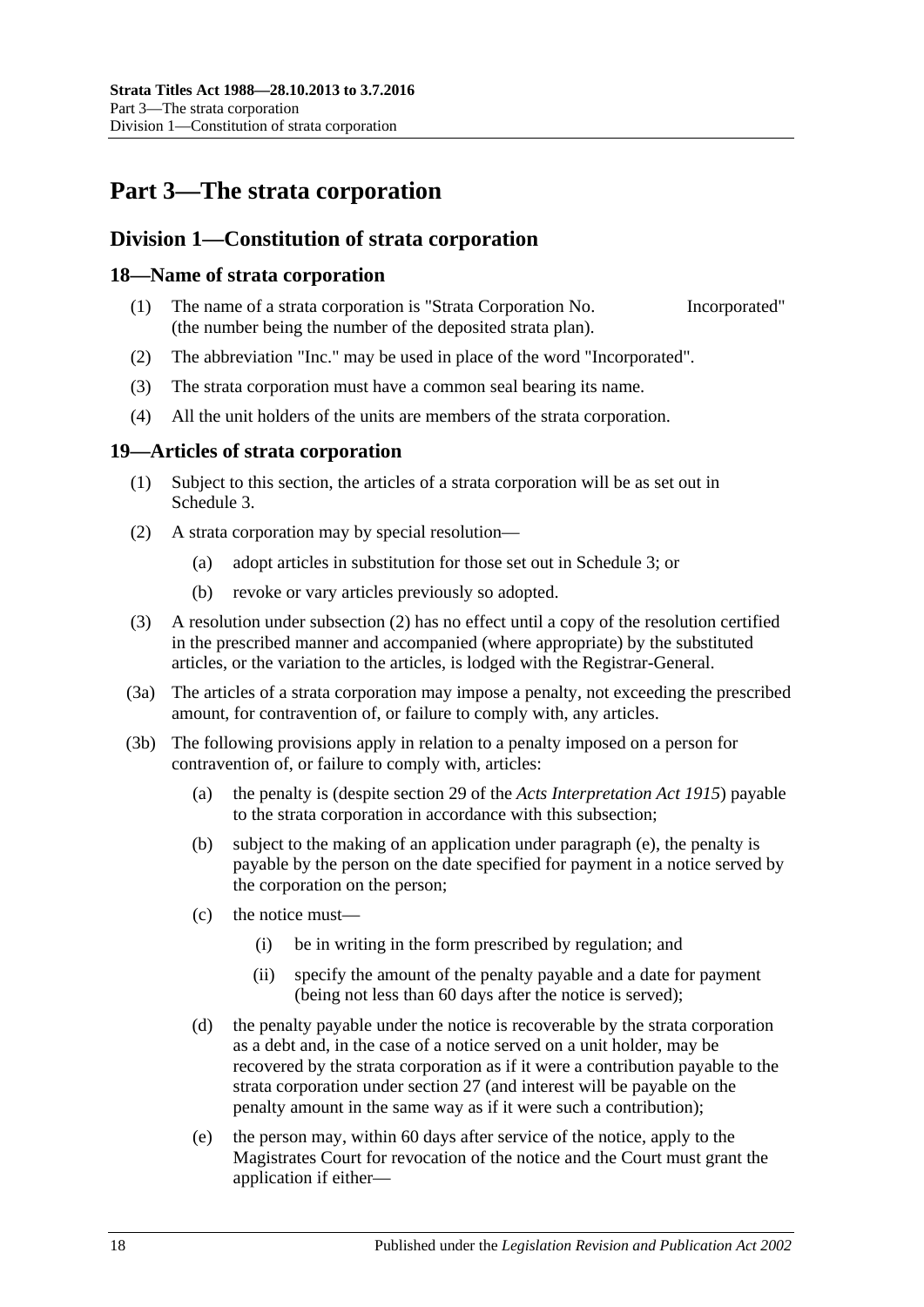- (i) the Court is not satisfied that the person committed the contravention or failure alleged in the notice; or
- (ii) the Court is satisfied that the contravention or failure alleged in the notice is trifling;
- (f) the strata corporation is a party to an application under [paragraph](#page-17-5) (e) and bears the onus of proving, on the balance of probabilities, that the person committed the contravention, or failure alleged in the notice;
- (g) if an application is made in accordance with [paragraph](#page-17-5) (e), the penalty specified in the notice is not payable unless the application for revocation is withdrawn or otherwise discontinued by the applicant or is dismissed or refused by the Court (and, in such a case, the penalty will be payable on the date on which the application is so withdrawn, discontinued, dismissed or refused or on the date for payment specified in the notice, whichever occurs later).
- (3c) A person's contravention of, or failure to comply with, articles will, for the purposes of this section, be regarded as trifling if, and only if, the person establishes that the circumstances surrounding the commission of the contravention or failure were such that he or she ought to be excused from the imposition of a penalty on the ground that—
	- (a) there were compelling humanitarian or safety reasons for the conduct that allegedly constituted the contravention or failure; or
	- (b) the person could not, in all the circumstances, reasonably have averted committing the contravention or failure; or
	- (c) the conduct allegedly constituting the contravention or failure was merely a technical, trivial or petty instance of a contravention of or failure to comply with the relevant articles.
- (3d) The regulations may make further provision in relation to enforcement of the articles of a strata corporation.
- (4) The articles of a strata corporation cannot—
	- (a) prevent or restrict alienation of a unit by a unit holder; or
	- (b) prevent or restrict a unit holder from leasing or granting rights of occupation in respect of a unit; or
	- (c) prevent an occupier of a unit who has a disability from keeping a relevant animal at the unit, or restrict the use of a relevant animal by the occupier if the relevant animal is trained to assist the occupier in respect of the disability; or
	- (d) prevent a visitor to a unit who has a disability from using a relevant animal trained to assist the visitor in respect of the disability.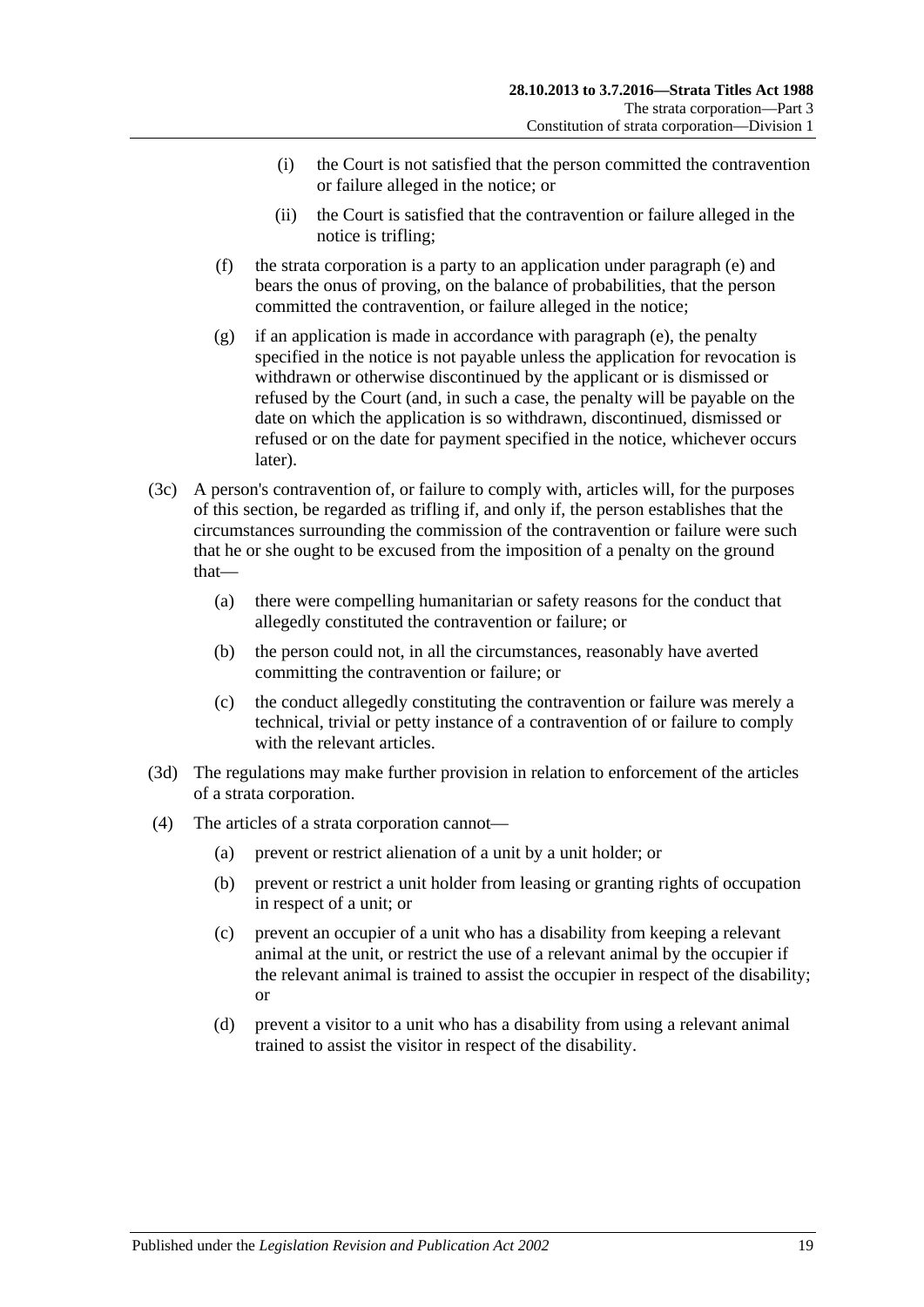(5) In this section—

*prescribed amount*, in relation to a penalty imposed under articles of a strata corporation, means—

- (a) if the strata scheme only includes units that are used, or are intended to be used, solely or predominantly for business or commercial purposes—\$2 000; or
- (b) in any other case—\$500.

## <span id="page-19-4"></span><span id="page-19-0"></span>**19A—Certain articles may be struck out by Court**

- (1) Any articles that—
	- (a) reduce the value of a unit; or
	- (b) unfairly discriminate against a unit holder,

may be struck out by order of the Magistrates Court or the District Court on an application made under [Part 3A.](#page-41-0)

- (2) An application referred to in [subsection](#page-19-4) (1) can only be made by a person who was a unit holder when the articles came into force and must be made within 3 months after the person (or either or any of the unit holders where the unit is held by 2 or more persons) first knew, or could reasonably be expected to have known, that the articles had been made.
- (3) For the purposes of this section, a reference to a *unit holder* includes a person who has contracted to purchase the unit.

### <span id="page-19-1"></span>**20—Binding character of the articles**

- (1) The articles of a strata corporation are binding on—
	- (a) the corporation; and
	- (b) the unit holders; and
	- (c) insofar as they affect the use of units or the common property—occupiers of units who are not unit holders.
- (2) A unit holder or mortgagee in possession of a unit must take reasonable steps to ensure that an occupier of the unit who is not a unit holder complies with the articles of the strata corporation.

### <span id="page-19-2"></span>**21—Unit holders are guarantors of strata corporation's liabilities**

- (1) If a strata corporation defaults in payment of a pecuniary liability, the liability is enforceable against the unit holders jointly and severally.
- (2) The unit holders have amongst themselves a right of contribution determined by reference to the respective unit entitlements of the various units.

### <span id="page-19-5"></span><span id="page-19-3"></span>**22—Restriction of payment by strata corporation to its members**

(1) Except as authorised by or under this Act, or by order of the Court, a strata corporation must not make any payment to any of its members.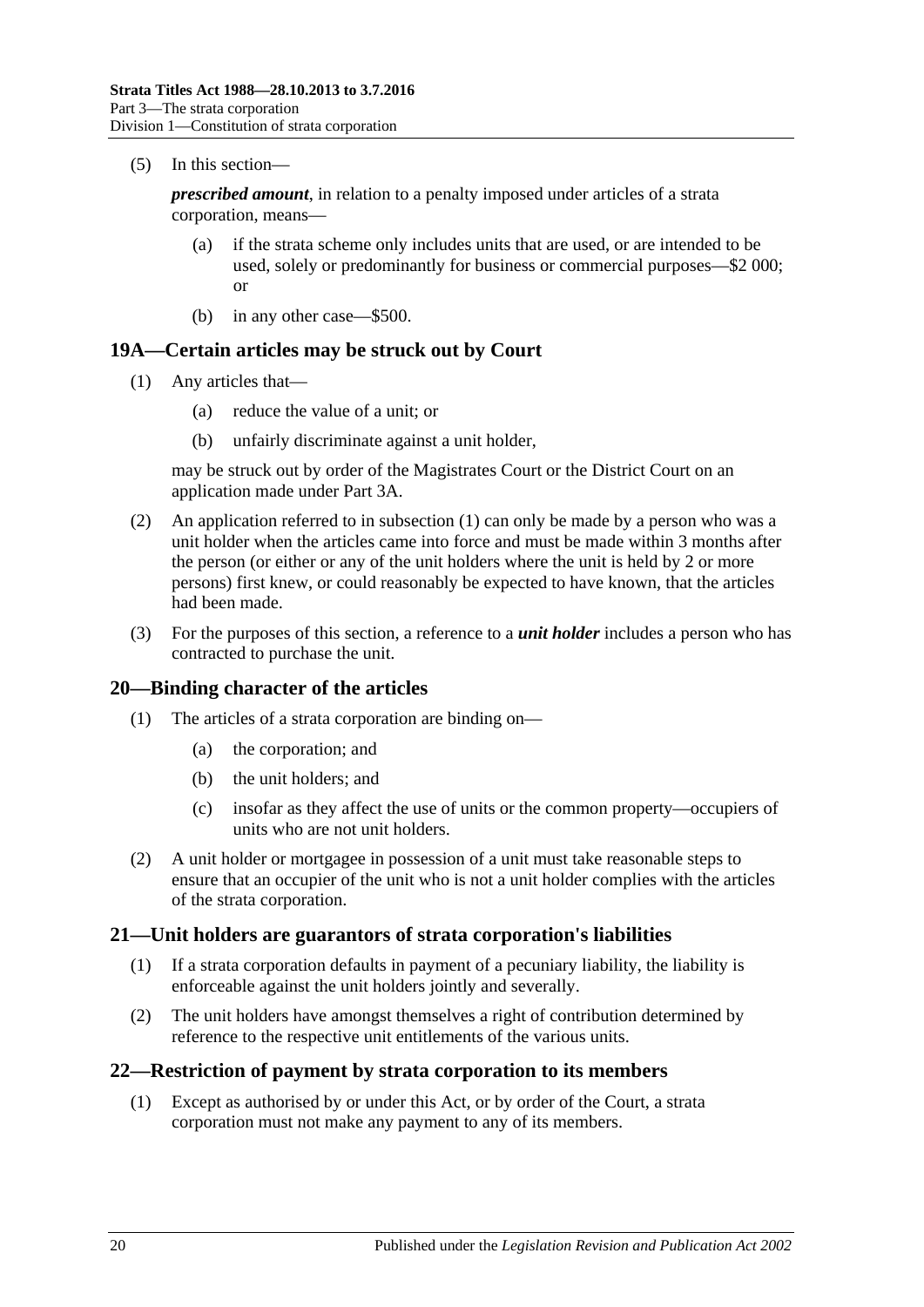- (2) [Subsection](#page-19-5) (1) does not prevent—
	- (a) reasonable payments to a member for services provided to the strata corporation by that member;
	- (b) the reimbursement of costs or expenses incurred by a member on behalf of the strata corporation.

### <span id="page-20-0"></span>**23—Officers of strata corporation**

- (1) A strata corporation must have the following officers:
	- (a) a presiding officer (to preside at meetings of the corporation); and
	- (b) a secretary; and
	- (c) a treasurer.
- (1a) Unless all of the units comprised in the strata scheme consist of non-residential premises, the officers of a strata corporation must be unit holders.
- (2) Any two or more of the above offices may be held simultaneously by the same person.
- (3) Until the first appointments are made to the above offices, they will be held by the original proprietor (or, if the original proprietor is a body corporate, by its nominee or in the absence of a nominee, by its secretary).
- (4) Appointments to the above offices must be made by the strata corporation at a general meeting of the corporation.
- (5) A strata corporation must not allow any of the above offices to remain vacant for more than six months.
- (6) A strata corporation may appoint or engage a person to assist any person appointed under this section as an officer of the corporation.

### <span id="page-20-1"></span>**24—Contractual formalities**

A strata corporation contracts as follows:

- (a) a contract may be entered into under the common seal of the corporation; or
- (b) a contract may be entered into by an officer or agent authorised by the corporation to enter into the contract on its behalf.

## <span id="page-20-2"></span>**Division 2—General functions, powers and duties**

## <span id="page-20-3"></span>**25—Functions**

The functions of the strata corporation are as follows:

- (a) to administer and maintain the common property for the benefit of the unit holders and, to such extent as may be appropriate, other members of the strata community; and
- (b) to administer all other property of the corporation; and
- (c) to enforce the articles of the corporation.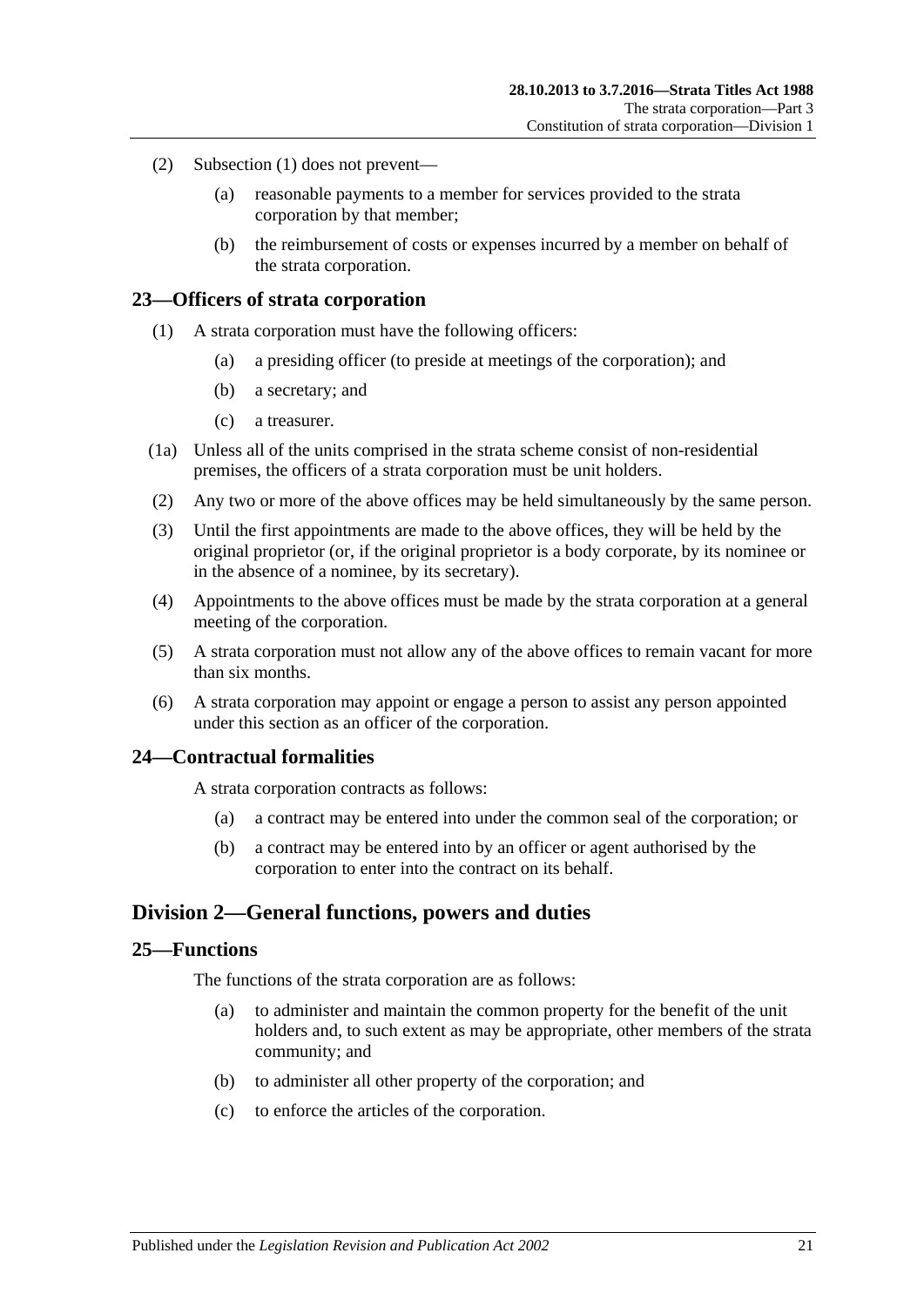## <span id="page-21-0"></span>**26—General powers**

- (1) For the purpose of carrying out its functions, a strata corporation may
	- acquire, deal with and dispose of real and personal property (including an interest in a unit) and rights in relation to real and personal property;
	- (b) borrow money and obtain other forms of financial accommodation;
	- (c) open and maintain accounts at ADIs;
	- (d) invest money not immediately required for its purposes—
		- (i) in investments in which trustees are authorised by statute to invest trust funds; or
		- (ii) in any prescribed investment;
	- (e) enter into any kind of contract or arrangement;
	- (f) do anything reasonably incidental to its functions under this Act.
- (2) A strata corporation cannot acquire property unless—
	- (a) the property is reasonably required for the purposes of the corporation or for the use or benefit of the strata community;
	- (b) in the case of real property, the property is a unit within the site or is adjacent to the site.
- (3) A strata corporation cannot acquire, deal with or dispose of real property unless authorised by unanimous resolution of the corporation.
- (4) The strata corporation may, if authorised to do so by unanimous resolution of the corporation, grant to a unit holder an exclusive right to occupy part of the common property for a specified period.
- (5) A strata corporation may only dispose of real property that has been held as common property if the property no longer forms part of the site.
- (6) If a strata corporation sells real property, any money received in respect of the sale must, after paying the costs of the sale and any associated expenses, be paid into the funds of the corporation and used to meet any outstanding administrative expenses or other liabilities of the corporation and any remaining balance may then, by unanimous resolution of the corporation, be divided between the unit holders in proportion to the unit entitlements of their respective units.

## <span id="page-21-1"></span>**26A—Delegation of functions or powers**

A strata corporation can only delegate its functions or powers to the extent permitted by [Division 2A.](#page-22-0)

### <span id="page-21-2"></span>**27—Power to raise money**

- (1) A strata corporation may raise such funds (including reserve funds for future expenditure of a capital nature) as it thinks necessary.
- (2) For the purpose of raising funds the strata corporation may, by ordinary resolution, levy contributions against all unit holders.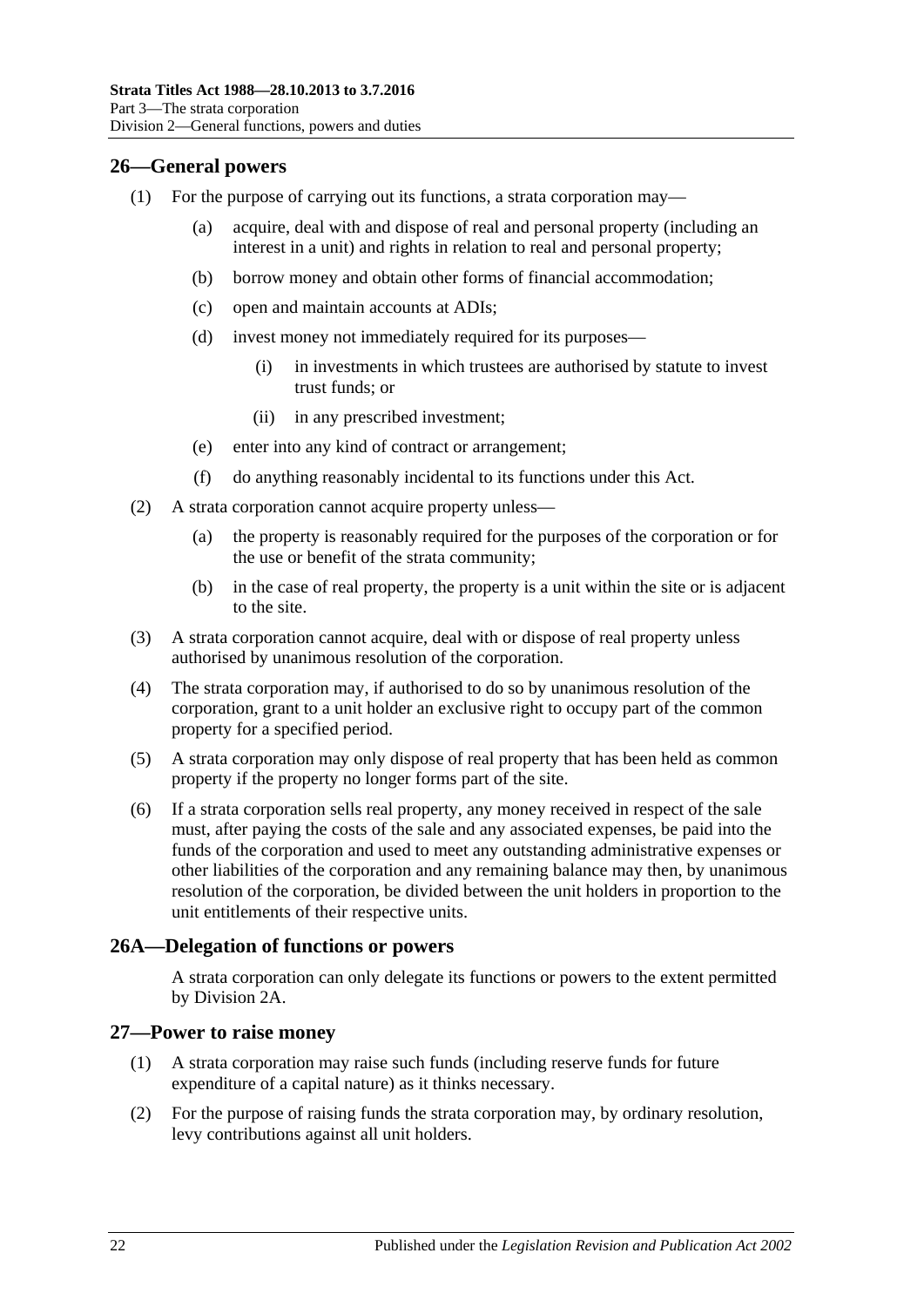- (3) The contributions—
	- (a) will be proportional to the unit entitlements of the various units; or
	- (b) will be determined on such other basis as the strata corporation decides by unanimous resolution.
- (4) A strata corporation may, by ordinary resolution—
	- (a) permit contributions to be paid in instalments specified in the resolution; and
	- (b) fix (in accordance with the regulations) interest payable in respect of a contribution, or an instalment of a contribution, that is in arrears.
- (5) The strata corporation may recover an unpaid contribution (and interest on any such contribution), as a debt, from the unit holder of the unit in respect of which the contribution is payable (whether or not that person was the unit holder when the liability arose).
- <span id="page-22-2"></span>(6) If the strata corporation carries out work that wholly or substantially benefits a particular unit or group of units, the corporation may, subject to any agreement to the contrary, recover the cost of that work as a debt from the unit holder or unit holders of the unit or units.
- (7) Where the cost referred to in [subsection](#page-22-2) (6) is recoverable from two or more unit holders, the extent of their liability will be proportioned according to the unit entitlements of their respective units.
- (8) An amount paid by a person under this section is not recoverable by the person from the strata corporation when he or she ceases to be a unit holder.

## <span id="page-22-0"></span>**Division 2A—Delegations by strata corporation**

### <span id="page-22-3"></span><span id="page-22-1"></span>**27A—Delegation of corporation's functions and powers**

- (1) A strata corporation may delegate any of its functions and powers (except this power of delegation) to a member or employee of the corporation.
- <span id="page-22-4"></span>(2) A strata corporation may delegate the following functions and powers to any person:
	- (a) the receipt and holding of money and other personal property on behalf of the corporation;
	- (b) payment of money on behalf of the corporation;
	- (c) the preparation of statements of expenditure and proposed expenditure and statements of accounts;
	- (d) the collection of money due to the corporation;
	- (e) entering into contracts of insurance with insurers on behalf of the corporation;
	- (f) maintaining and keeping records on behalf of the corporation;
	- (g) issuing and signing notices on behalf of the corporation;
	- (h) preparing minutes of meetings of the corporation;
	- (i) providing information as required by the Act on behalf of the corporation;
	- (j) investing money on behalf of the corporation;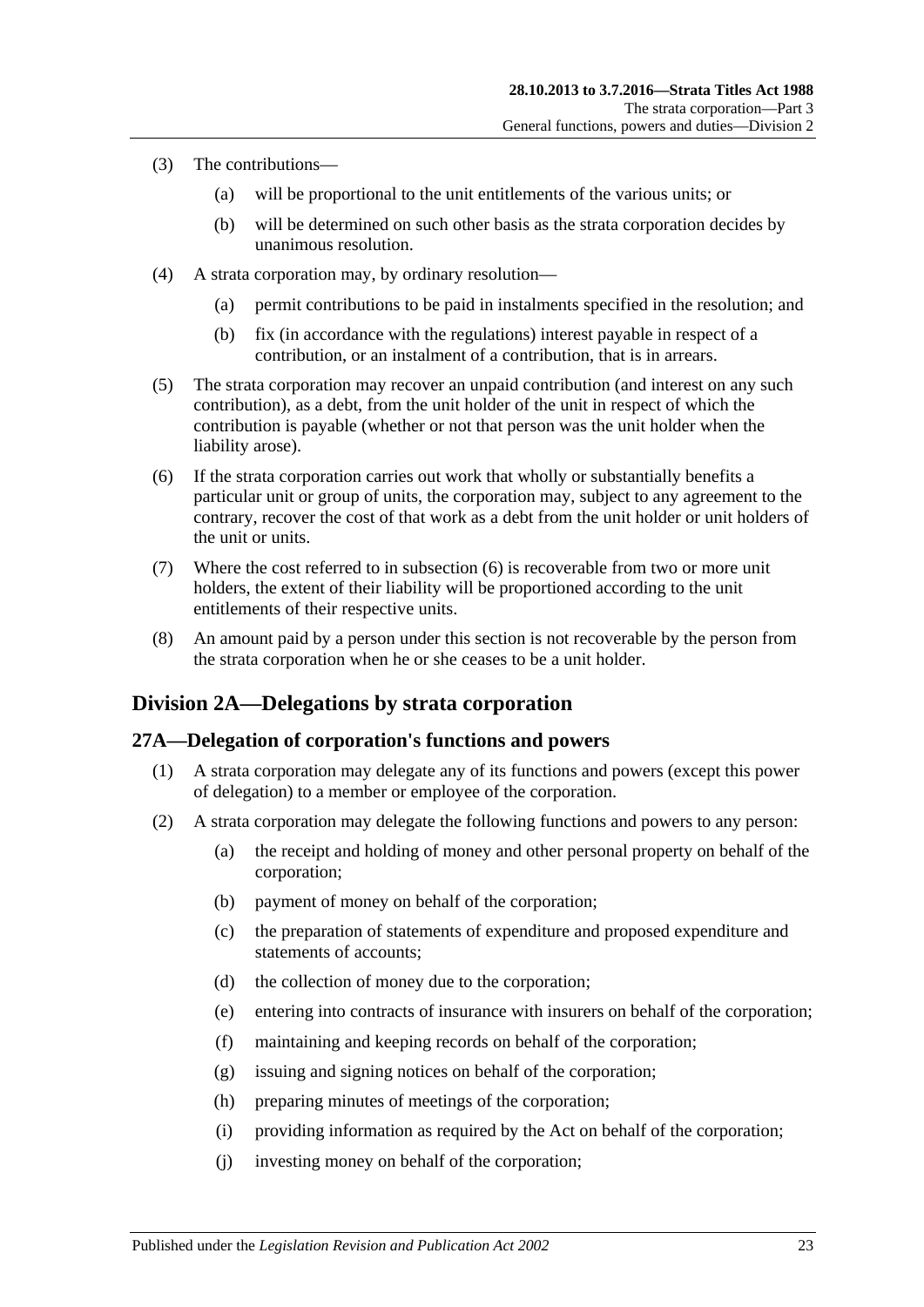- (k) arranging for the maintenance and repair of the common property on behalf of the corporation.
- (3) A delegation by a strata corporation is to be made by ordinary resolution of the strata corporation.
- (4) However, a strata corporation cannot delegate a function or power under [subsection](#page-22-3) (1) or [\(2\)](#page-22-4) if the function or power is of a kind that can only be performed or exercised by the corporation by passing a special or unanimous resolution.
- (5) A delegation by a strata corporation—
	- (a) may be absolute or conditional; and
	- (b) does not derogate from the power of the corporation to act in any matter; and
	- $\left( c \right)$  is
		- (i) in a case where there is a contract relating to the delegation between the corporation and a body corporate manager—revoked on termination or expiry of the contract; or
		- (ii) in any other case—revocable by the corporation at any time by notice given in writing (notwithstanding any agreement to the contrary by the corporation).

### <span id="page-23-0"></span>**27B—Body corporate managers**

- (1) This section applies to a delegation of functions or powers by a strata corporation if—
	- (a) the delegation is made to a person (the *body corporate manager*) who carries on a business, or is an employee in a business, that consists of, or includes, acting as a delegate of strata corporations or of community corporations under the *[Community Titles Act](http://www.legislation.sa.gov.au/index.aspx?action=legref&type=act&legtitle=Community%20Titles%20Act%201996) 1996*; and
	- (b) the delegation is made after the commencement of this section or a contract, between the body corporate manager and the corporation, relating to the delegation is made, renewed or extended after the commencement of this section; and
	- (c) it is proposed that the body corporate manager be remunerated in respect of work performed in exercising the delegated functions or powers.
- <span id="page-23-3"></span><span id="page-23-2"></span><span id="page-23-1"></span>(2) A body corporate manager is only entitled to receive remuneration in respect of work performed in exercising functions or powers under a delegation to which this section applies if—
	- (a) the body corporate manager and the strata corporation enter into a contract in compliance with [subsections](#page-24-0) (3) and [\(8\);](#page-24-1) and
	- (b) the body corporate manager, prior to entering into the contract referred to in [paragraph](#page-23-1) (a), provided the strata corporation with documents of a kind prescribed by regulation verifying the body corporate manager's entitlement to act as a body corporate manager and any other prescribed matter; and
	- (c) the body corporate manager, whilst performing such work, maintains professional indemnity insurance complying with the requirements prescribed by the regulations,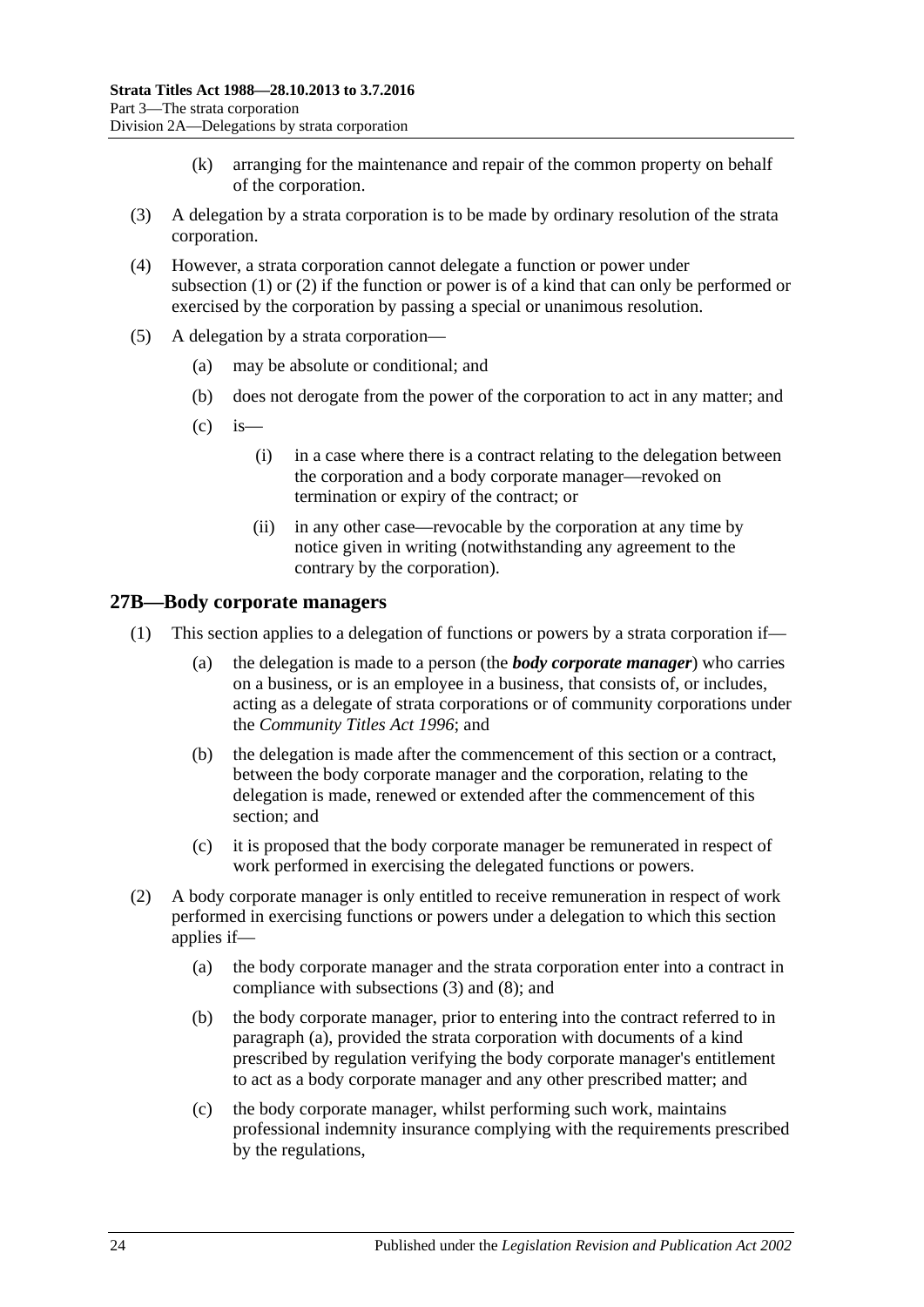(and if a body corporate manager has received, from a strata corporation, remuneration to which he or she is not entitled under this subsection, the strata corporation may recover the amount of the remuneration as a debt).

- <span id="page-24-0"></span>(3) The contract must—
	- (a) be in writing; and
	- (b) specify the term of the contract; and
	- (c) set out the functions or powers to be delegated; and
	- (d) specify the rights of the strata corporation under [subsection](#page-24-2) (4); and
	- (e) set out the remuneration payable to the body corporate manager in respect of the work performed in exercising the delegated functions or powers, or set out the basis on which such remuneration is to be calculated; and
	- (f) contain any other particulars required by the regulations; and
	- (g) have annexed to it a copy of each document provided by the body corporate manager in accordance with [subsection](#page-23-2)  $(2)(b)$ .
- <span id="page-24-3"></span><span id="page-24-2"></span>(4) Where—
	- (a) there is a contract (other than a contract that is for a period of 12 months or less) in force between a strata corporation and a body corporate manager; and
	- (b) the strata corporation has had relevant contractual arrangements with the body corporate manager for a continuous period of at least 12 months,

the strata corporation may terminate the contract by written notice given to the body corporate manager at least 28 days (or a lesser period specified in the contract) before the termination of the contract is to come into effect.

- (5) For the purposes of [subsection](#page-24-3)  $(4)(a)$ , the period of a contract is the term of the contract disregarding any renewal period that may occur at the end of that term unless the renewal occurs at the option of the body corporate manager (in which case the period of the contract will be taken to include the period of the renewal).
- (6) The right of a strata corporation to terminate a contract under [subsection](#page-24-2) (4) is in addition to, and does not derogate from, any other right of the strata corporation to terminate the contract.
- (7) A decision to terminate a contract in accordance with [subsection](#page-24-2) (4) is to be made by ordinary resolution of the strata corporation.
- <span id="page-24-1"></span>(8) The body corporate manager must ensure that a copy of the contract, and any other prescribed information or document of a kind prescribed by regulation is available for inspection by unit holders at least 5 clear days before the date of the meeting at which the corporation is to consider whether or not to enter into the contract.
- (9) The body corporate manager must, at the request of any member of the corporation, make a copy of the body corporate manager's policy of professional indemnity insurance available for inspection and copying by the member within 3 business days of the request.

Penalty: Division 9 fine.

<span id="page-24-4"></span>(10) The Minister may, by notice in the Gazette, exempt body corporate managers from compliance with [subsection](#page-23-3)  $(2)(c)$  for such period as the Minister thinks fit.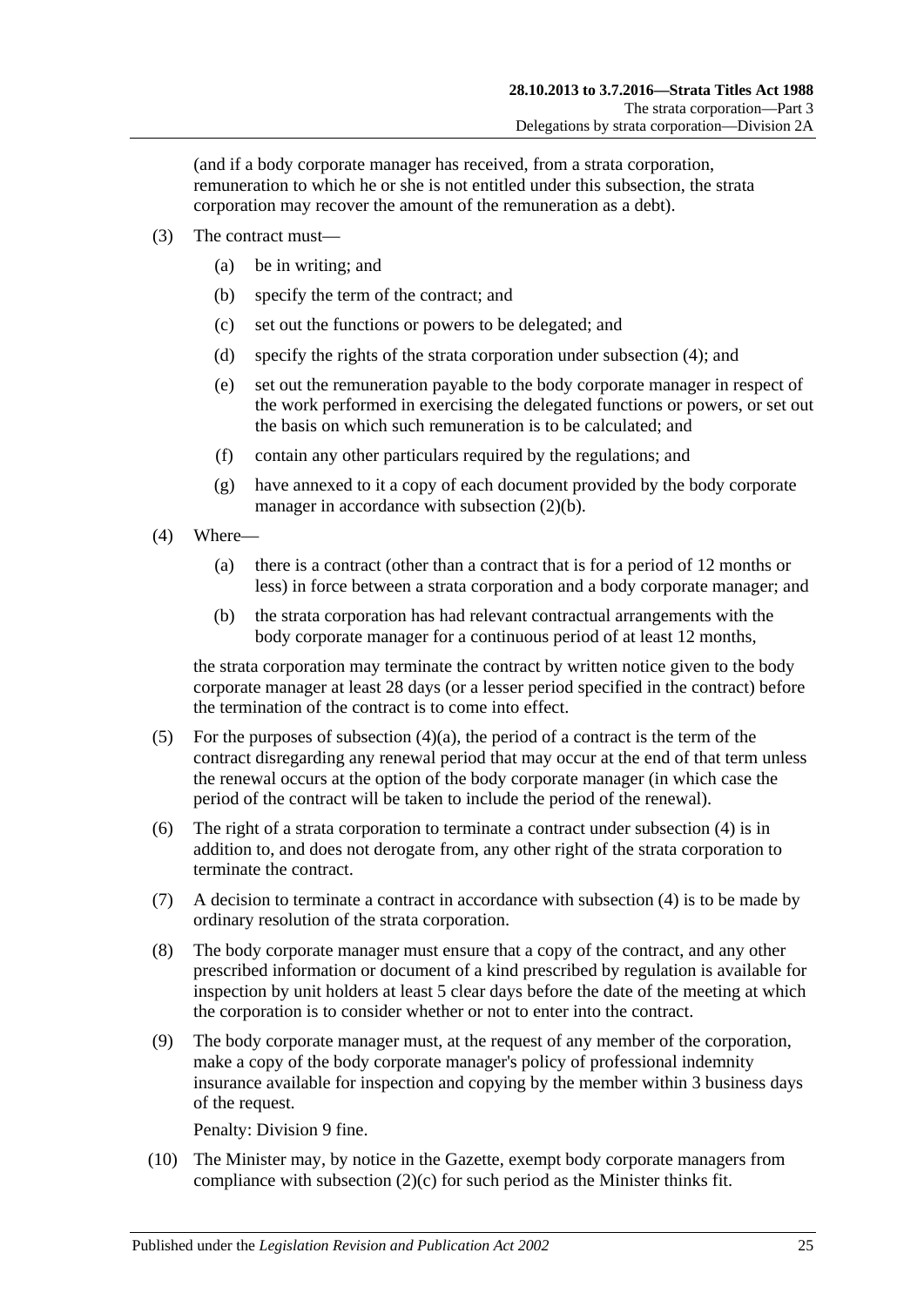- (11) An exemption granted by the Minister under [subsection](#page-24-4) (10)—
	- (a) may be subject to conditions specified in the notice of exemption; and
	- (b) may be varied or revoked by the Minister at any time by subsequent notice in the Gazette.
- (12) In this section—

*relevant contractual arrangements* mean contractual arrangements relating to a delegation of functions or powers by a strata corporation to a body corporate manager.

### <span id="page-25-2"></span><span id="page-25-0"></span>**27C—General duties**

- (1) For the avoidance of doubt—
	- (a) the body corporate manager stands in a fiduciary relationship with the strata corporation; and
	- (b) the duties owed by the body corporate manager under this Act are in addition to, and do not derogate from, the duties arising out of that fiduciary relationship.
- (2) Without derogating from [subsection](#page-25-2) (1), a body corporate manager—
	- (a) must act honestly and in good faith in the performance of the manager's functions; and
	- (b) must exercise due care and diligence in the performance of the manager's functions; and
	- (c) must not make improper use of the manager's position to gain, directly or indirectly, an advantage personally or for any other person.

## <span id="page-25-3"></span><span id="page-25-1"></span>**27D—Offences**

(1) A delegate of a strata corporation who has a direct or indirect pecuniary interest in a matter in relation to which he or she proposes to perform delegated functions or powers must disclose the nature of the interest, in writing, to the corporation before performing the functions or powers.

Penalty: Division 4 fine.

#### **Example—**

For example, if the delegate would receive a commission from a person for placing business of the strata corporation with that person, it would be an offence to fail to disclose that fact before placing business with the person. Similarly, if the delegate were to profit by placing business of the strata corporation with a related body corporate, it would be an offence to fail to disclose that fact before placing business with the related body corporate.

- (2) If an employee or agent of a delegate has a direct or indirect pecuniary interest in a matter, the delegate is, for the purposes of [subsection](#page-25-3) (1), taken to have a direct or indirect pecuniary interest in the matter.
- (3) A delegate who is a unit holder is not obliged by [subsection](#page-25-3) (1) to disclose an interest that he or she has in common with all of the unit holders.
- (4) It is a defence to a charge of an offence against [subsection \(1\)](#page-25-3) for the defendant to prove that he or she did not know and could not reasonably have been expected to know of his or her interest in the matter.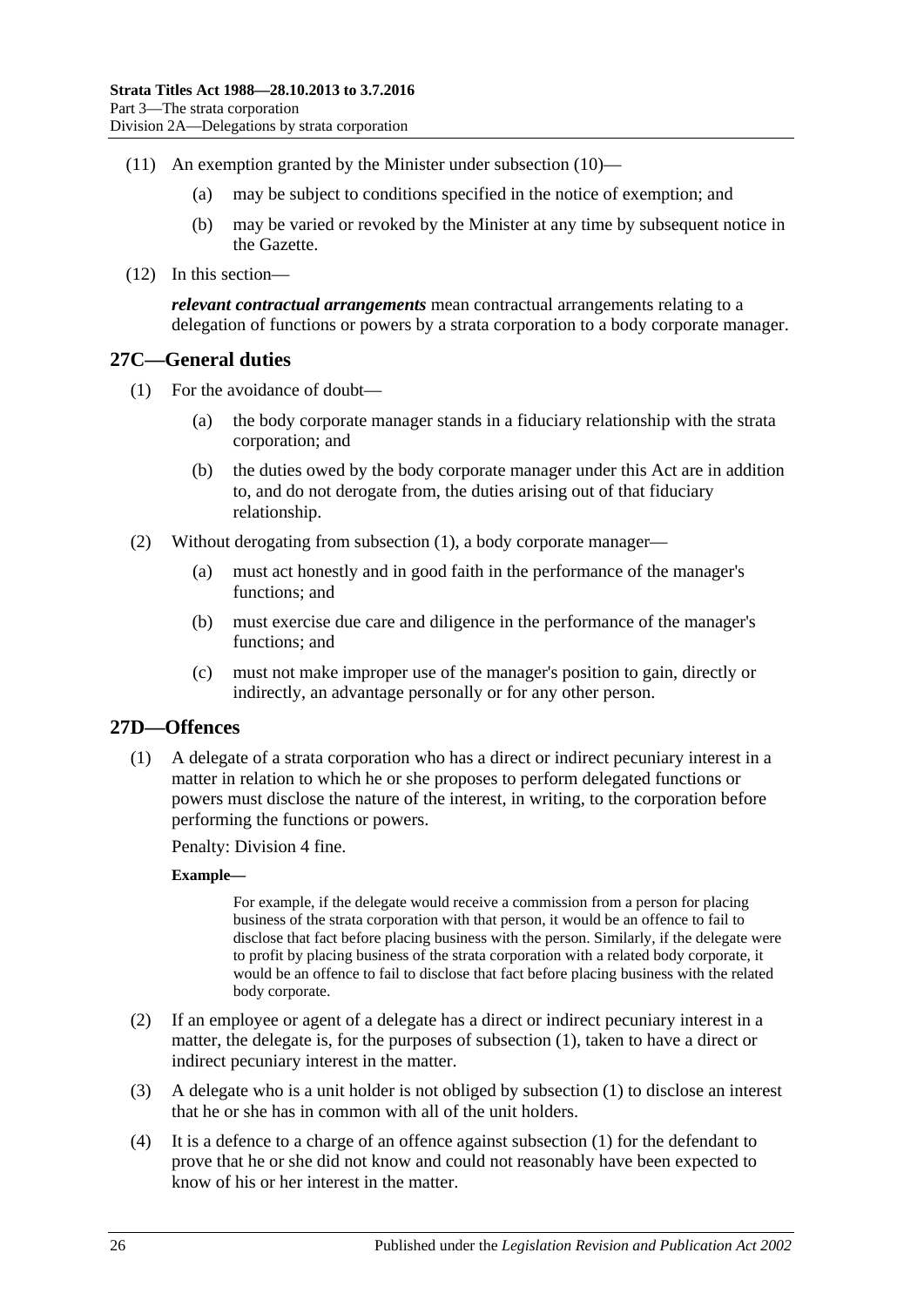(5) A delegate of a strata corporation must, on application by a unit holder, provide the applicant, on a quarterly basis, with a statement setting out details of dealings by the delegate with the corporation's money (and must continue to so provide the statements until the applicant ceases to be a unit holder or revokes the application). Maximum penalty: \$500.

(6) If all delegations by a strata corporation to a delegate are revoked, the delegate must return to, or make available for collection by, the corporation—

- (a) all records of the corporation held by the delegate; and
- (b) all trust money held pursuant to the delegations,

in accordance with any requirements prescribed by the regulations.

Penalty: Division 7 fine.

- (7) A delegate of a strata corporation who holds records of the corporation must, at the request of any unit holder—
	- (a) make those records available for the unit holder to inspect within 10 business days of the request; and
	- (b) provide the unit holder with a copy of any of the records on payment of a fee (not exceeding a fee calculated in accordance with the regulations).

Penalty: Division 9 fine.

## <span id="page-26-0"></span>**Division 3—Special powers of strata corporation to maintain the integrity of the strata scheme**

## <span id="page-26-1"></span>**28—Power to enforce duties of maintenance and repair**

- (1) A strata corporation may, by notice in writing to a unit holder, require the unit holder—
	- (a) to carry out specified work in pursuance of a duty of maintenance or repair imposed on the unit holder by the articles;
	- (b) to carry out specified work to remedy a breach of this Act or the articles on the part of the unit holder, a former unit holder, or an occupier or former occupier of the unit;
	- (c) to carry out specified work required to be carried out on the unit by a public authority or council.
- <span id="page-26-2"></span>(2) If the unit holder does not comply with a requirement imposed under this section within the time allowed in the notice, a person or persons authorised by the strata corporation may (using such force as may be reasonably necessary in the circumstances) enter the unit and carry out the specified work.
- (3) A power of entry must not be exercised under [subsection](#page-26-2) (2) unless the unit holder and the occupier of the unit have been given at least 2 days notice in writing of the proposed entry.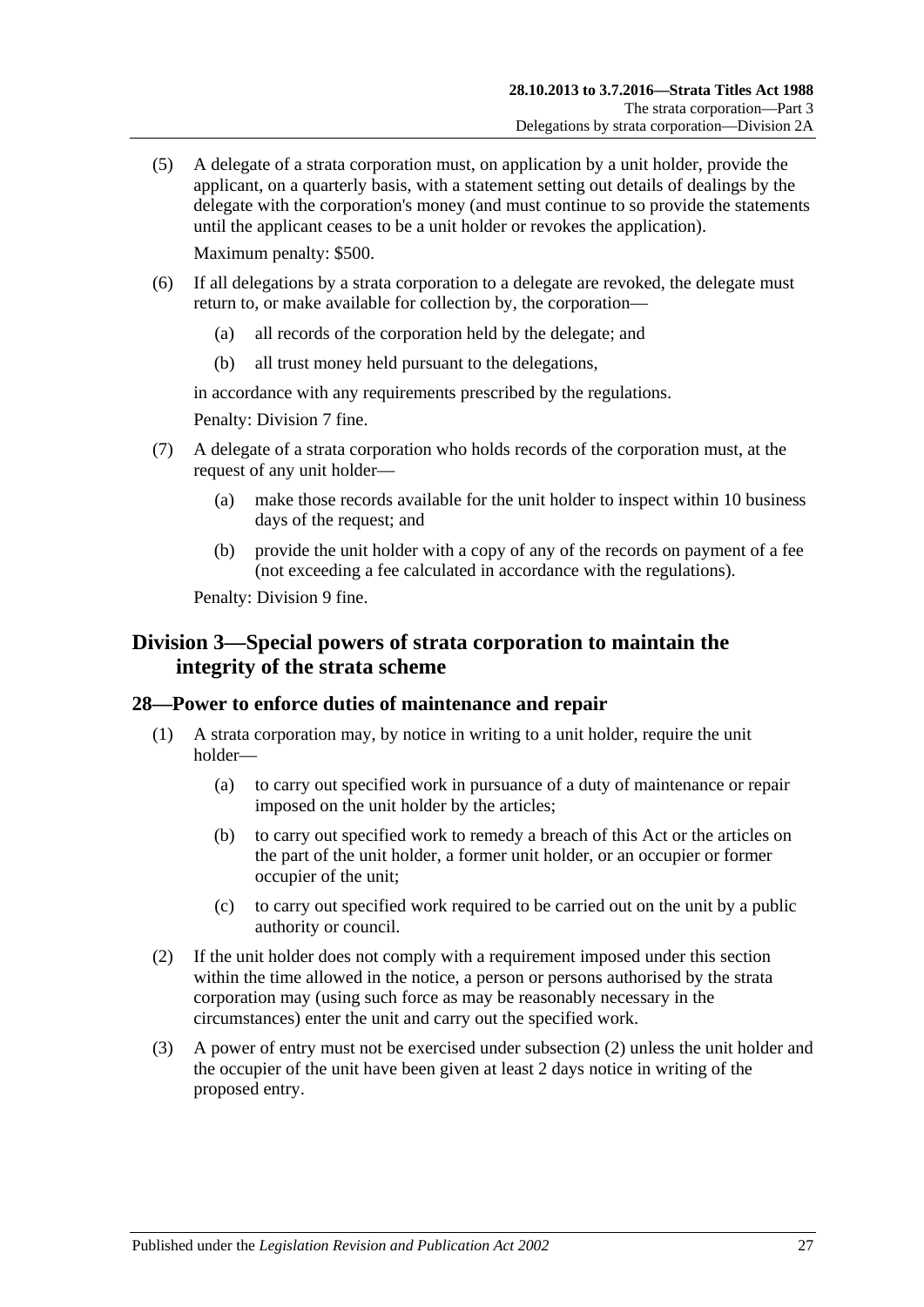- <span id="page-27-3"></span>(3a) Despite any other provision of this section, an officer of a strata corporation or a person or persons authorised by a strata corporation may, if satisfied that urgent action is necessary to avert a risk of death or injury or significant damage to property, enter a unit (using such force as may be reasonably necessary in the circumstances) and carry out such work as is reasonably necessary to deal with the risk.
- (3b) A person proposing to enter a unit in accordance with [subsection](#page-27-3) (3a) must give such notice (if any) to the unit holder and the occupier of the unit as he or she considers reasonable in the circumstances.
- <span id="page-27-4"></span>(4) Any cost reasonably incurred by the strata corporation in having work carried out under this section may be recovered as a debt from the unit holder.
- (5) Where—
	- (a) the strata corporation recovers costs from a unit holder under [subsection](#page-27-4) (4); and
	- (b) the circumstances out of which the work was required are attributable to the act or default of another person,

the unit holder may in turn recover those costs from that other person as a debt.

### <span id="page-27-6"></span><span id="page-27-0"></span>**29—Alterations and additions**

- (1) Subject to [subsection](#page-27-5) (1a), a person must not carry out prescribed work in relation to a unit unless the person is authorised to do so—
	- (a) where all of the units comprised in the strata scheme consist of non-residential premises—under the articles of the strata corporation; or
	- (b) in any case—by special resolution of the strata corporation.
- <span id="page-27-5"></span>(1a) [Subsection](#page-27-6) (1) does not apply to prescribed work carried out in compliance with a direction under section 23 of the *[Housing Improvement Act](http://www.legislation.sa.gov.au/index.aspx?action=legref&type=act&legtitle=Housing%20Improvement%20Act%201940) 1940*.
- (2) Where a person acts in contravention of this section, the strata corporation may, by notice in writing to the unit holder, require him or her to carry out, within a reasonable period fixed in the notice, specified work—
	- (a) to remedy any structural deficiency caused by the work; or
	- (b) to restore the unit to its previous state.
- (6) In this section—

*prescribed work* in relation to a unit means—

- (a) the erection, alteration, demolition or removal of a building or structure;
- (b) the alteration of the external appearance of a building or structure.

## <span id="page-27-1"></span>**Division 4—Duty to insure**

### <span id="page-27-2"></span>**29A—Application of Division**

This Division does not apply to a strata corporation if all units comprised in the strata scheme are held by the same registered proprietor and no unit comprised in the strata scheme is subject to a contract for sale.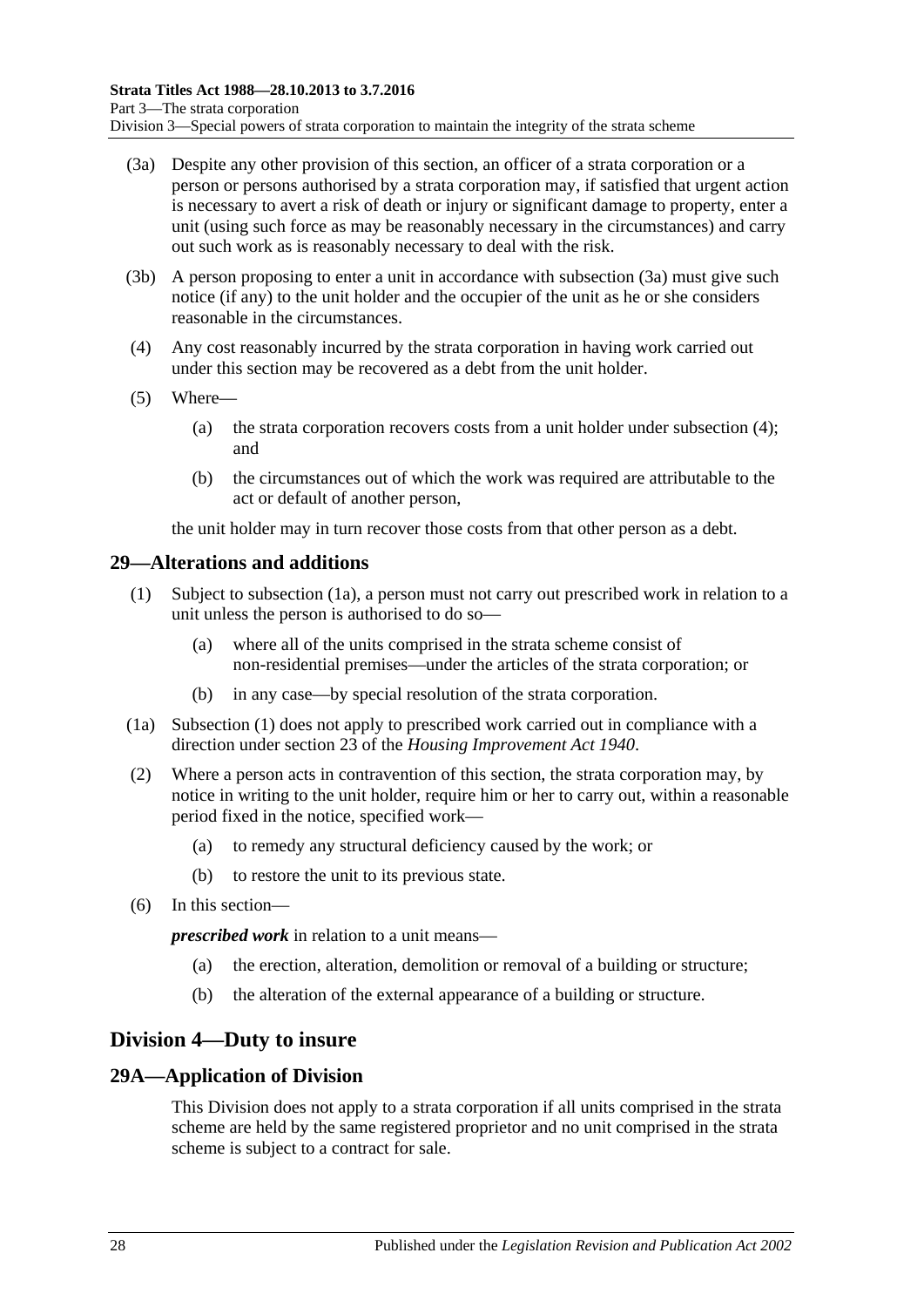## <span id="page-28-0"></span>**30—Duty to insure**

- (1) A strata corporation must keep all buildings and building improvements on the site insured to their replacement value.
- (2) The replacement value of buildings and building improvements is the cost of their complete replacement including the cost of any necessary preliminary demolition work, any necessary surveying, architectural or engineering work and any other associated or incidental costs.
- (3) The insurance must be against—
	- (a) risks of damage caused by events (other than subsidence) declared to be prescribed events in relation to home building insurance under Part 5 of the *Insurance Contracts Act 1984* of the Commonwealth; and
	- (b) risks against which insurance is required by the regulations.
- (4) Any money to which a strata corporation is entitled under a contract of insurance in relation to damage to buildings or building improvements must, subject to any contrary order of the Court, be applied by it in reinstating or repairing those buildings or building improvements.

## <span id="page-28-1"></span>**31—Other insurance by strata corporation**

- (1) A strata corporation must keep itself insured against liability in tort.
- (2) The insurance cover must be for at least \$5 000 000 or such greater amount as the regulations may prescribe.
- <span id="page-28-3"></span>(2a) A strata corporation (other than a corporation of a kind prescribed by regulation) must maintain fidelity guarantee insurance complying with the requirements prescribed by the regulations.

Penalty: Division 4 fine.

- (2b) The Minister may, by notice in the Gazette, exempt strata corporations from compliance with [subsection](#page-28-3) (2a) for such period as the Minister thinks fit.
- (2c) An exemption granted by the Minister—
	- (a) may be subject to conditions specified in the notice of exemption; and
	- (b) may be varied or revoked by the Minister at any time by subsequent notice in the Gazette.
- (3) A strata corporation must keep itself insured against any other liability—
	- (a) determined by special resolution of the corporation; or
	- (b) prescribed by the regulations.

## <span id="page-28-4"></span><span id="page-28-2"></span>**32—Right of unit holders etc to satisfy themselves as to insurance**

- (1) A strata corporation must, within 5 business days after the making of a request by a unit holder, a mortgagee of a unit or a prospective purchaser or mortgagee of a unit, produce for inspection all current policies of insurance taken out by the corporation.
- (2) A request under [subsection](#page-28-4) (1) may be addressed to the secretary.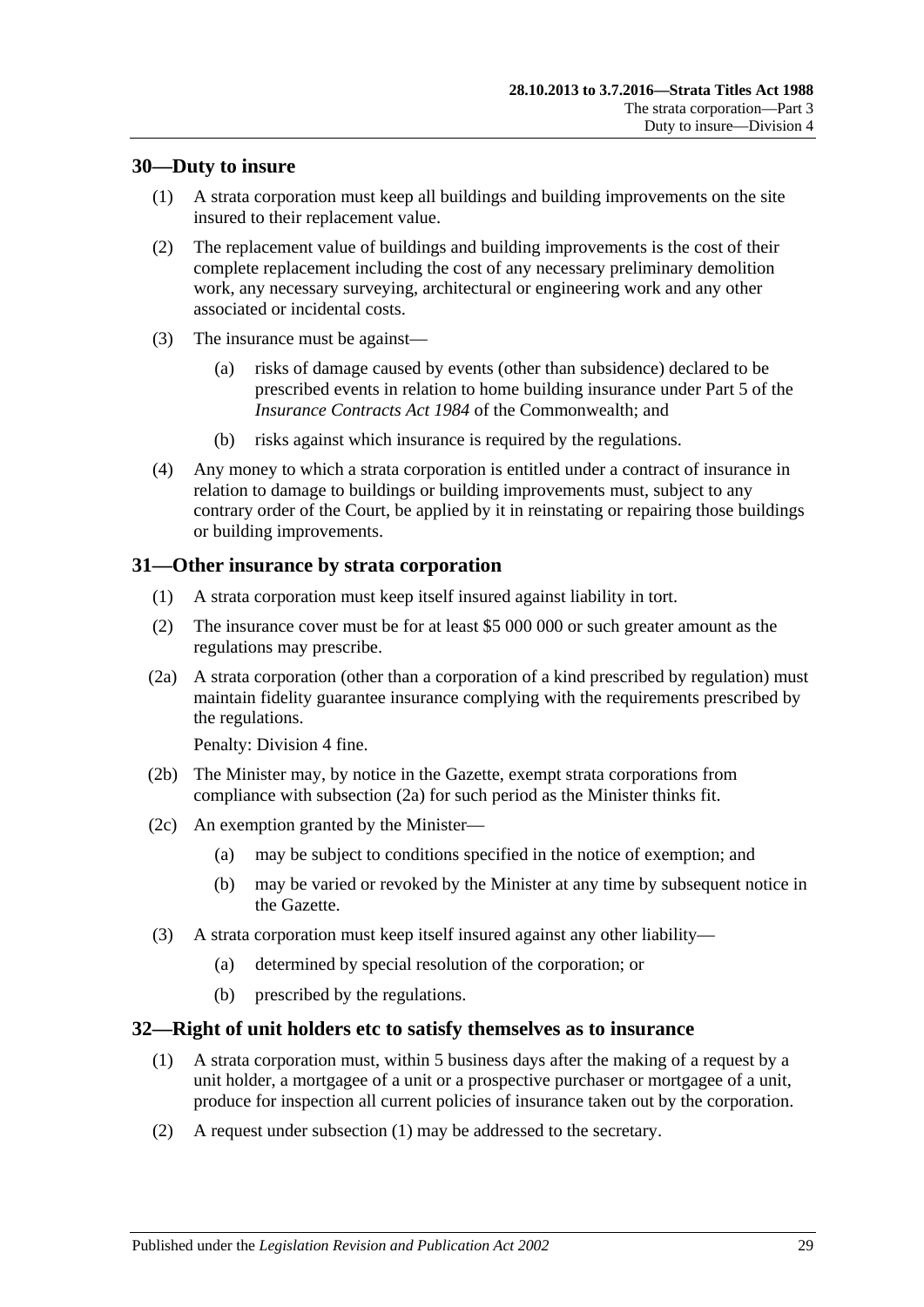## <span id="page-29-0"></span>**Division 5—General meetings**

## <span id="page-29-1"></span>**33—Holding of general meetings**

- (1) A strata corporation may hold a meeting of its members (a *general meeting*) at any time.
- (2) Such a meeting may be convened by—
	- (a) the secretary; or
	- (b) if the corporation has a management committee—any two members of the committee; or
	- (c) the unit holders of one-fifth or more of the total number of units; or
	- (d) in the case of the first such meeting—the original registered proprietor; or
	- (e) order of the Magistrates Court (made on the application of a person of a class specified in [section](#page-41-1) 41AA).
- <span id="page-29-2"></span>(3) A meeting is convened by giving written notice of the day, time and place of the meeting to all unit holders at least 14 days before the date of the meeting.
- (3aa) A unit holder may not nominate another person to be given notices referred to in [subsection](#page-29-2) (3) on his or her behalf (although nothing prevents the strata corporation from agreeing to provide notices to such a person in addition to the unit holder).
- (3a) A person or group of persons proposing to convene a meeting of the members of a strata corporation should take reasonable steps to ensure that the proposed day, time and place are reasonably convenient to a majority of members of the corporation.
- (4) The corporation must hold at least one such meeting (the *annual general meeting*) in every calendar year and no more than 15 months after the last such meeting.
- (4a) The notice convening a general meeting must set out the agenda for the meeting.
- (4b) The agenda must include—
	- (a) the text of any unanimous or special resolutions to be moved at the meeting; and
	- (b) a motion confirming the minutes of the previous general meeting; and
	- (c) in the case of an annual general meeting—
		- (i) presentation of the accounts for the previous accounting period; and
		- (ii) contributions to be paid by members for the current accounting period; and
		- (iii) presentation of statements required under [section](#page-30-0) 33A; and
		- (iv) presentation of copies of all insurance policies required under this Act; and
		- (v) such other matters as are required by regulation.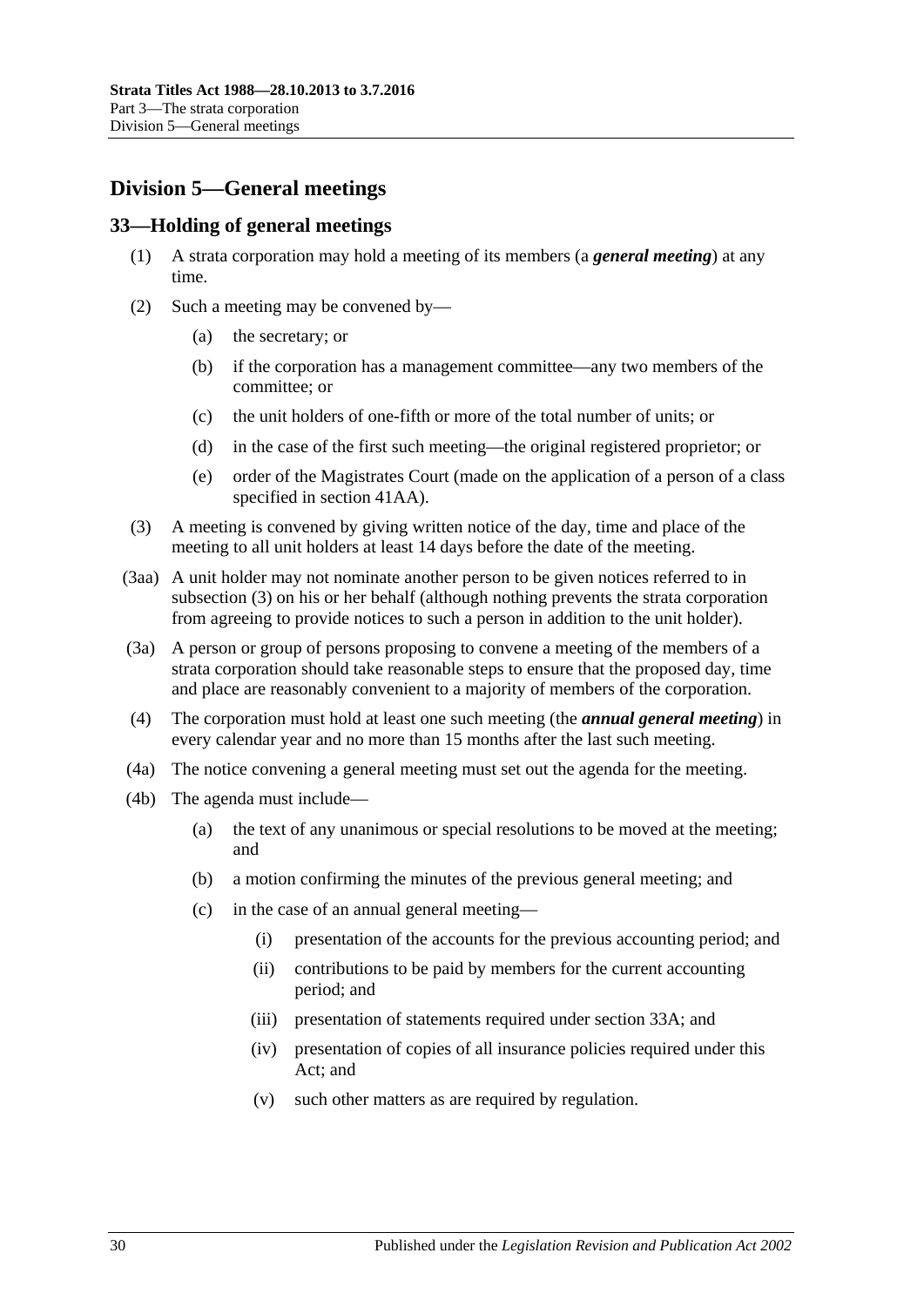- (5) Subject to [subsection](#page-30-1) (6), no business may be transacted at a general meeting of the corporation unless a quorum, consisting of persons entitled to exercise the voting power in respect of not less than one-half of the units, is present at the time when the meeting proceeds to business.
- <span id="page-30-1"></span>(6) If a quorum is not formed within half an hour of the time appointed for a general meeting of the corporation—
	- (a) the unit holders present must appoint another day for the meeting, being a day at least seven days but not more than 14 days away; and
	- (b) the meeting then stands adjourned to that day at the same place and time; and
	- (c) if the quorum is not formed at the adjourned meeting within half an hour of the relevant time, the persons who are present and entitled to vote constitute a quorum.
- (7) Where a meeting of the corporation is adjourned under [subsection](#page-30-1) (6), the secretary of the corporation must cause reasonable notice of the day, place and time of the adjourned meeting to be given, in writing, to the unit holders.
- (8) Subject to [subsection](#page-30-2) (9), in the absence of the presiding officer, a person present may be appointed to preside at the meeting by the persons present and entitled to vote at the meeting.
- <span id="page-30-2"></span>(9) A person who is a body corporate manager in relation to a corporation, or is an employee of such a body corporate manager, may preside at a meeting of the corporation if a majority of the persons present and entitled to vote at the meeting agree to that person presiding (and the body corporate manager or employer is taken not to be entitled to vote for that purpose except in circumstances prescribed by the regulations).
- (10) The regulations may make further provision in relation to the procedures to be followed at a meeting at which a body corporate manager, or an employee of a body corporate manager, is to preside.
- (11) A unit holder may, in accordance with any requirements prescribed by regulation, attend, and vote, at a meeting by telephone, video-link, Internet connection or any similar means of remote communication (provided that no obligation lies on a strata corporation to provide such facilities to unit holders who wish to attend or vote in such a manner).
- (12) In this section—

*accounting period*, for a strata corporation, means the accounting period for the corporation under [section](#page-40-2) 40(2).

## <span id="page-30-0"></span>**33A—Statement of expenditure etc**

- <span id="page-30-3"></span>(1) A statement setting out the following information must be presented by a strata corporation to each annual general meeting of the corporation:
	- (a) proposed expenditure (other than recurrent expenditure) for the period prescribed by the regulations for the purposes of this paragraph (which must not exceed 5 years);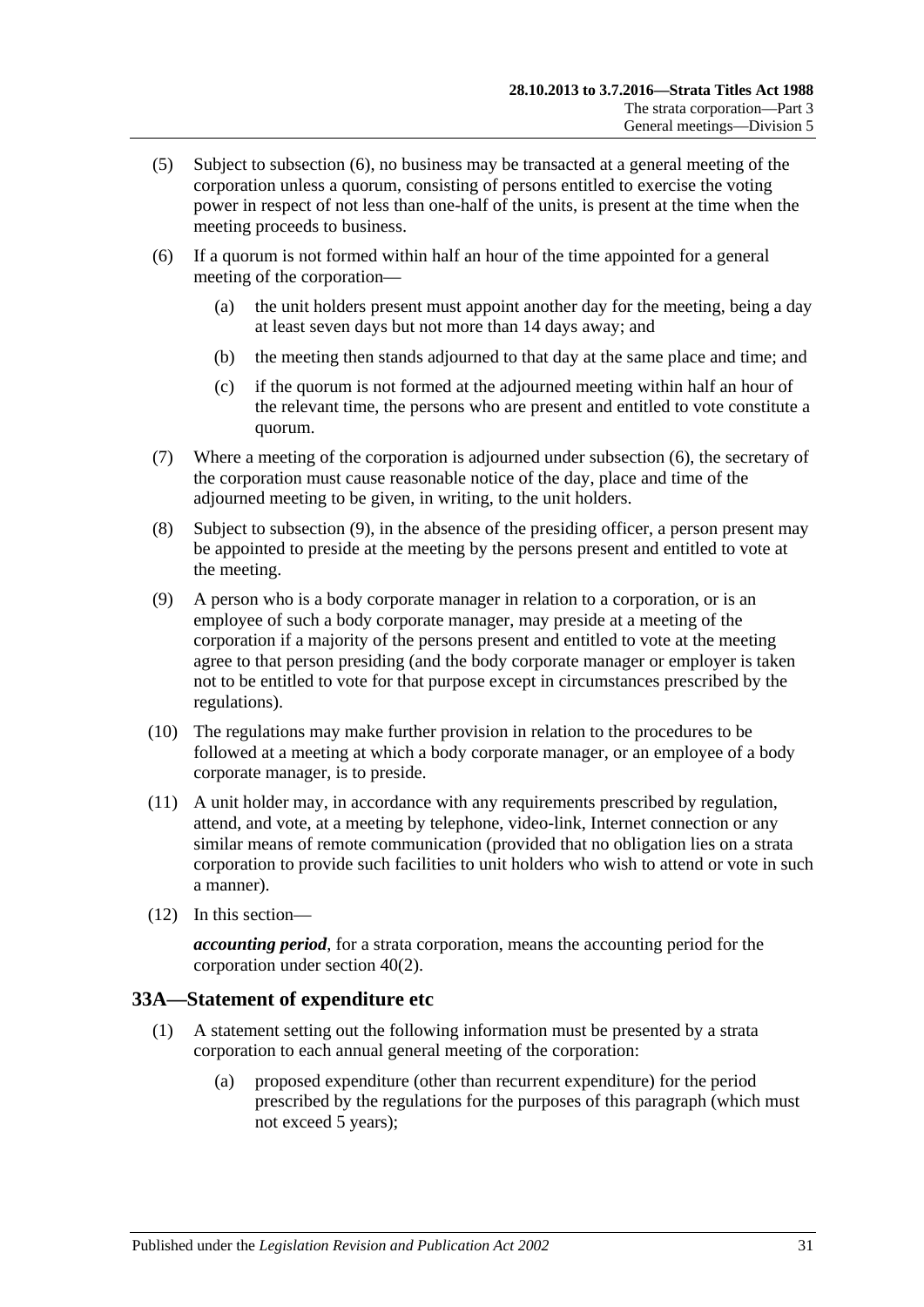- <span id="page-31-1"></span>(b) the estimated expenditure of a recurrent nature and the estimated expenditure of a non-recurrent nature to be made by the corporation in the current financial year;
- <span id="page-31-2"></span>(c) the estimated expenditure in future years for which funds should be raised now and held in reserve;
- (d) the amount to be raised by way of contributions from unit holders to cover the expenditure referred to in [paragraphs](#page-31-1) (b) and [\(c\).](#page-31-2)
- <span id="page-31-3"></span>(2) New information must be prepared for the purposes of [subsection](#page-30-3)  $(1)(a)$  at the times prescribed by regulation.
- (3) A statement presented to a meeting in accordance with this section forms part of the minutes of the meeting.
- (4) The regulations may exclude a strata corporation of a specified class from the operation of [subsections](#page-30-3)  $(1)(a)$  and  $(2)$ .
- (5) In this section—

*recurrent*, in relation to expenditure, means expenditure for a particular purpose that is normally made every year or more frequently.

### <span id="page-31-0"></span>**34—Voting at general meetings**

- (1) Subject to this section, at a general meeting of a strata corporation, one vote may be exercised in respect of each unit on any matter arising for decision.
- $(2)$  If—
	- (a) all of the units comprised in the strata scheme consist of non-residential premises; and
	- (b) the strata corporation has, by unanimous resolution, decided to adopt the voting system provided by this subsection,

then a number of votes is exercisable in respect of each unit equivalent to the unit entitlement of the unit.

- (2a) A unit holder may nominate another person (a *proxy*) to attend and vote at meetings on his or her behalf.
- <span id="page-31-4"></span>(3) A vote may be exercised as follows:
	- (a) it may be exercised (subject to [paragraph](#page-31-4) (b)) by the unit holder or a proxy of the unit holder;
	- (b) if there are two or more unit holders in respect of the same unit, the following provisions apply:
		- (i) if only one attends the meeting—the vote is exercisable by that unit holder;
		- (ii) if two or more attend the meeting—the vote is exercisable by one of them on behalf of all in accordance with an agreement between them or, if there is no such agreement, by the unit holder whose name appears first on the certificate of title for the unit.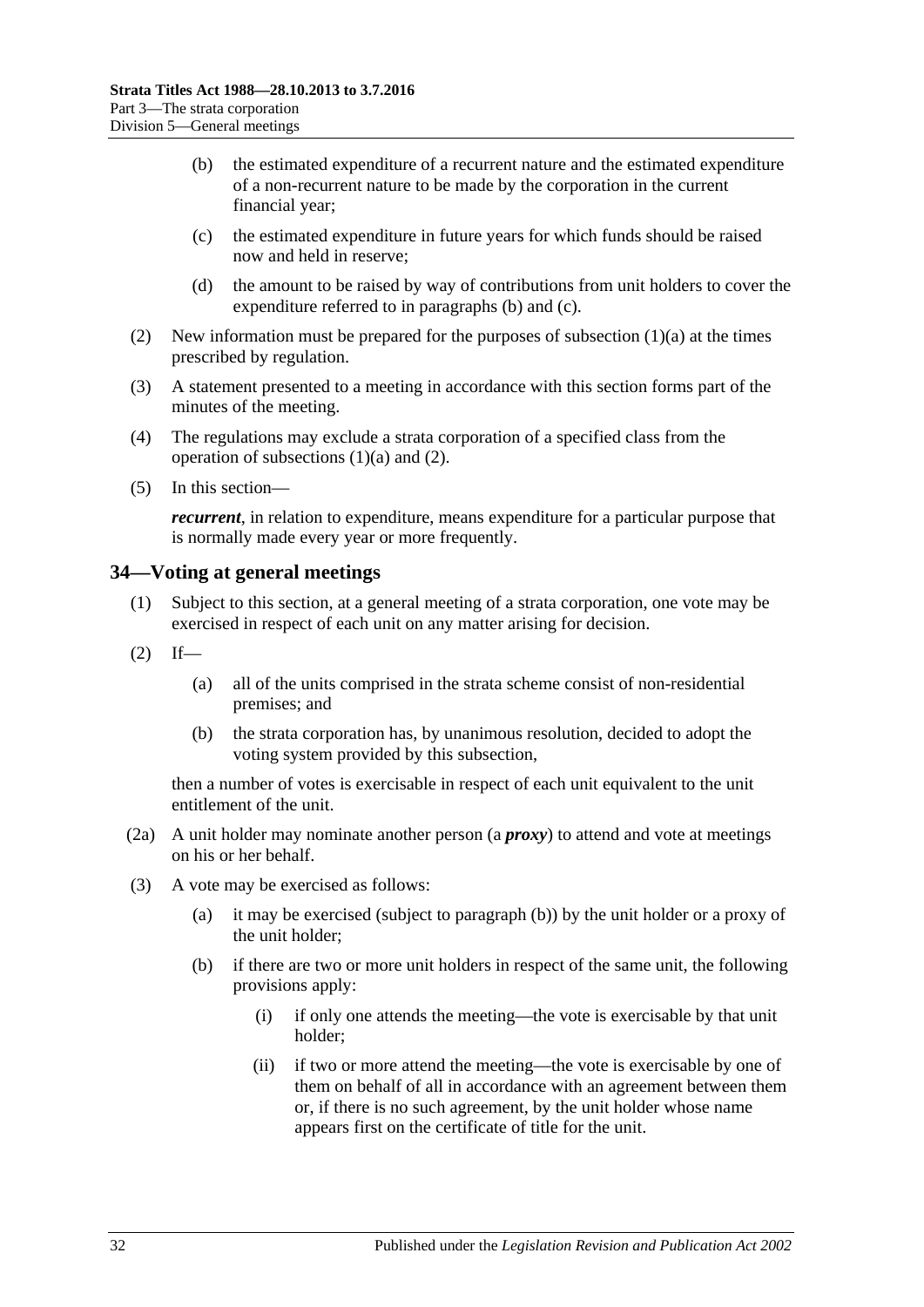- <span id="page-32-5"></span><span id="page-32-2"></span><span id="page-32-1"></span>(3a) The nomination of a person as a proxy of a unit holder—
	- (a) must—
		- (i) be made by written notice to the secretary of the strata corporation; and
		- (ii) specify whether the nominated person—
			- (A) is nominated to attend and vote at all meetings, and in relation to all matters, on behalf of the unit holder; or
			- (B) is nominated to attend and vote only at specified meetings, or in relation to specified matters, on behalf of the unit holder; and
	- (b) may specify conditions in relation to the nomination; and
	- (c) if a specified condition requires the nominated person to vote in a particular way in relation to a matter in which the unit holder has a direct or indirect pecuniary interest (other than an interest that the unit holder has in common with all the holders of the strata units)—must specify the nature of the unit holder's pecuniary interest; and
	- (d) may be revoked by the unit holder at any time by subsequent written notice to the secretary (and any contract or agreement to the contrary is unenforceable); and
	- (e) is effective for a period of 12 months or such lesser period as may be specified in the written notice of nomination unless the nomination is revoked earlier under [paragraph](#page-32-0) (d); and
	- (f) does not derogate from the power of the unit holder to attend and vote at meetings on his or her own behalf.
- <span id="page-32-0"></span>(3b) Failure to comply with a requirement of [subsection](#page-32-1) (3a)(a) will invalidate the nomination.
- (3c) Without limiting [subsection](#page-32-2) (3a), if a person who is a body corporate manager or an employee of a body corporate manager is nominated as a proxy of a unit holder of the corporation, the nomination ceases to have effect on the person ceasing to be a body corporate manager in relation to the corporation or an employee of such a body corporate manager (as the case may require).
- <span id="page-32-3"></span>(3d) If a unit holder appoints, by general power of attorney under section 5 of the *[Powers](http://www.legislation.sa.gov.au/index.aspx?action=legref&type=act&legtitle=Powers%20of%20Attorney%20and%20Agency%20Act%201984)  [of Attorney and Agency Act](http://www.legislation.sa.gov.au/index.aspx?action=legref&type=act&legtitle=Powers%20of%20Attorney%20and%20Agency%20Act%201984) 1984*, a person as his or her attorney specifically for the purpose of attending and voting at meetings, or specified meetings, of the strata corporation, the appointment is, despite any provision of that Act or the terms of the general power of attorney, effective for a period of 12 months or such lesser period as may be specified in the power of attorney unless the power of attorney is revoked earlier.
- <span id="page-32-4"></span>(3e) If a general power of attorney referred to in [subsection](#page-32-3) (3d) appoints a body corporate manager, a copy of the instrument of appointment must be provided to the secretary of the corporation before the meeting, or the first of the meetings, to which it relates.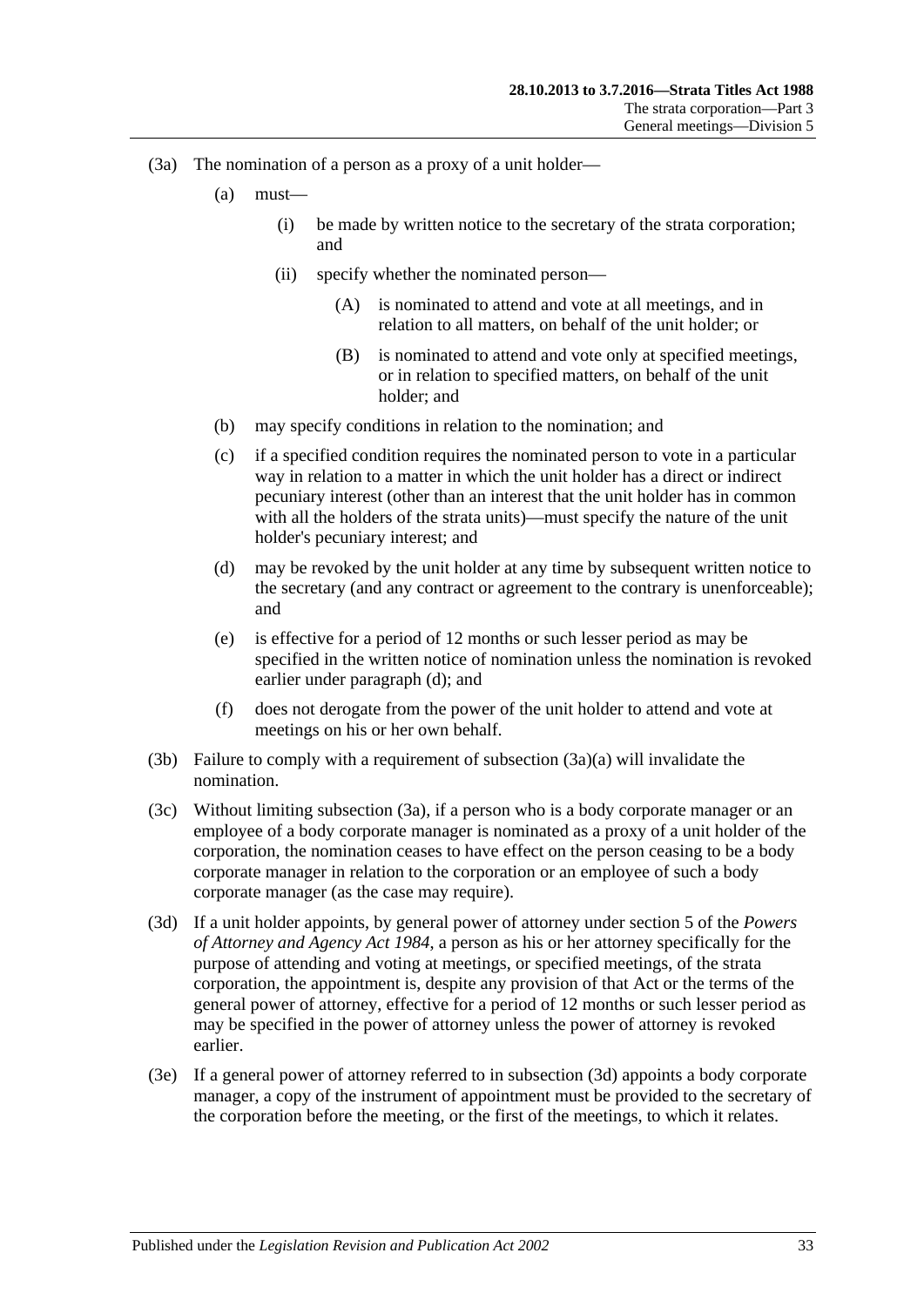- (3f) The secretary of the corporation must ensure that a copy of each written notice of nomination, and each instrument provided under [subsection](#page-32-4) (3e), applying in relation to a meeting is available for inspection at the meeting before any matter is voted on. Penalty: Division 9 fine.
- (4) A unit holder may exercise an absentee vote on a proposed resolution by giving the secretary written notice of the proposed vote at least six hours before the time of the meeting.
- (5) A written ballot may be demanded by a unit holder (or a proxy of a unit holder) attending a meeting.
- (6) Such a ballot will be taken amongst the unit holders (or proxies of unit holders) attending the meeting in such manner as the person presiding at the meeting thinks fit.
- (7) Except where a unanimous resolution is required, a vote is not exercisable in relation to a unit unless all amounts due and payable to the strata corporation in respect of the unit have been paid.
- (8) Except where otherwise provided by this Act or by the articles of a strata corporation, the decisions of the corporation in a general meeting will be made by ordinary resolutions.

## <span id="page-33-1"></span><span id="page-33-0"></span>**34A—Duty to disclose interest**

- (1) If a person (whether a co-owner of a unit or not) has been nominated to attend and vote at a meeting of a strata corporation on behalf of another person, the nominated person must—
	- (a) if the nominated person has a direct or indirect pecuniary interest in any matter to be voted on at a meeting—
		- (i) if it is practicable to do so, disclose the nature of the interest to his or her principal before the vote is taken; or
		- (ii) in any other case, disclose the nature of the interest to his or her principal as soon as practicable after the vote is taken; and
	- (b) if the nominating person declared a pecuniary interest in accordance with section [34\(3a\)\(c\)](#page-32-5) in relation to the matter, the nominated person must disclose the nature of the interest to the members present at the meeting before the vote on the matter is taken.

Penalty: Division 4 fine.

- (2) A co-owner of a unit is not obliged by [subsection](#page-33-1) (1) to disclose an interest that he or she has in common with his or her other co-owners.
- <span id="page-33-2"></span>(3) A person who—
	- (a) attends and is entitled to vote at, a meeting of a strata corporation; or
	- (b) presides at such a meeting,

and who has a direct or indirect pecuniary interest in any matter to be voted on at the meeting must disclose the nature of the interest to the members present at the meeting before the vote is taken.

Penalty: Division 4 fine.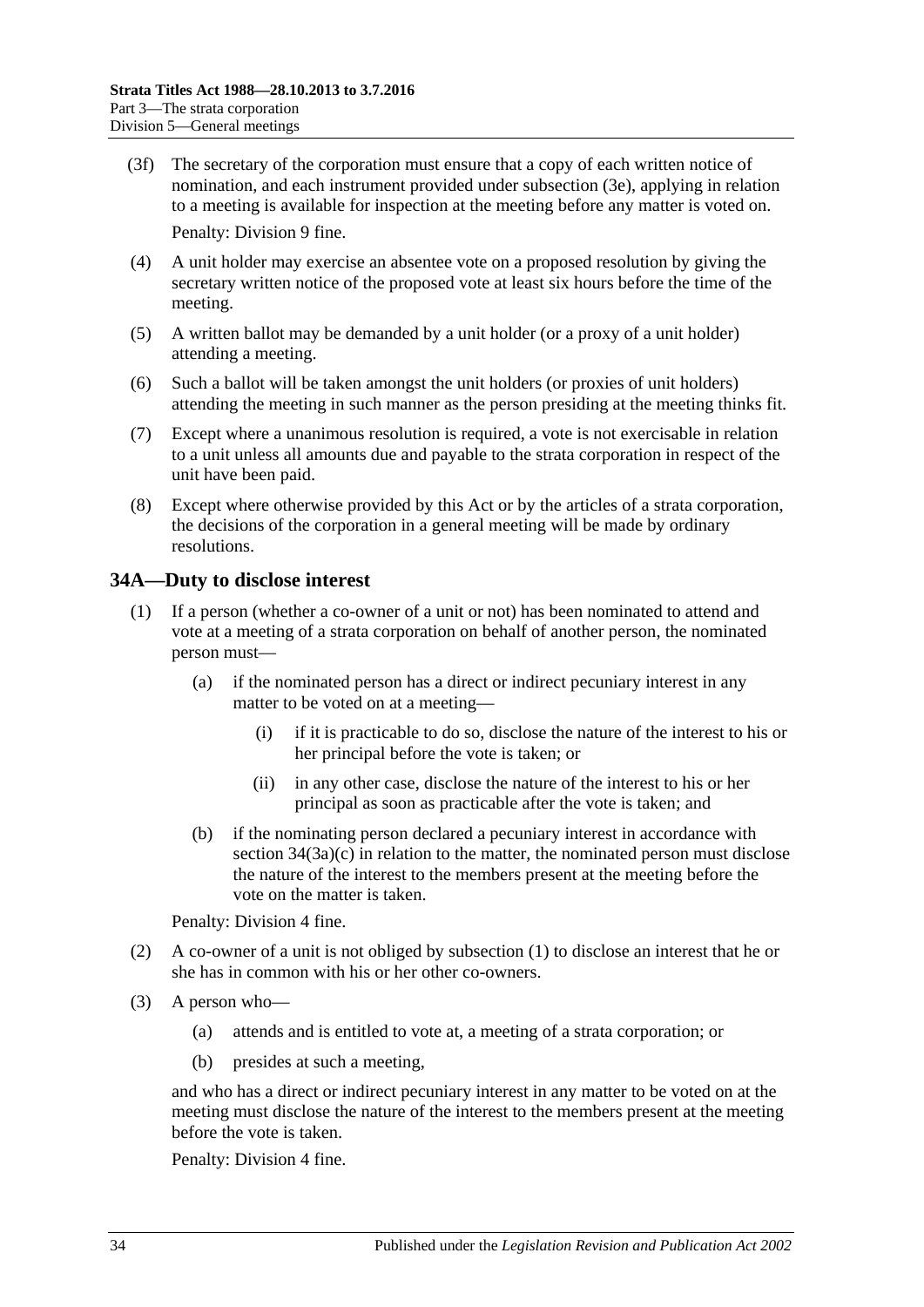- (4) A unit holder is not obliged by [subsection](#page-33-2) (3) to disclose an interest that he or she has in common with all of the unit holders.
- (5) It is a defence to a charge of an offence against this section to prove that the defendant was not, at the time of the alleged offence, aware of his or her interest in the matter.

## <span id="page-34-0"></span>**Division 6—Management committee**

### <span id="page-34-1"></span>**35—Management committee**

- (1) Subject to [subsection](#page-34-2) (1a), a strata corporation may, by ordinary resolution, appoint a management committee of unit holders.
- <span id="page-34-2"></span>(1a) Where all of the units comprised in the strata scheme consist of non-residential premises, the management committee may consist of, or include, persons who are not unit holders.
- (2) A management committee will, subject to any limitation imposed by the strata corporation, have full power to transact any business of the corporation.
- (3) A management committee does not have power to do anything for which a special or unanimous resolution of the strata corporation is required by this Act or by the articles of the corporation.
- <span id="page-34-3"></span>(4) The prescribed number of members of a management committee constitute a quorum of the committee and no business may be transacted at a meeting of the committee unless a quorum is present.
- (4a) The prescribed number for the purposes of [subsection](#page-34-3) (4) is a number ascertained by dividing the total number of members of the committee by two, ignoring any fraction resulting from the division, and adding one.
- (4b) A decision supported by a majority of the members at a meeting of a management committee of which at least three days notice has been given to all members will be taken to be a decision of the committee.
- (5) A member of a management committee holds office on terms fixed by the strata corporation and may be removed by ordinary resolution of the strata corporation at any time.
- (6) A management committee may co-opt a suitable person to fill a casual vacancy in the membership of the committee.
- (7) A member of a management committee can appoint another person (who must, unless all of the units comprised in the strata scheme consist of non-residential units, be a unit holder) to act as his or her proxy at any meeting of the committee that the member is unable to attend.
- (8) A management committee must—
	- (a) keep minutes of its proceedings; and
	- (b) cause proper accounting records to be kept in respect of money received and expended by it.
- (9) Subject to the articles and any direction of the strata corporation, a committee may otherwise regulate its meetings and proceedings as it thinks fit.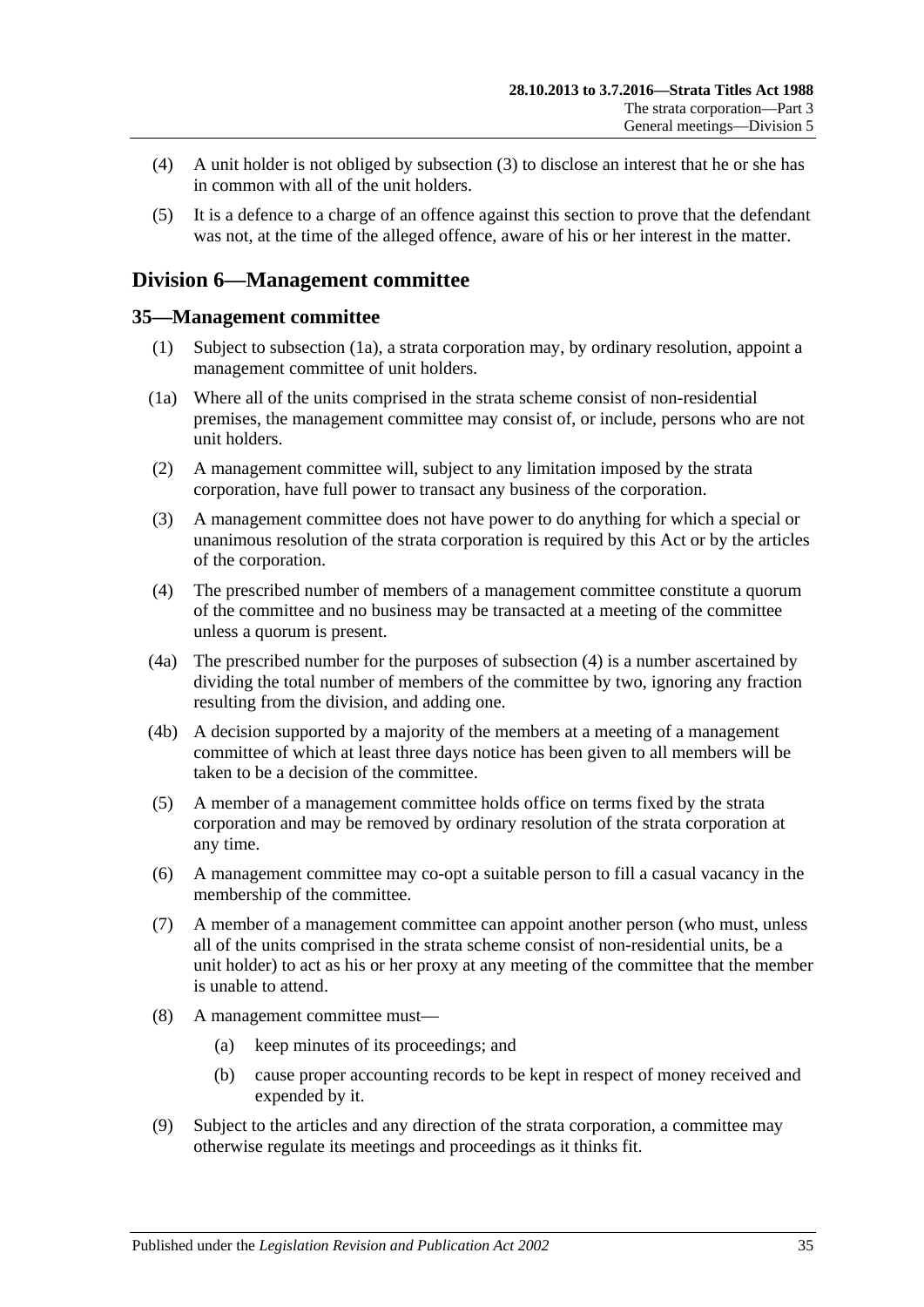(10) A strata corporation may appoint or engage a person to assist its management committee in the performance of the committee's functions.

### <span id="page-35-0"></span>**36—Validity of acts**

Where a management committee acts honestly, the subsequent discovery of some defect affecting the appointment of a member, or the right of a person to act as a member, does not invalidate an act of the committee.

## <span id="page-35-1"></span>**Division 6A—Agents' trust accounts**

### <span id="page-35-2"></span>**36A—Application of Division**

This Division applies where a strata corporation has authorised a person (the *agent)* (not being an ADI or other financial institution) to receive money from another person (not being the corporation) and to hold the money on behalf of the corporation or to deal with it in accordance with this Division.

### <span id="page-35-3"></span>**36B—Interpretation**

In this Division, unless the contrary intention appears—

*agent* means a person, not being an ADI or other financial institution, who has been authorised by a strata corporation to receive money on its behalf and to hold it or to deal with it in accordance with this Division;

*auditor* means a registered company auditor within the meaning of the *Corporations Law*;

*financial institution* means an institution of a kind declared by regulation to be a financial institution;

*trust account* means an account in which trust money is required to be deposited by an agent;

*trust money* means money received by an agent on behalf of a strata corporation.

### <span id="page-35-4"></span>**36C—Trust money to be deposited in trust account**

- (1) An agent must, as soon as practicable after receiving trust money, deposit the money in an account authorised by this Division in the name of the agent. Penalty: Division 5 fine.
- (2) An agent must not pay any money except trust money into the agent's trust account. Penalty: Division 5 fine.
- (3) An agent must not withdraw, or permit another person to withdraw, money from a trust account except in accordance with this Part.

Penalty: Division 5 fine.

(4) An agent must, when applying to open a trust account, inform the ADI or other financial institution that the account is to be a trust account for the purposes of this Division.

Penalty: Division 5 fine.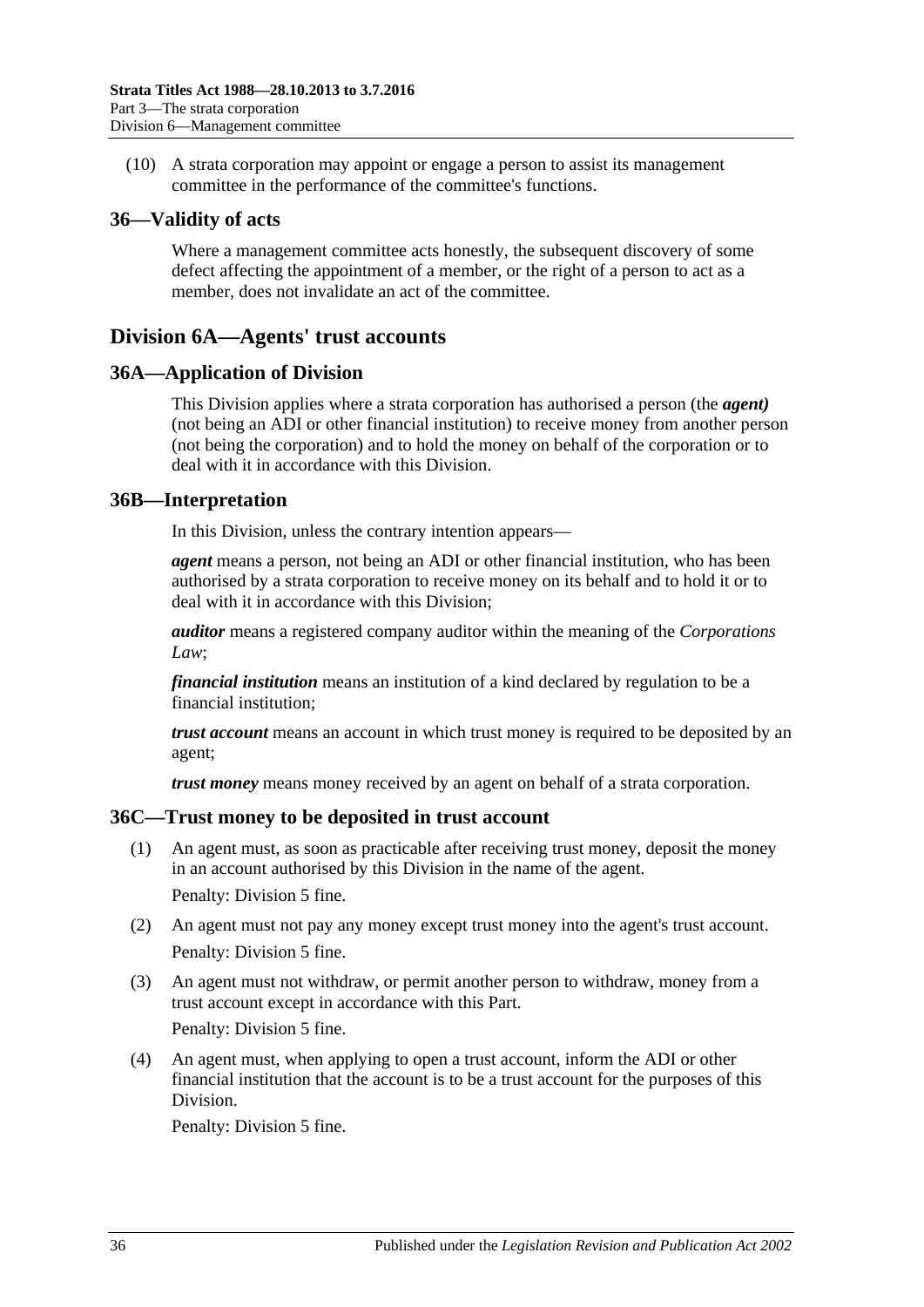### <span id="page-36-0"></span>**36D—Withdrawal of money from trust account**

An agent may withdraw money from a trust account—

- (a) in exercise of powers delegated to the agent by the strata corporation; or
- (b) in satisfaction of a claim for fees, costs or disbursements (that are authorised by the regulations) that the agent has against the corporation; or
- (c) to satisfy an order of a court against the corporation; or
- (d) for making any other payment authorised by law.

### <span id="page-36-1"></span>**36E—Authorised trust accounts**

An account at an ADI or at any other financial institution prescribed for the purposes of this section by regulation that provides for the payment of interest on money held in the account in accordance with the regulations is authorised for the purposes of this Division.

### <span id="page-36-2"></span>**36F—Application of interest**

If money received by an agent on behalf of two or more strata corporations is held in the same trust account, interest credited to the trust account must be credited by the agent proportionately to the strata corporations on whose behalf that money is held.

### <span id="page-36-3"></span>**36G—Keeping of records**

- (1) An agent must keep detailed records of all trust money received by the agent and of any disbursement of, or other dealing with, that money and must compile detailed accounts of those receipts and disbursements or other dealings that—
	- (a) accurately disclose the state of the trust account maintained by the agent; and
	- (b) enable the receipt and disposition of trust money to be conveniently and properly audited; and
	- (c) comply with all other requirements specified by regulation.

Penalty: Division 5 fine.

- <span id="page-36-4"></span>(2) In particular, the agent must, in respect of the receipt of trust money—
	- (a) make available to the person making payment a receipt that sets out the information specified by regulation in the form specified by regulation; and
	- (b) make and retain a copy of the receipt as part of the agent's records.

Penalty: Division 5 fine.

(3) An agent must, at the request of a strata corporation provide the corporation, within 5 business days after the making of the request, with a statement setting out details of dealings by the agent with the corporation's money.

Penalty: Division 9 fine.

(4) An agent must keep the accounts and records referred to in this section (including copies of receipts under [subsection](#page-36-4)  $(2)(b)$  in a legible written form, or so as to be readily convertible into such a form, for at least five years.

Penalty: Division 5 fine.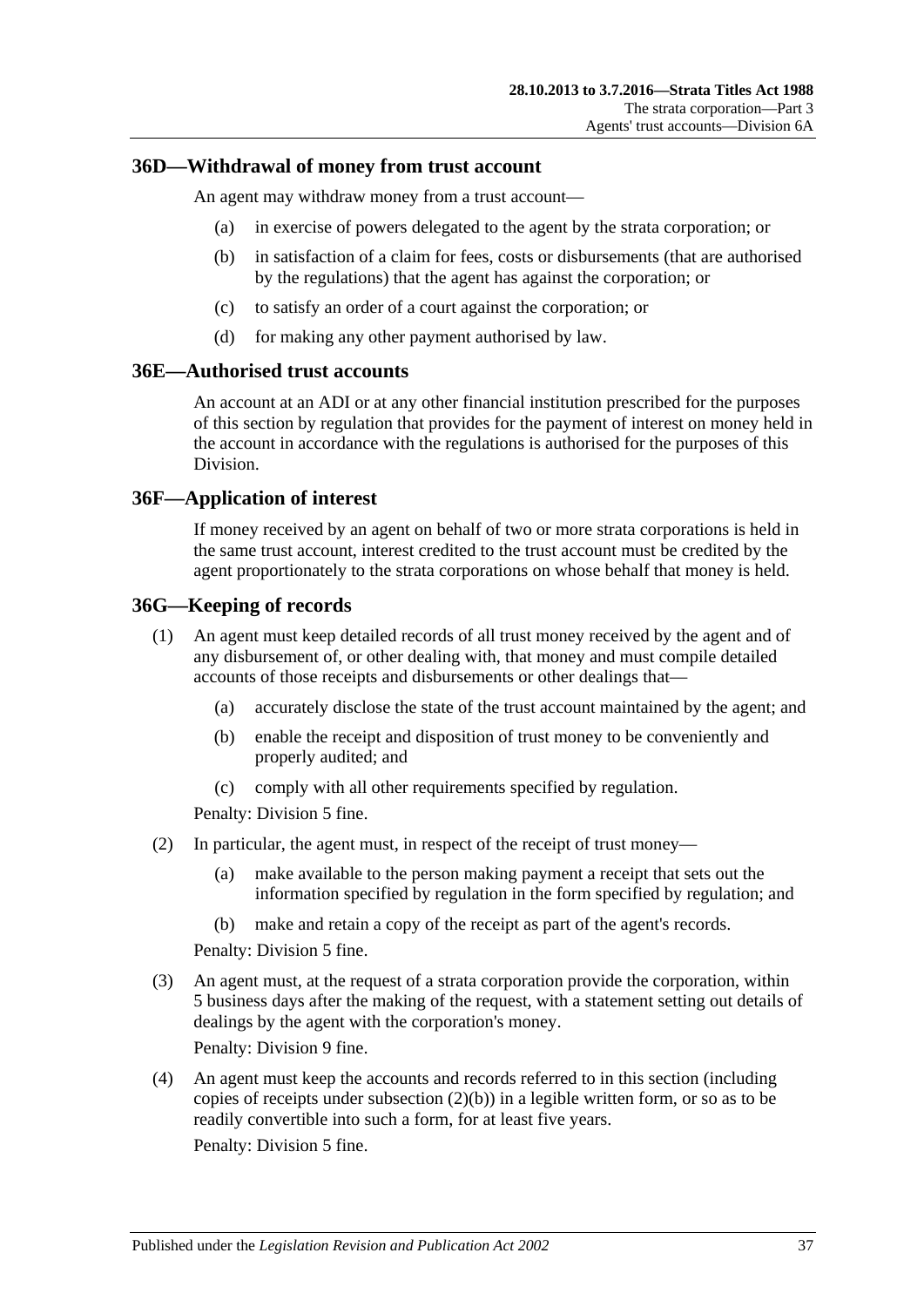## <span id="page-37-0"></span>**36H—Audit of trust accounts**

- (1) An agent who maintains a trust account must—
	- (a) have the accounts and records kept under this Division audited by an auditor in respect of each audit period specified by regulation; and
	- (b) forward to the secretary of the strata corporation a statement relating to the audit that sets out the information specified by regulation.
- (2) An agent who—
	- (a) fails to have accounts and records audited as required; or
	- (b) fails to forward the audit statement to the secretary of the strata corporation within the time allowed by or under the regulations,

is guilty of an offence.

Penalty: Division 5 fine.

## <span id="page-37-1"></span>**36I—Obtaining information for purposes of audit or examination**

- (1) An auditor employed by an agent to make an audit of the trust accounts of the agent, may require the agent or any other person in a position to do so—
	- (a) to produce all the accounts (including accounts that are not trust accounts) relating to the business of the agent and all documents and records relating to those accounts, including written records that reproduce in a readily understandable form information kept by computer, microfilm or other process; and
	- (b) to provide any relevant information relating to the operation of the accounts.
- (2) The manager or other principal officer of an ADI or other financial institution with which an agent has deposited money, whether in his or her own account or in a general or separate trust account, must, on being required to do so by an auditor employed or appointed to make an audit under this Division, disclose every such account (including all deposit slips, cancelled cheques and other documents relating to the operation of the account) to the auditor.

Penalty: Division 5 fine.

- (3) A person who is required by this section to produce documents to an auditor must permit the auditor to make a copy of the whole, or any part, of those documents. Penalty: Division 5 fine.
- (4) In this section—

*account* includes a record required to be kept under this Division in relation to the receipt of and disbursement of or other dealing with trust money;

*agent* includes a former agent.

### <span id="page-37-2"></span>**36J—ADIs etc to report deficiencies in trust accounts**

An ADI or other financial institution with which a trust account has been established must, as soon as practicable, and in any event within 14 days, after becoming aware of a deficiency in that account, report the deficiency to the Minister.

Penalty: Division 5 fine.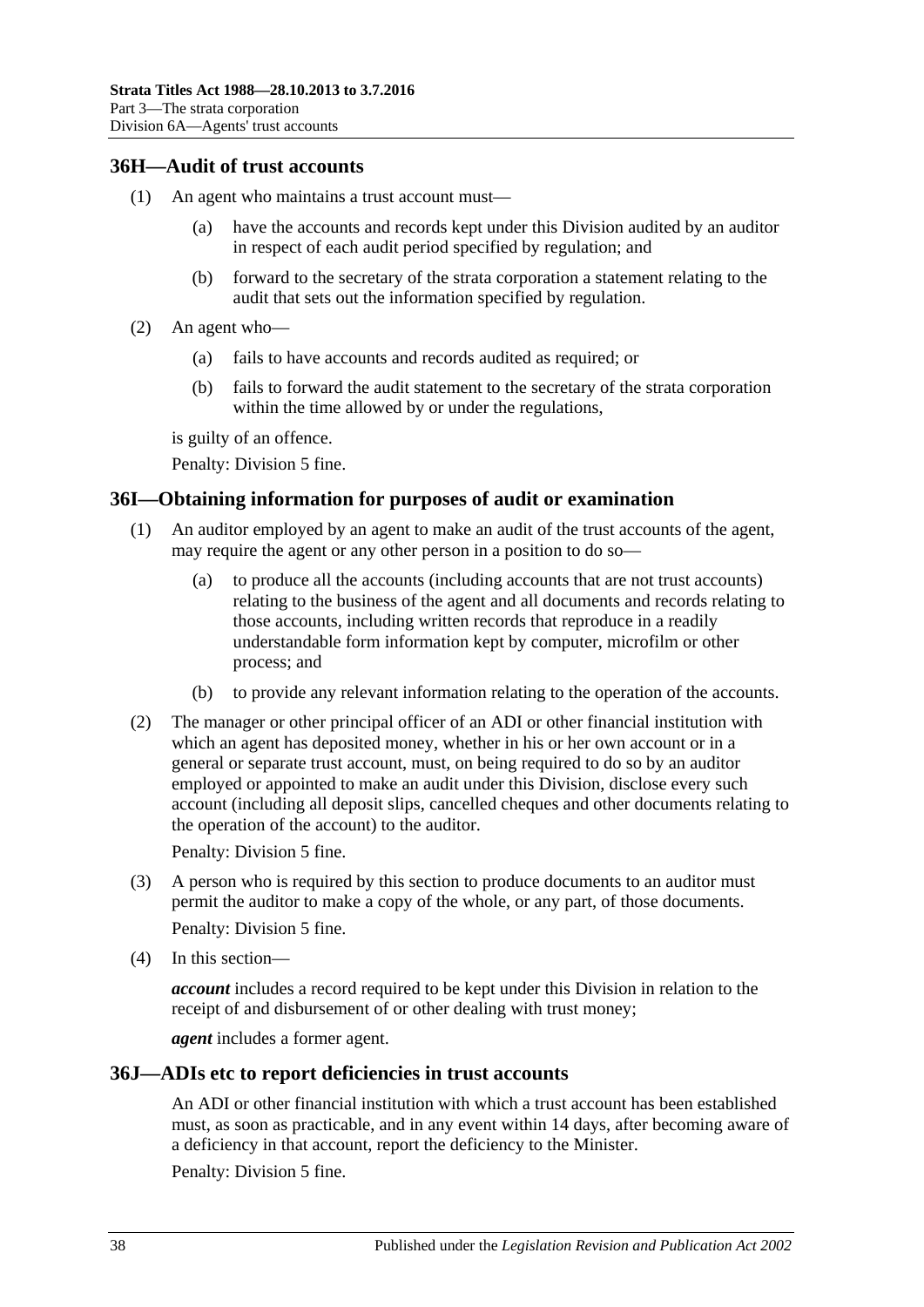## <span id="page-38-0"></span>**36K—Confidentiality**

An auditor must not divulge information that has come to his or her knowledge in the course of performing functions under this Division except—

- (a) to the agent; or
- (b) to the Minister; or
- (c) as otherwise required by law.

Penalty: Division 5 fine.

### <span id="page-38-1"></span>**36L—ADIs etc not affected by notice of trust**

- (1) Subject to [subsection](#page-38-4) (2), an ADI or other financial institution is not affected by notice of a specific trust to which money deposited in a trust account is subject, and is not bound to satisfy itself of the due application of that money.
- <span id="page-38-4"></span>(2) This section does not relieve an ADI or other financial institution of liability for negligence.

## <span id="page-38-2"></span>**Division 7—Appointment of administrator**

### <span id="page-38-3"></span>**37—Administrator of strata corporation's affairs**

(a1) In this section—

*relevant court* means the Court or the Magistrates Court.

- (1) A relevant court may, on application by—
	- (a) a strata corporation;
	- (b) a creditor of a strata corporation;
	- (c) a person with a registered interest in a unit,

appoint an administrator of the strata corporation, or remove or replace an administrator previously appointed.

- (2) An administrator has, while the appointment remains in force, full and exclusive power to administer the affairs of the strata corporation (including power to do anything for which a special or unanimous resolution of the strata corporation is required).
- (3) The administrator must comply with any directions that the relevant court may give from time to time.
- (4) The remuneration of an administrator will be fixed by the relevant court and payable from the strata corporation's funds.
- <span id="page-38-5"></span>(5) The administrator may, by written instrument, delegate any of his or her powers.
- (6) A delegation under [subsection](#page-38-5) (5)—
	- (a) may be made on such conditions as the administrator thinks fit; and
	- (b) is revocable at will; and
	- (c) does not derogate from the power of the administrator to act in any matter personally.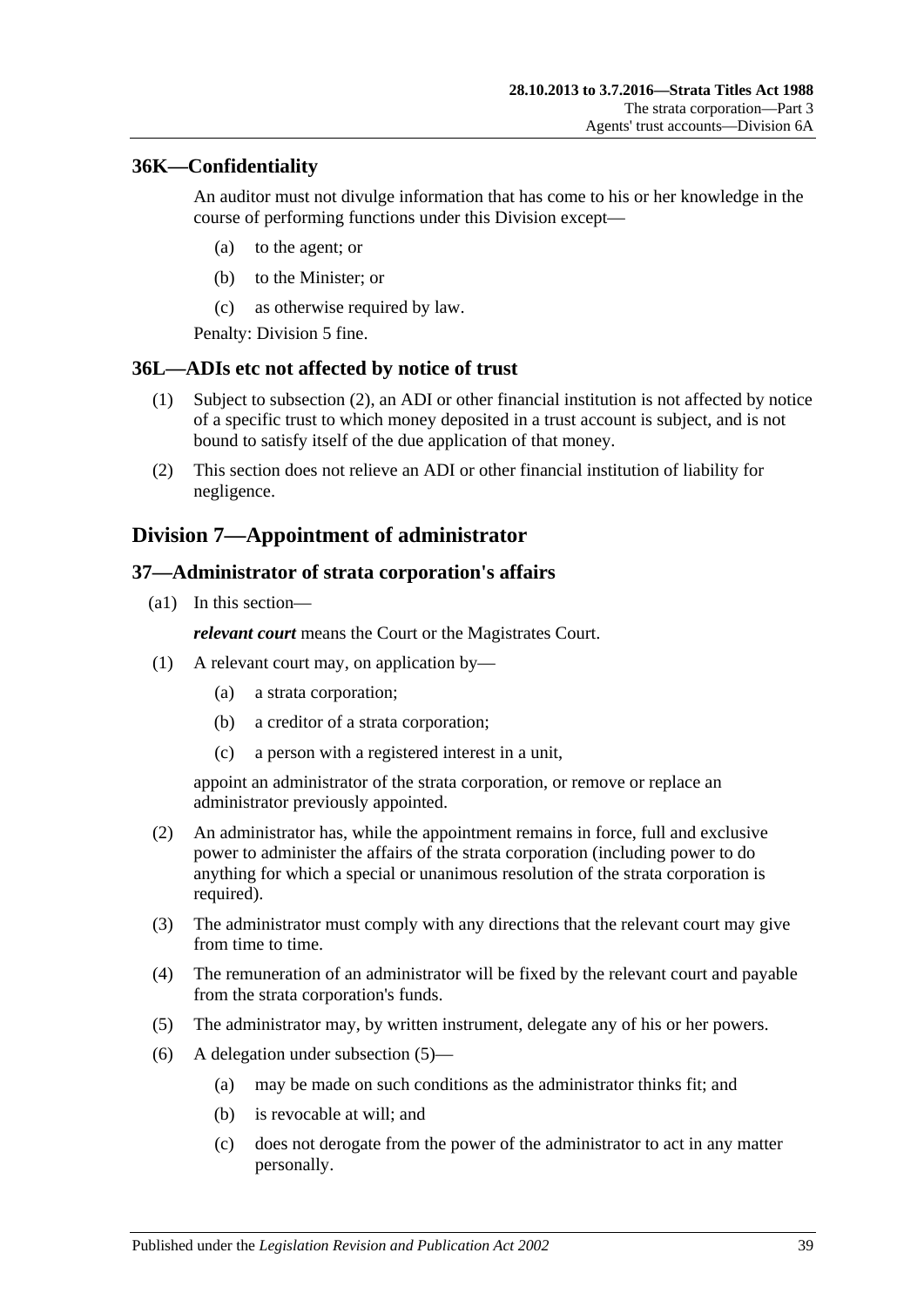- (7) Where a person—
	- (a) is appointed as an administrator; or
	- (b) is removed or replaced as an administrator,

that person must, within 14 days, give the Registrar-General written notice of his or her appointment, removal or replacement.

## <span id="page-39-0"></span>**Division 8—Supplementary**

### <span id="page-39-1"></span>**38—Duties of the original proprietor in relation to strata corporation**

(1) The original registered proprietor must ensure that a general meeting of the strata corporation is convened within three months after the relevant date.

Penalty: Division 7 fine.

- (2) The relevant date is the first date on which there are two or more members of the corporation holding different units.
- (3) The original registered proprietor must, at the first general meeting of the strata corporation, place it in possession of—
	- (a) the duplicate certificate of title for the common property;
	- (b) a copy of all plans, drawings, specifications and reports in his or her possession relating to the design and construction of buildings and building improvements on the site;
	- (c) a copy of any other notice, order or document in his or her possession relating to the strata scheme of which the strata corporation will need to know in order to carry out its statutory functions.

Penalty: Division 7 fine.

## <span id="page-39-4"></span><span id="page-39-2"></span>**39—Power to require handing over of property**

- (1) A strata corporation may by notice in writing to a person who has possession of any record, key, or other property of the corporation, require that person to deliver it to an officer of the corporation named in the notice on or before a specified time.
- (2) A person who fails to comply with a requirement under [subsection](#page-39-4) (1) is guilty of an offence.

Penalty: Division 7 fine.

## <span id="page-39-3"></span>**39A—Register of unit holders**

- (1) A strata corporation must maintain a register of the names of the unit holders which shows—
	- (a) the unit holder's last contact address, telephone number and email address known to the corporation; and
	- (b) the unit holder's unit entitlement.
- (2) A corporation must keep a record of the information used to compile the register for the period required by the regulations.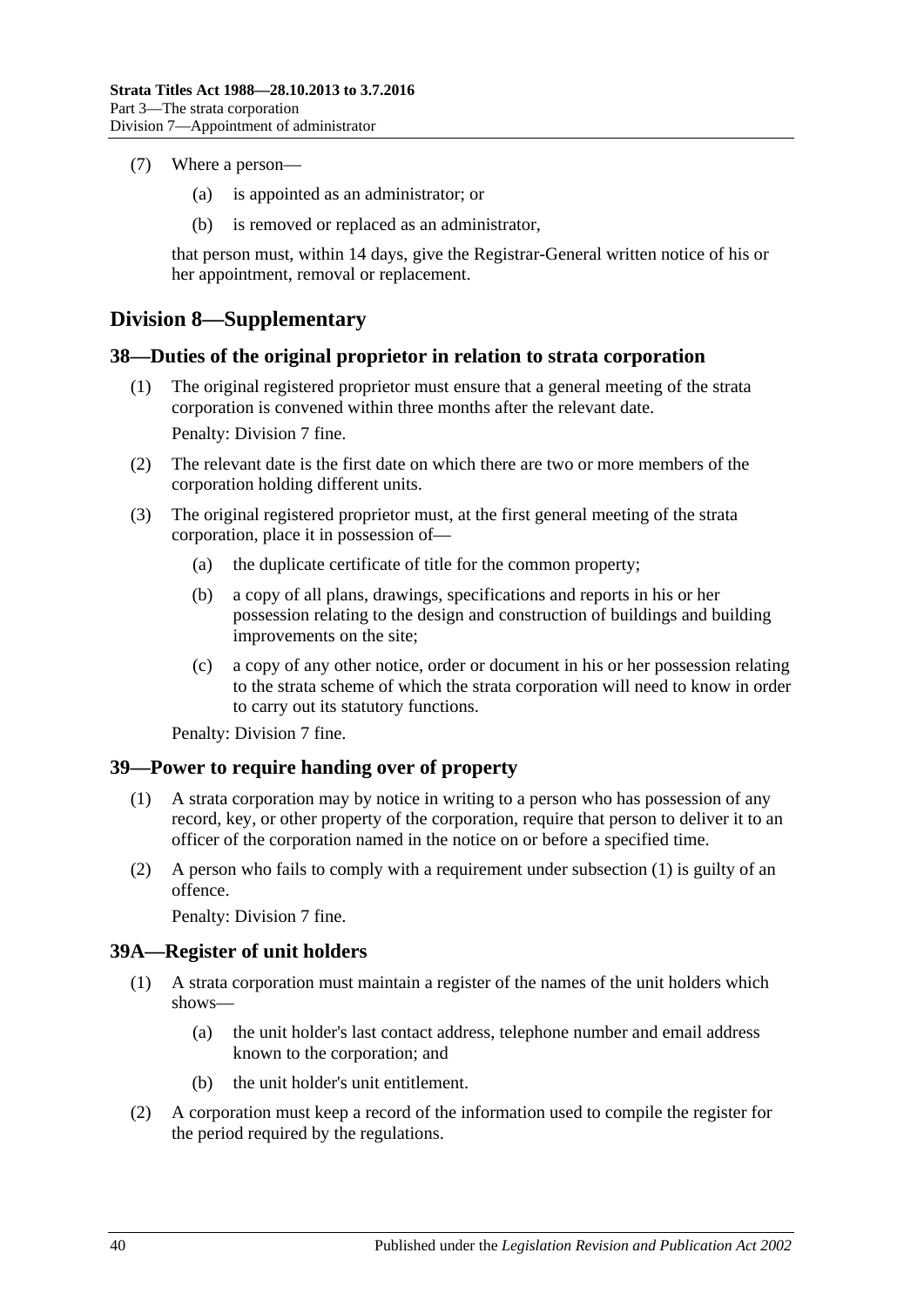### <span id="page-40-0"></span>**40—Record keeping**

- <span id="page-40-5"></span><span id="page-40-4"></span><span id="page-40-3"></span>(1) A strata corporation must—
	- (a) keep—
		- (i) a minute book containing minutes of its meetings; and
		- (ii) proper accounting records in respect of its receipts and expenditure;
	- (b) ensure that a proper statement of accounts is prepared in respect of each accounting period;
	- (c) keep a record of any notice or order served on the corporation;
	- (d) retain for such period as may be prescribed—
		- (i) the minute book and accounting records kept under [paragraph](#page-40-3) (a);
		- (ii) a copy of any statement of account prepared under [paragraph](#page-40-4) (b);
		- (iii) any notice or order referred to in [paragraph](#page-40-5) (c);
		- (iv) a copy of any correspondence received or sent by the corporation;
		- (v) notices of meetings of the corporation and its management committee;
		- (vi) such other documentary material as may be prescribed.
- <span id="page-40-2"></span>(2) An accounting period for a strata corporation is—
	- (a) a period—
		- (i) commencing on the commencement of this Act, the date of incorporation of the corporation or the end of a previous accounting period (whichever is the later); and
		- (ii) ending on the following 30 June; or
	- (b) a period of not less than 9 months and not more than 18 months fixed by the corporation as an accounting period (but the corporation's accounting periods must be consecutive, following immediately one upon the other).

## <span id="page-40-1"></span>**41—Information to be furnished**

- <span id="page-40-6"></span>(1) A strata corporation must, on application by or on behalf of the owner or a mortgagee of a unit, or by or on behalf of a prospective purchaser or mortgagee of a unit, within 5 business days after the making of the application—
	- (a) furnish—
		- (i) particulars of any contribution payable in relation to the unit (including details of any arrears of contribution related to the unit);
		- (ii) particulars of the assets and liabilities of the corporation;
		- (iii) particulars of any expenditure that the corporation has incurred, or has resolved to incur, and to which the unit holder of the unit must contribute, or is likely to be required to contribute;
		- (iv) particulars in relation to any prescribed matter;
	- (b) provide copies of—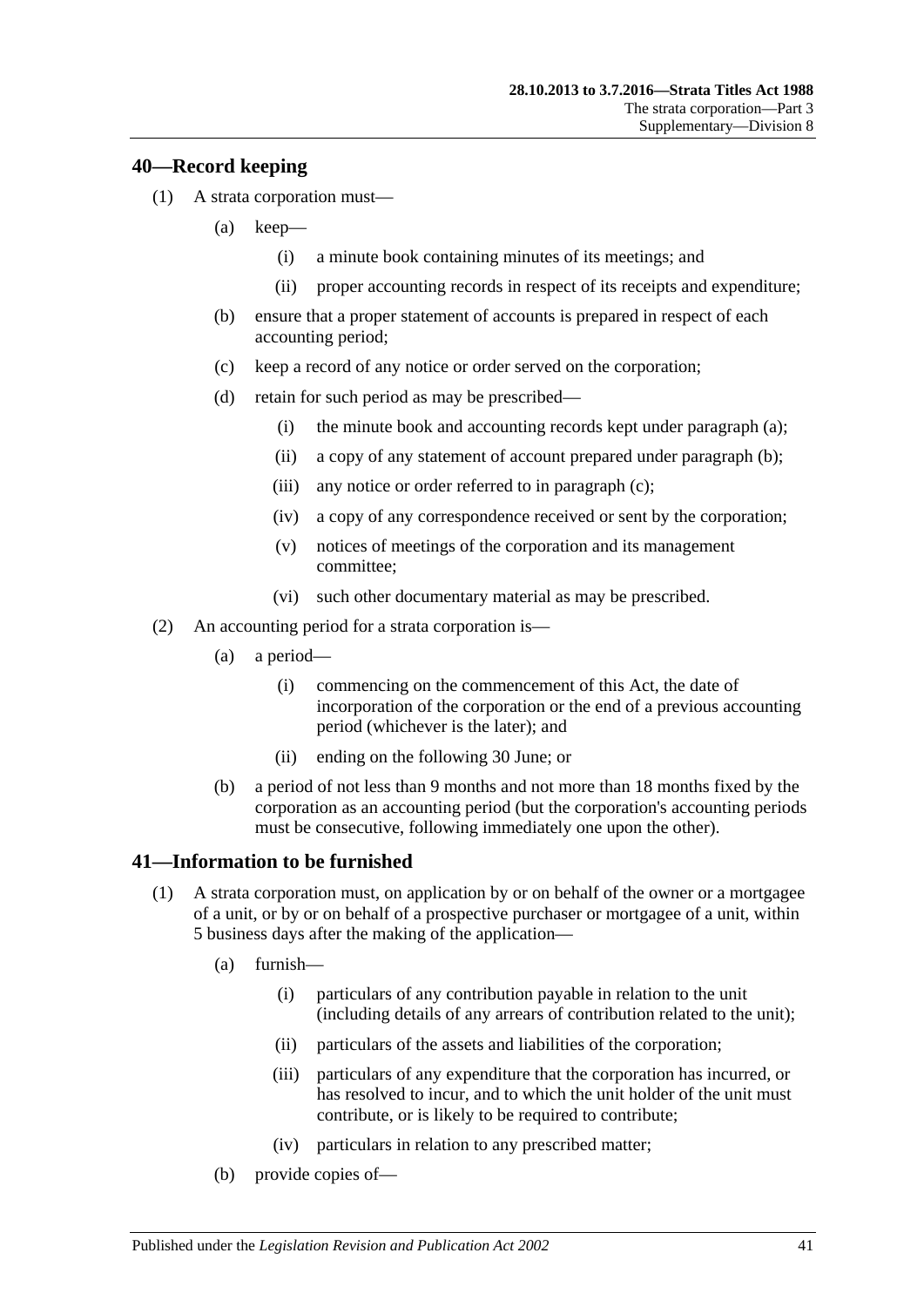- (i) the minutes of general meetings of the corporation and meetings of its management committee for such period, not exceeding two years, specified in the application;
- (ii) the statement of accounts of the corporation last prepared by the corporation;
- (iii) the articles for the time being in force;
- (iv) current policies of insurance taken out by the corporation;
- (c) make available for inspection—
	- (i) a copy of the accounting records of the corporation;
	- (ii) the minute books of the corporation;
	- (iii) any other prescribed documentary material;
- (d) if the strata corporation is a party to a contract with a body corporate manager—make available for inspection a copy of the contract;
- (e) make available for inspection the register maintained under [section](#page-39-3) 39A.

Penalty: Division 9 fine.

<span id="page-41-2"></span>(1a) A strata corporation must, on application by a unit holder, provide the applicant, on a quarterly basis, with ADI statements for all accounts maintained by the corporation (and must continue to so provide the statements until the applicant ceases to be a unit holder or revokes the application).

Penalty: Division 9 fine.

- (1b) [Subsection](#page-41-2) (1a) does not apply to a strata corporation if a body corporate manager maintains the accounts on behalf of the corporation.
- (2) An application under this section must be accompanied by the prescribed fee.
- (2a) A strata corporation must not charge more than the prescribed fee in respect of a service provided in pursuance of an application under this section. Penalty: Division 9 fine.
- (3) The application is duly made if given or sent to—
	- (a) the secretary of the strata corporation;
	- (b) if the strata corporation has a management committee—any member of the management committee.
- (4) A statement of a strata corporation provided for the purposes of [subsection](#page-40-6) (1)(a) is, in favour of the person to whom it is provided and as against the corporation, conclusive evidence (as at the date of the statement) of the matters contained in the statement.

## <span id="page-41-0"></span>**Part 3A—Resolution of disputes**

## <span id="page-41-1"></span>**41AA—Persons who may apply for relief**

The following persons may apply for relief under this Part:

- (a) a strata corporation;
- (b) the owner or occupier of a unit;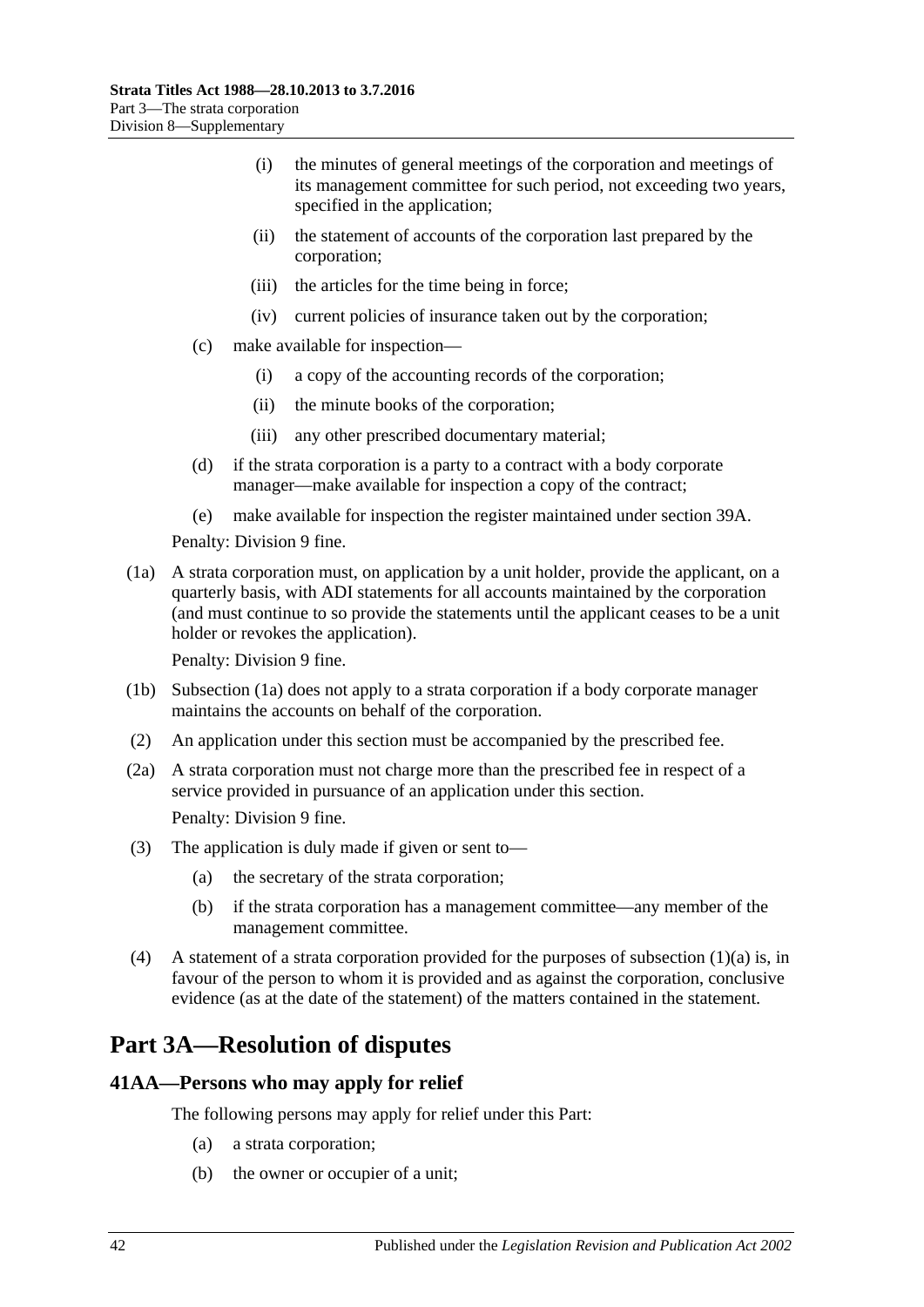- (c) a person who has contracted to purchase a unit;
- (d) any other person bound by the articles of a strata corporation except for persons invited to or visiting the site.

### <span id="page-42-0"></span>**41A—Resolution of disputes etc**

- (1) An application may be made under this section—
	- (a) if the applicant claims that a breach of this Act or of the articles of the corporation has occurred; or
	- (b) if the applicant claims to have been prejudiced, as occupier of a strata unit, by the wrongful act or default of the strata corporation or a delegate or the management committee of the strata corporation, or of some other member of the strata corporation; or
	- (c) if a member of a strata corporation claims that a decision of the strata corporation or a delegate or the management committee of the strata corporation is unreasonable, oppressive or unjust; or
	- (d) if a dispute arises—
		- (i) between a strata corporation and a member of the corporation; or
		- (ii) between two or more members of a strata corporation,

in relation to any aspect of the occupation or use of a strata unit.

- (2) Subject to this section, an application must be made to the Magistrates Court.
- <span id="page-42-1"></span>(3) A person may, with the permission of the District Court, bring an application under this section in the District Court.
- <span id="page-42-2"></span>(4) The District Court may, on the application of a party to proceedings under this section that have been commenced in the Magistrates Court, order that the proceedings be transferred to the District Court (and such an order will have effect according to its terms).
- (5) Proceedings should not be commenced in, or transferred to, the District Court under [subsections](#page-42-1) (3) or [\(4\)](#page-42-2) unless the District Court considers that it is appropriate for the court to deal with the matter by reason of the complexity or significance of the matter.
- (6) A court may, on its own initiative or on an application by a party to the proceedings—
	- (a) transfer an application under this section to the Supreme Court on the ground that the application raises a matter of general importance; or
	- (b) state a question of law for the opinion of the Supreme Court.
- (7) A court, in hearing and determining an application under this section, should act according to equity, good conscience and the substantial merits of the case, without regard to technicalities and legal forms, and is not bound by the rules of evidence but may inform itself on any matter in such manner as it thinks fit.
- (8) A member of a strata corporation duly appointed by the corporation for the purpose may represent the corporation in any proceedings under this section.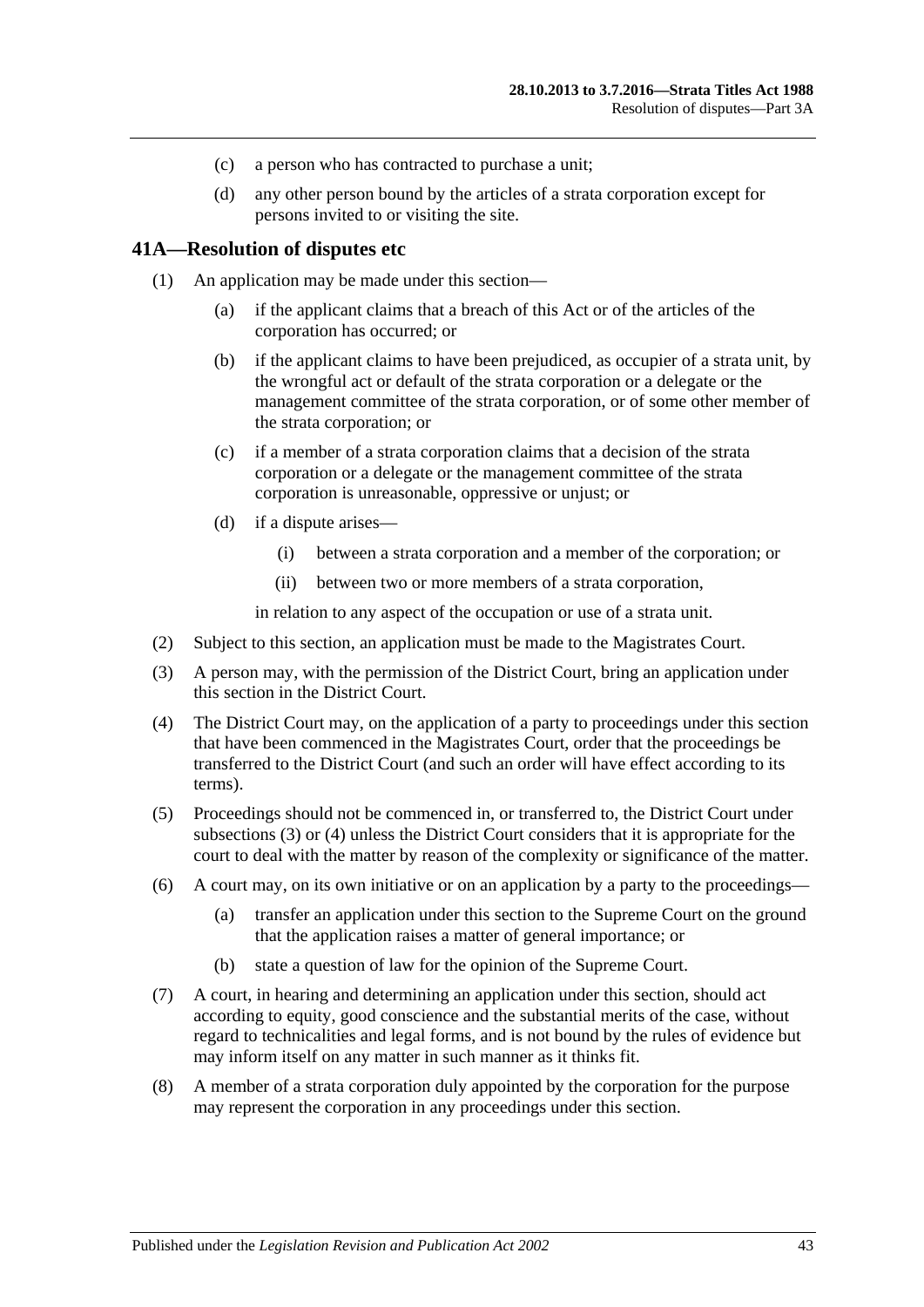- (9) A court may, in respect of an application under this section—
	- (a) attempt to achieve settlement of the proceedings by agreement between the parties;
	- (b) require a party to provide reports or other information for the purposes of the proceedings;
	- (ba) order a party to have any accounts audited or to reimburse any person for the costs of having any accounts audited;
	- (c) order that a party take such action as in the opinion of the court necessary to remedy any default, or to resolve any dispute, and is specified in the order;
	- (d) order that a party refrain from any further action of a kind specified in the order;
	- (da) make a declaration as to the validity of—
		- (i) any articles or purported articles of the corporation; or
		- (ii) any decision or purported decision of the corporation;
	- (e) by order—
		- (i) alter the articles of the corporation;
		- (ii) vary or reverse any decision of the corporation, or of the management committee of the corporation;
	- (ea) vary, avoid or terminate a contract entered into (whether before or after the commencement of this paragraph) between a strata corporation and either of the following:
		- (i) the body corporate manager;
		- (ii) an associate of the body corporate manager;
	- (f) give judgment on any monetary claim;
	- (g) make orders as to costs;
	- (h) make any incidental or ancillary orders.
- (10) A court should not make an order to alter the articles of a corporation unless—
	- (a) the corporation is a party to the proceedings or the court is satisfied that the corporation has been given a reasonable opportunity to become a party to the proceedings; and
	- (b) if it appears to the court that the alteration could adversely affect a member of the corporation who is not a party to the proceedings, the court is satisfied that the member has been notified of the possibility that such an order could be made and given a reasonable opportunity to make submissions to the court in relation to the matter; and
	- (c) in any event, the court is satisfied that the order is essential to achieving a fair and equitable resolution of the matters in dispute.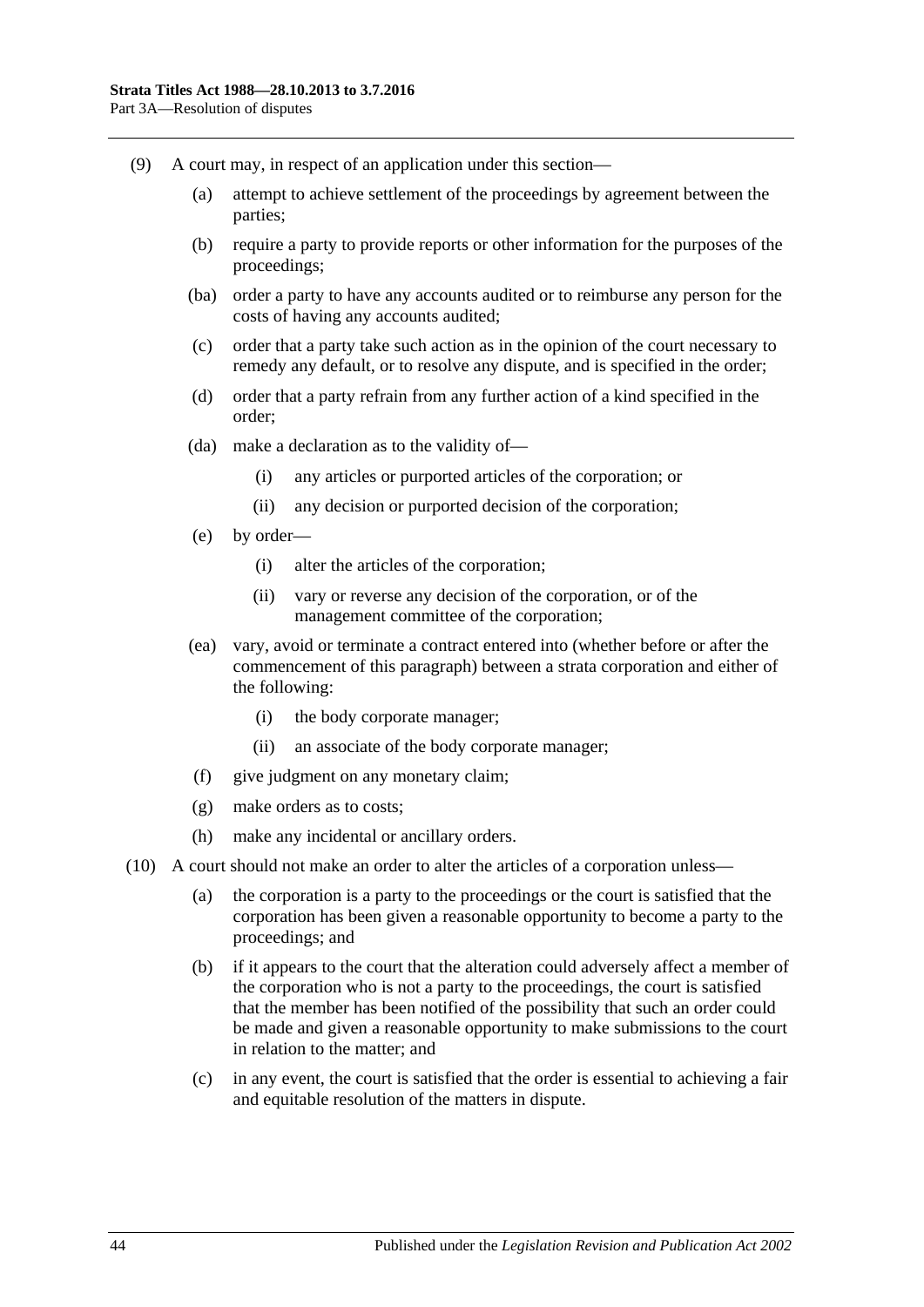- (10a) A court should not make an order to vary, avoid or terminate a contract entered into between a community corporation and a body corporate manager or an associate of the body corporate manager unless the court is satisfied that the contract involves a breach of fiduciary duties or other duties under this Act.
- (11) Where an application is made under this section and the court is satisfied that an interim order is justified by the urgency of the case, the court may make an interim order to safeguard the position of any person pending its final resolution.
- (12) An interim order—
	- (a) has effect for such period as the court may determine and specifies in the order, and may be renewed by the court from time to time; and
	- (b) may be made or renewed whether or not notice of the application has been given to a respondent; and
	- (c) unless sooner revoked, ceases to have effect on the determination or resolution of an application under this section.
- (13) A person who fails to comply with an order under this section is guilty of an offence. Penalty: Division 7 fine.
- (14) The power to make an order under this section includes the power to vary or revoke an order.
- (15) A court may decline to proceed with an application under this section if it considers that it would be more appropriate for proceedings to be taken in another court or tribunal constituted by law.
- (16) This section does not limit or derogate from any civil remedy at law or in equity.
- (17) Rules of Court may be made dealing with any matter necessary or expedient for the effective and efficient operation of this section.
- (18) The rules for a particular court will be made in the same manner as ordinary rules are made for that court.

## <span id="page-44-0"></span>**Part 4—Miscellaneous**

## <span id="page-44-1"></span>**42—Unit holder's power of entry**

$$
(1) If
$$

 $(a)$ 

- (i) the proper supply of hot or cold water, gas, electricity, heating oil or air-conditioned air to a unit (unit A) fails; or
- (ii) the sewerage, garbage or drainage system as it affects a unit (unit A) fails to operate properly; and
- (b) some other unit (unit B) must be entered in order to investigate the cause of the failure, or to carry out necessary repairs,

the unit holder of unit A, or a person authorised by that unit holder, may, after giving such notice to the unit holder of unit B as may be practicable in the circumstances, enter unit B for that purpose.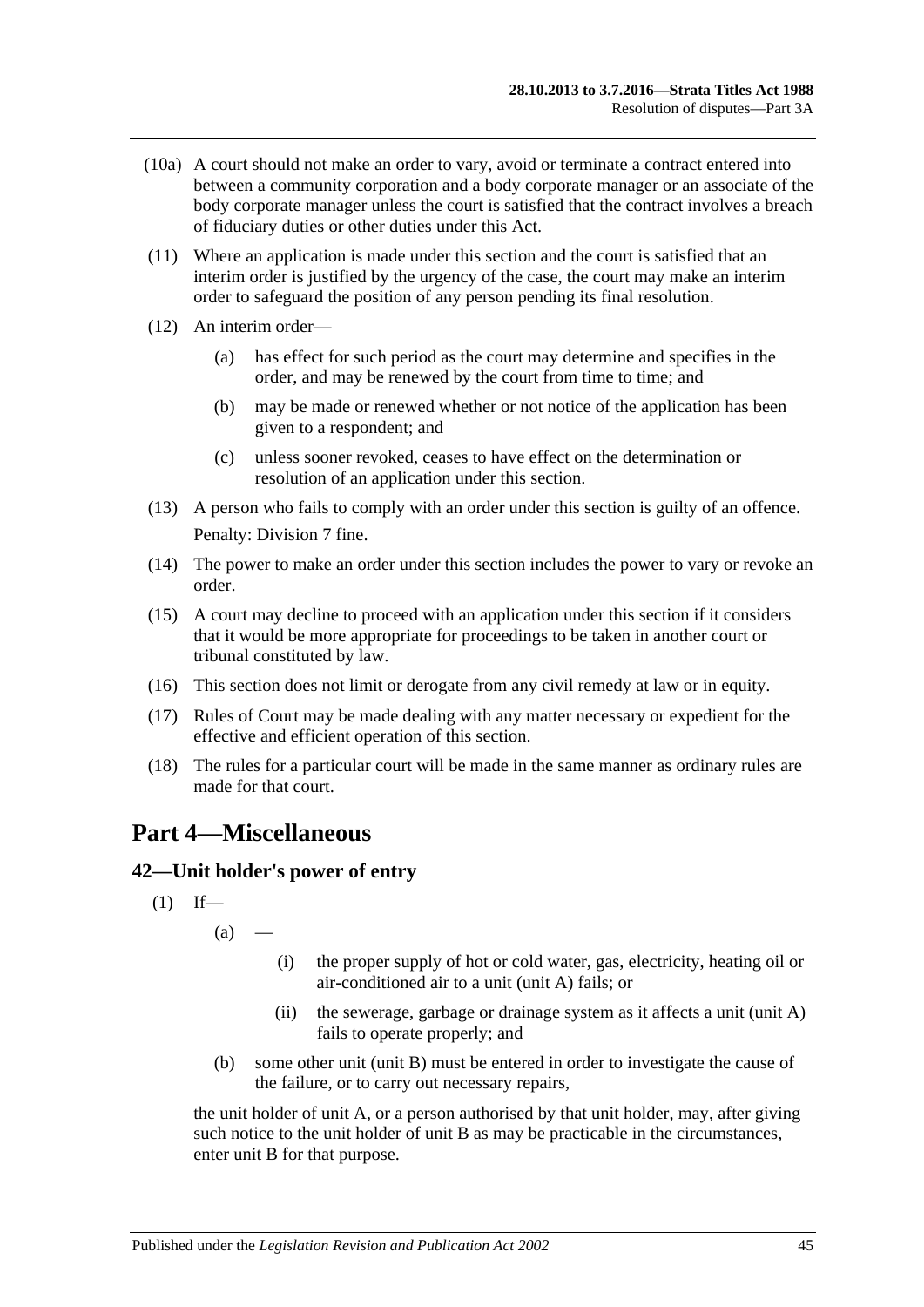(2) Reasonable force may be exerted in the exercise of powers conferred by this section but any damage to unit B must be immediately made good at the expense of the unit holder of unit A.

## <span id="page-45-0"></span>**43—Insurance by unit holder**

- (1) Nothing in this Act limits the right of a unit holder to effect insurance in respect of the unit.
- <span id="page-45-2"></span>(2) A contract of insurance may be entered into by the unit holder in respect of damage to the unit for an amount equal to the amount secured at the date of the contract by mortgages over the unit.
- (3) Where a contract of insurance of the kind referred to in [subsection](#page-45-2) (2) is in force—
	- (a) payment must be made by the insurer under the contract to the mortgagees whose interests are noted in the contract in order of their respective priorities, subject to the terms and conditions of the contract;
	- (b) subject to the terms and conditions of the contract, the insurer is liable to pay under the contract—
		- (i) the amount stated in the contract; or
		- (ii) the amount of the damage; or
		- (iii) the amount sufficient, at the date of the payment, to discharge the mortgages noted in the contract,

whichever is the least amount.

- (4) Where the amount so paid by the insurer equals the amount necessary to discharge a mortgage over the unit, the insurer is entitled to an assignment of that mortgage and where the amount is less than the amount necessary to discharge a mortgage over the unit, the insurer is entitled to obtain from the mortgagee a transfer of a proportion of the mortgagee's interest in the mortgage equal to the proportion that the amount of the payment bears to the amount owing under the mortgage immediately before the payment.
- (5) Money received under any such contract of insurance is not liable to be brought into contribution with any other money received under another contract of insurance, except where the other contract of insurance—
	- (a) is in respect of damage to the same unit; and
	- (b) relates to the same mortgage debt.

## <span id="page-45-1"></span>**44—Dealing with part of unit**

- (1) Subject to this section, a unit holder may not enter into any dealing with a part of the unit unless—
	- (a) the dealing is to be effected by amendment to the strata plan; or
	- (b) the dealing consists of the granting, surrendering or extinction of an easement.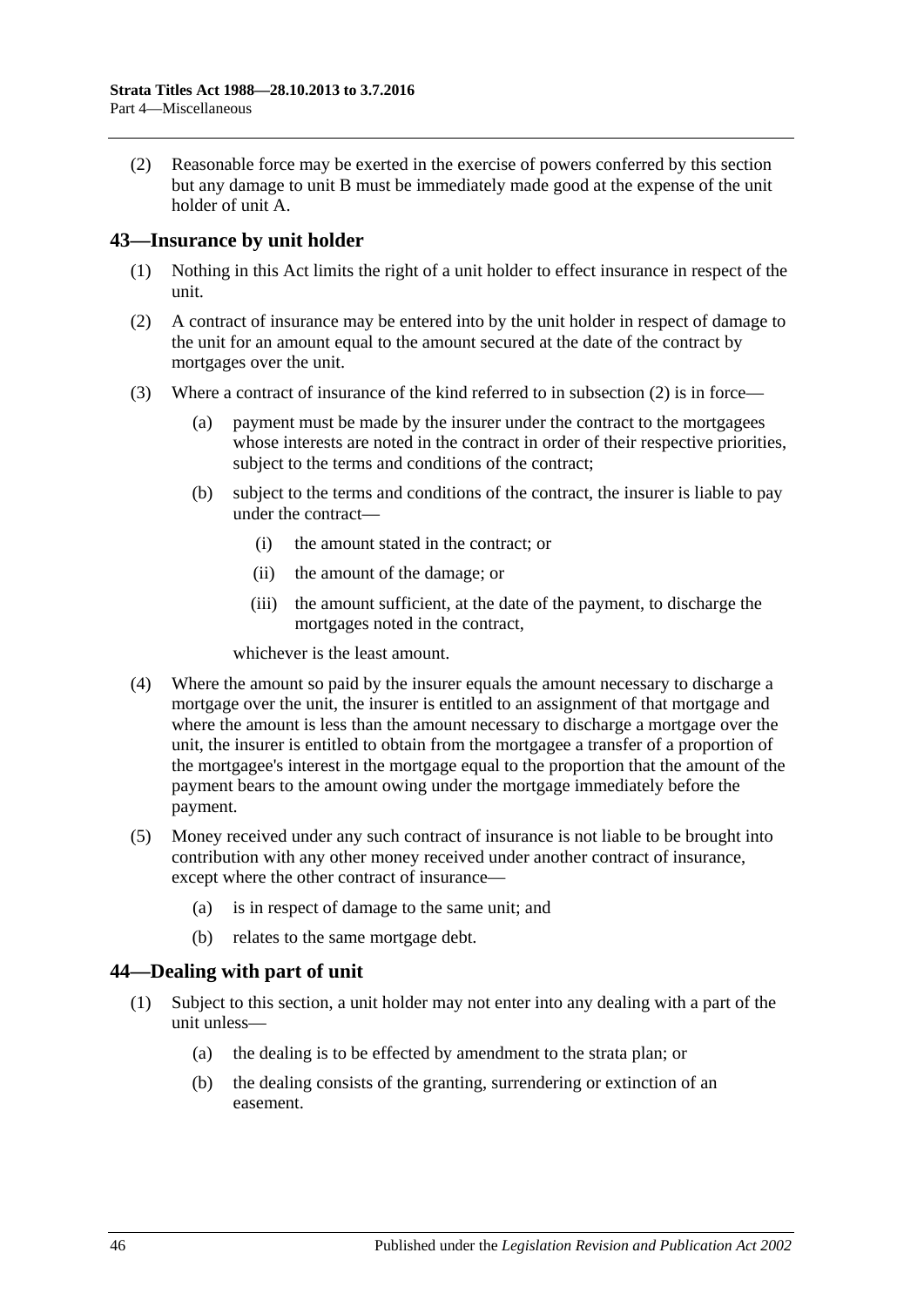- <span id="page-46-2"></span>(2) Subject to any other law, a unit holder may grant a lease or licence over a part of a unit—
	- (a) if all of the units comprised in the strata scheme consist of non-residential premises; or
	- (b) where [paragraph](#page-46-2) (a) does not apply—
		- (i) if the lease or licence is granted to another unit holder; or
		- (ii) if the lease or licence is authorised by unanimous resolution of the strata corporation (but no authorisation is required in relation to a lease or licence over the whole of a unit).
- (3) Where a unit holder acts in contravention of this section—
	- (a) the dealing is void and no instrument purporting to give effect to the dealing may be lodged for registration; and
	- (b) the unit holder is guilty of an offence.

Penalty: Division 8 fine.

### <span id="page-46-0"></span>**44A—Body corporate may act as officer etc**

- (1) Where a unit holder is a body corporate, the body corporate is eligible to hold the office of presiding officer, secretary or treasurer of the strata corporation, or to be a member of the management committee.
- <span id="page-46-4"></span>(2) If a body corporate is appointed as the presiding officer, secretary or treasurer of a strata corporation, or as a member of a management committee, the body corporate may, by instrument in writing, appoint a person to perform on its behalf any function that is conferred on the body corporate by virtue of the appointment.
- <span id="page-46-5"></span>(2a) Subject to [subsection](#page-46-3) (2b), the person appointed under [subsection](#page-46-4) (2) must be a director, manager, secretary or other officer of the body corporate.
- <span id="page-46-3"></span>(2b) [Subsection](#page-46-5) (2a) does not apply—
	- (a) if all of the units comprised in the relevant strata scheme consist of non-residential premises; or
	- (b) if the body corporate is the South Australian Housing Trust; or
	- (c) in any other case prescribed by regulation.
- (3) A function performed on behalf of a body corporate by a person appointed under [subsection](#page-46-4) (2) will be taken to have been performed by the body corporate.
- (4) A body corporate may revoke at will an appointment under [subsection](#page-46-4) (2).

### <span id="page-46-1"></span>**45—Persons under disability etc**

- (1) Where a unit holder is under a disability, the rights and powers of that unit holder under this Act may be exercised on his or her behalf by a guardian.
- (2) If a unit holder is under a disability or cannot be found, the Court may on application by the strata corporation or any other person with a proper interest in the matter, dispense with any consent, approval or vote that would otherwise be required from that person under this Act.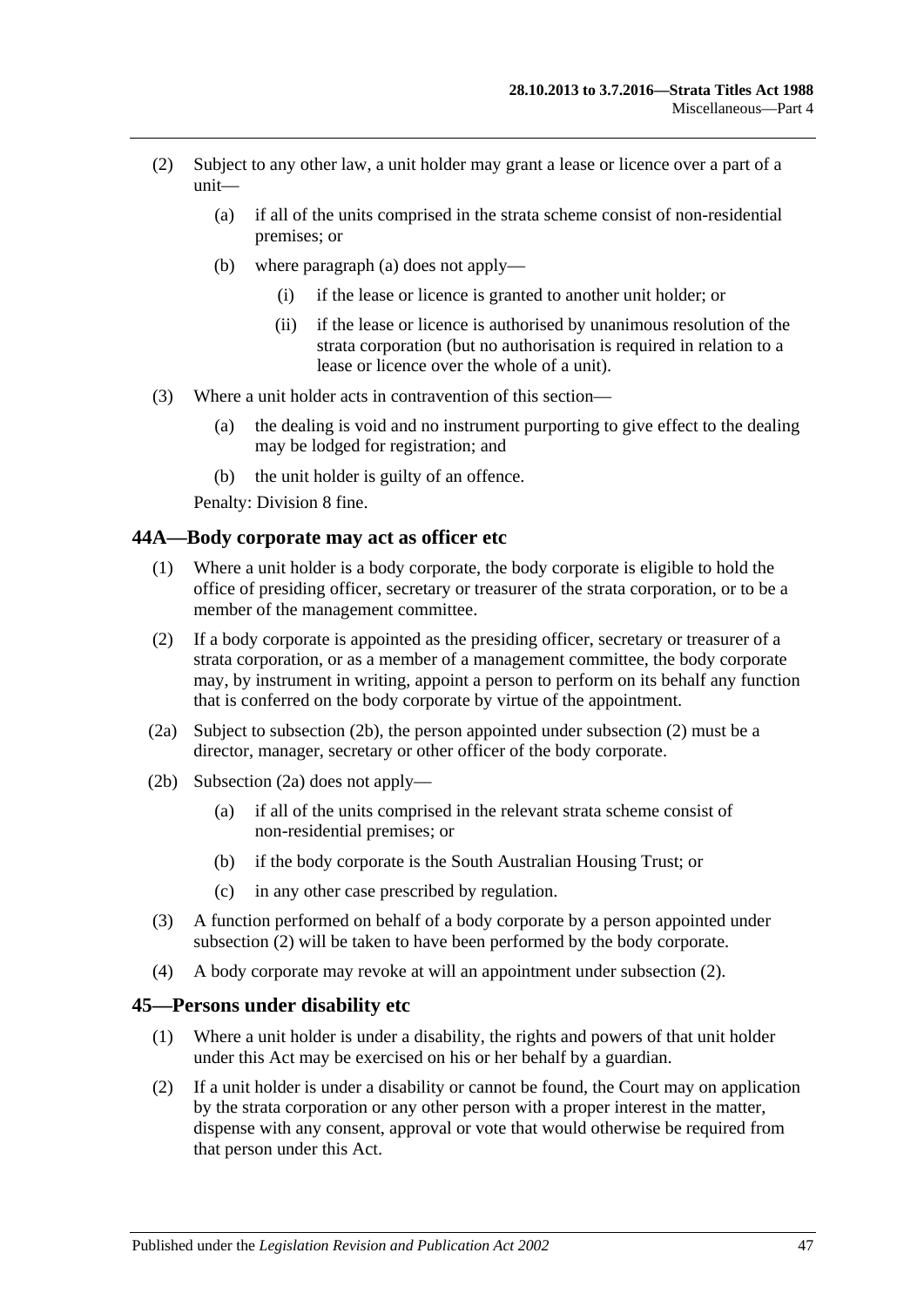### <span id="page-47-0"></span>**46—Relief where unanimous resolution required**

(a1) In this section—

*relevant court* means the Court or the Magistrates Court.

- <span id="page-47-4"></span>(1) Where a unanimous resolution is necessary under this Act before an act may be done and that resolution is not obtained but the resolution is supported to the extent necessary for a special resolution, a person included in the majority in favour of the resolution may apply to a relevant court to have the resolution declared sufficient to authorise the particular act proposed and, if the court so orders, the resolution will be taken to have been passed as a unanimous resolution.
- (2) Notice of an application under [subsection](#page-47-4) (1) must be served on—
	- (a) every person who was entitled to exercise the power of voting conferred under this Act and did not, either in person or by proxy, vote in favour of the resolution; and
	- (b) any other person whom the court declares to have a sufficient interest in the proceedings to require that the person should be served with notice of the application,

and the court may direct that any person served with, or to be served with, notice of proceedings under this subsection be joined as a party to the proceedings.

(3) The court should not order a party who opposes an application under this section to pay the costs of a successful applicant unless the court considers the actions of that party in relation to the application were unreasonable.

## <span id="page-47-1"></span>**47—General defence**

It is a defence to a charge of an offence against this Act if the defendant proves that the alleged offence was not committed intentionally and did not result from any failure on the part of the defendant to take reasonable care to avoid the commission of the offence.

## <span id="page-47-2"></span>**48—Applications etc**

- (1) An application or plan submitted to the Registrar-General under this Act must be in a form approved by the Registrar-General and certified in any manner required by the Registrar-General.
- (2) Any such application must be accompanied by the prescribed fee.
- (3) Any other document that is to be lodged with the Registrar-General under this Act must be accompanied by the prescribed fee.
- (4) The Registrar-General may, in appropriate cases, remit or reduce a fee.

## <span id="page-47-3"></span>**48A—Applications to Magistrates Court**

If an application is made to the Magistrates Court under any provision of this Act, the *[Magistrates Court Act](http://www.legislation.sa.gov.au/index.aspx?action=legref&type=act&legtitle=Magistrates%20Court%20Act%201991) 1991* applies, with such modifications as may be necessary for the purpose or as may be prescribed, in relation to the application as if the proceedings were a minor civil action within the meaning of that Act.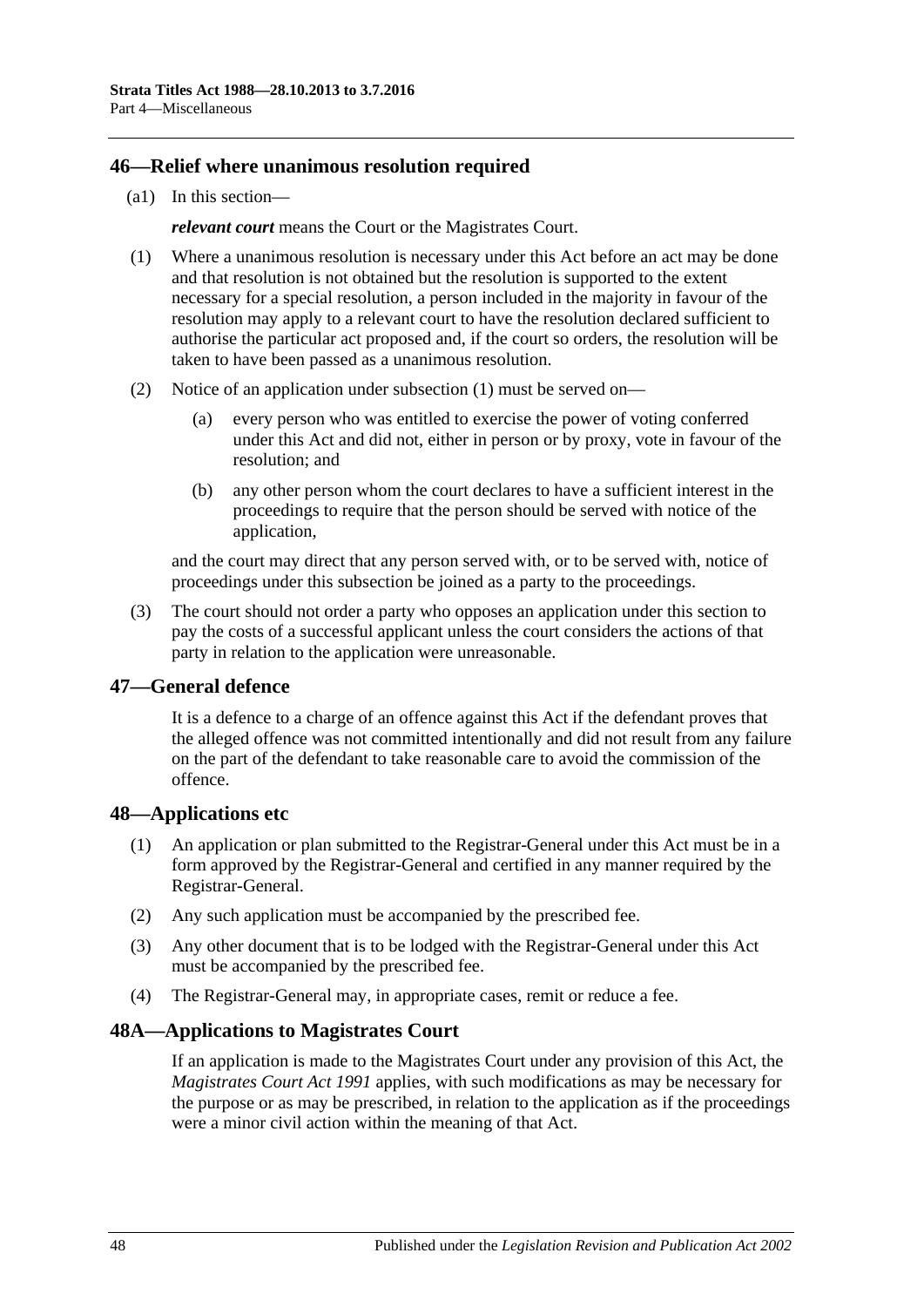### <span id="page-48-0"></span>**49—Service**

- (1) A document to be served under this Act or the articles of a strata corporation may be served—
	- (a) personally; or
	- (b) by post; or
	- (c) if the recipient consents to receiving the document by email—by transmitting the document by email to the email address provided by the person for that purpose.
- (2) A strata corporation must keep—
	- (a) a letter box, with the name of the corporation clearly shown on it, for postal delivery to the site; or
	- (b) where there is no postal delivery to the site, a post office box.
- (3) A document may be served on the strata corporation, its secretary or treasurer, or a member of its management committee—
	- (a) by placing it in the strata corporation's letter box; or
	- (b) by post addressed to the strata corporation, the secretary or treasurer at the postal address of the corporation.

### <span id="page-48-1"></span>**50—Proceedings for offences**

- (1) An offence against this Act is a summary offence.
- (2) A prosecution for an offence against this Act cannot be commenced except by—
	- (a) the Commissioner for Consumer Affairs; or
	- (b) an authorised officer under the *[Fair Trading Act](http://www.legislation.sa.gov.au/index.aspx?action=legref&type=act&legtitle=Fair%20Trading%20Act%201987) 1987*; or
	- (c) a person who has the consent of the Minister to commence the prosecution.
- (3) In any proceedings, an apparently genuine document purporting to be a certificate of the Minister certifying authorisation of, or consent to, a prosecution for an offence against this Act will be accepted, in the absence of proof to the contrary, as proof of the authorisation or consent.
- <span id="page-48-3"></span>(4) Where a person fails to comply with an obligation imposed by this Act and is, in consequence of that non-compliance, convicted of an offence against this Act, the court may order the convicted person to comply with the obligation within a time fixed by the court.
- (5) If the convicted person fails to comply with an order under [subsection](#page-48-3) (4), that person is guilty of a further offence.

Penalty: Division 7 fine.

### <span id="page-48-2"></span>**50A—Indemnity fund under** *Land Agents Act 1994*

Money standing to the credit of the indemnity fund maintained under section 29 of the *[Land Agents Act](http://www.legislation.sa.gov.au/index.aspx?action=legref&type=act&legtitle=Land%20Agents%20Act%201994) 1994* may be applied by the Commissioner for Consumer Affairs for any of the following purposes:

(a) the costs of investigating compliance with this Act;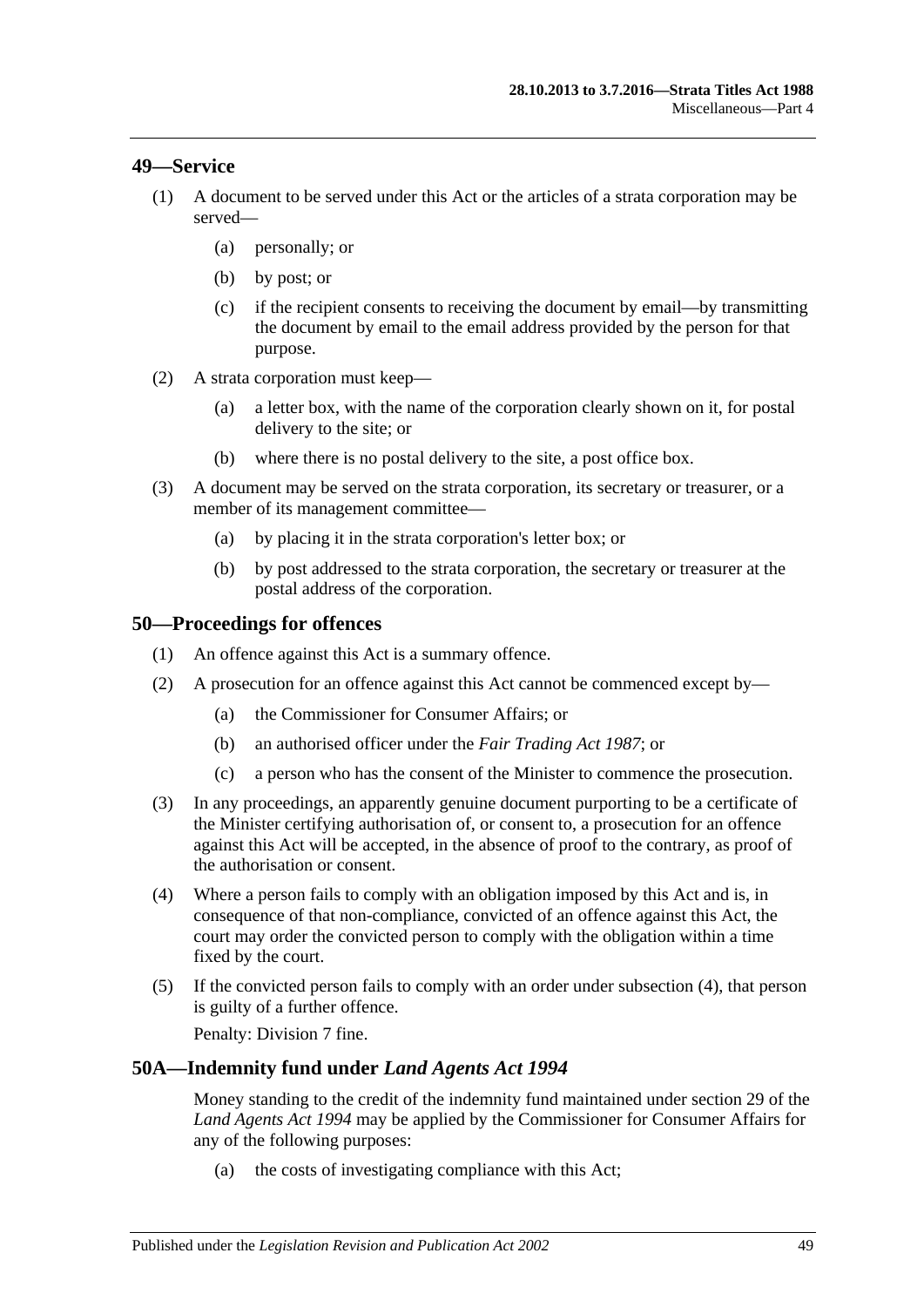- (b) the costs of prosecutions for offences against this Act;
- (c) the payment of amounts, approved by the Minister and the Minister responsible for the administration of the *[Land Agents Act](http://www.legislation.sa.gov.au/index.aspx?action=legref&type=act&legtitle=Land%20Agents%20Act%201994) 1994*, towards the cost of prescribed advisory services or educational programs relating to this Act conducted for the benefit of members of the public.

### <span id="page-49-0"></span>**50B—Review of operation of Act**

The Minister must, as soon as is practicable after the second anniversary of the commencement of the *[Statutes Amendment \(Community and Strata Titles\) Act](http://www.legislation.sa.gov.au/index.aspx?action=legref&type=act&legtitle=Statutes%20Amendment%20(Community%20and%20Strata%20Titles)%20Act%202012) 2012* or any provision of that Act—

- (a) cause a report to be prepared on the operation of this Act insofar as it was amended by the *[Statutes Amendment \(Community and Strata Titles\) Act](http://www.legislation.sa.gov.au/index.aspx?action=legref&type=act&legtitle=Statutes%20Amendment%20(Community%20and%20Strata%20Titles)%20Act%202012) 2012*; and
- (b) cause a copy of the report to be laid before each House of Parliament.

### <span id="page-49-1"></span>**51—Regulations**

- (1) The Governor may make such regulations as are contemplated by this Act, or as are necessary or expedient for the purposes of this Act.
- (2) Any such regulation—
	- (a) may be of general or restricted application;
	- (b) may confer discretionary powers;
	- (ba) may assign specified functions to an officer of a strata corporation of a specified class;
	- (c) may impose a fine (not exceeding a division 9 fine) for breach of, or non-compliance with, the regulation or any other regulation.

## <span id="page-49-2"></span>**Schedule 2—Transitional provisions**

### <span id="page-49-3"></span>**1—Interpretation**

In this Schedule—

*the repealed strata title provisions* means Part 19B of the *[Real Property Act](http://www.legislation.sa.gov.au/index.aspx?action=legref&type=act&legtitle=Real%20Property%20Act%201886) 1886* repealed by Schedule 1.

## <span id="page-49-7"></span><span id="page-49-4"></span>**2—Existing plans**

- (1) Subject to [subclause](#page-49-6) (2), a plan deposited in the Lands Titles Registration Office by the Registrar-General in pursuance of the repealed strata title provisions will be taken to be a deposited plan under this Act.
- <span id="page-49-6"></span>(2) Subject to any amendment under this Act, the boundaries of a unit within a plan to which [subclause](#page-49-7) (1) applies are not affected by the enactment of this Act.

### <span id="page-49-5"></span>**3—Strata corporations**

(1) A corporation existing under the repealed strata title provisions immediately before the commencement of this Act continues as a strata corporation under this Act.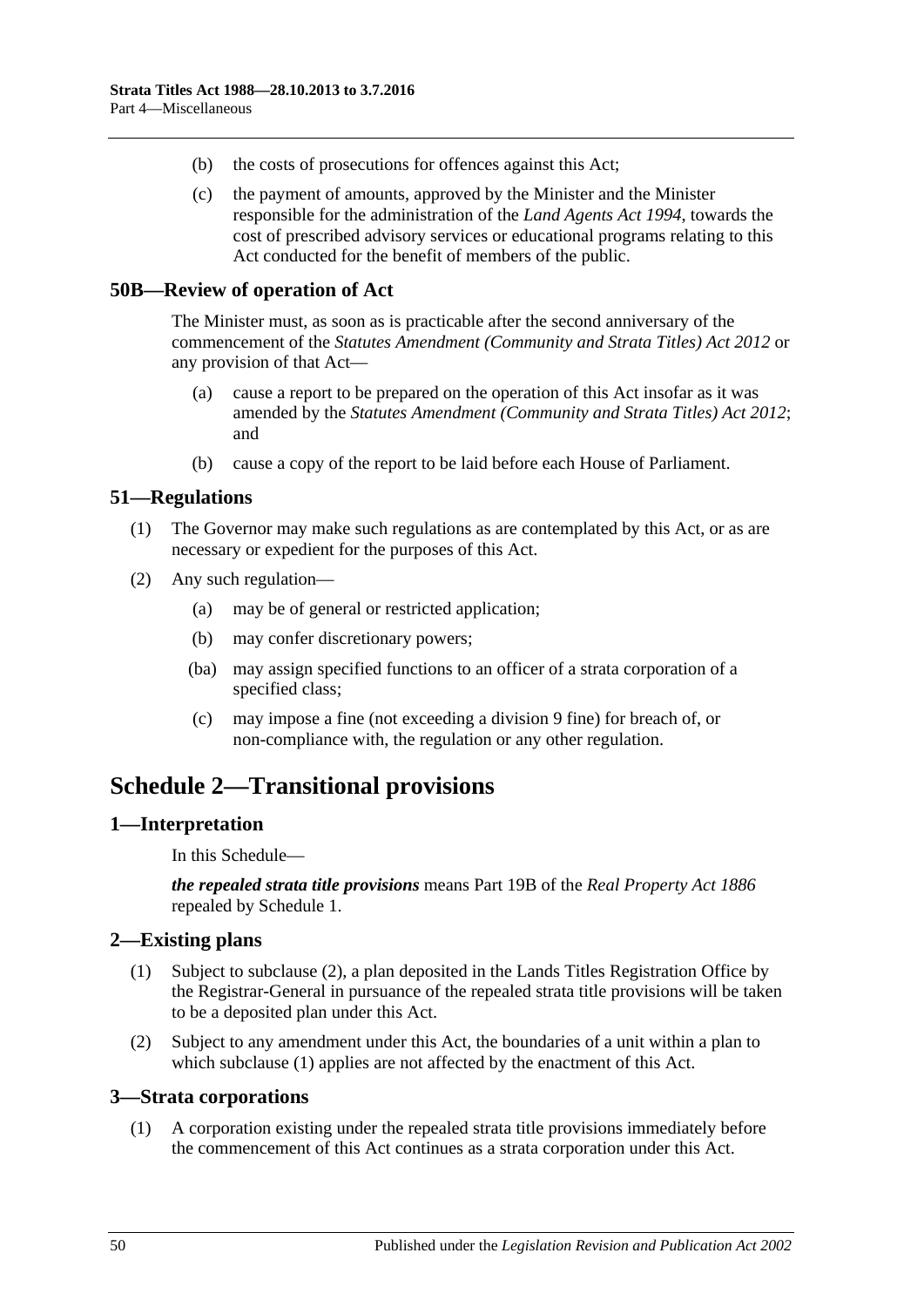- (2) A committee of a corporation appointed under the repealed strata title provisions and in existence immediately before the commencement of this Act will, subject to this Act, continue as the management committee of the corporation under this Act.
- (3) Where a strata corporation to which this clause applies had adopted articles in substitution for those prescribed by the repealed strata title provisions, those articles continue, subject to amendment or substitution under this Act, as the articles of the corporation.
- (4) In any other case, the articles prescribed by [Schedule 3](#page-50-2) will take the place of those prescribed by the repealed strata title provisions on the expiration of six months from the commencement of this Act (but if those earlier articles had been amended, there will be a corresponding amendment to the [Schedule 3](#page-50-2) articles as they apply to the strata corporation).

## <span id="page-50-3"></span><span id="page-50-0"></span>**4—Continuation and completion of proceedings under the repealed provisions**

- (1) Proceedings commenced under the repealed strata title provisions may be continued and completed as if this Act had not been enacted.
- (2) For the purposes of [subclause](#page-50-3) (1), proceedings for the deposit of a strata plan will be taken to have commenced when a formal application was first made to the Registrar-General, the Commission or the council in relation to the division of the land by strata plan.

## <span id="page-50-1"></span>**6—Application of Acts**

The *[Acts Interpretation Act](http://www.legislation.sa.gov.au/index.aspx?action=legref&type=act&legtitle=Acts%20Interpretation%20Act%201915) 1915* applies, except to the extent of any inconsistency with the provisions of this Schedule, to any repeal made by this Act.

## <span id="page-50-2"></span>**Schedule 3—Articles of strata corporation**

- 1 (1) A unit holder must—
	- (a) maintain the unit in good repair;
	- (b) carry out any work ordered by a council or other public authority in respect of the unit.
	- (2) The occupier of a unit must keep it in a clean and tidy condition.
- 2 A person bound by these articles—
	- (a) must not obstruct the lawful use of the common property by any person; and
	- (b) must not use the common property in a manner that unreasonably interferes with the use and enjoyment of the common property by the other members of the strata community, their customers, clients or visitors; and
	- (c) must not make, or allow his or her customers, clients or visitors to make, undue noise in or about any unit or the common property; and
	- (d) must not interfere, or allow his or her customers, clients or visitors to interfere, with others in the enjoyment of their rights in relation to units or common property.
- 3 A person bound by these articles must not use the unit, or permit the unit to be used, for any unlawful purpose.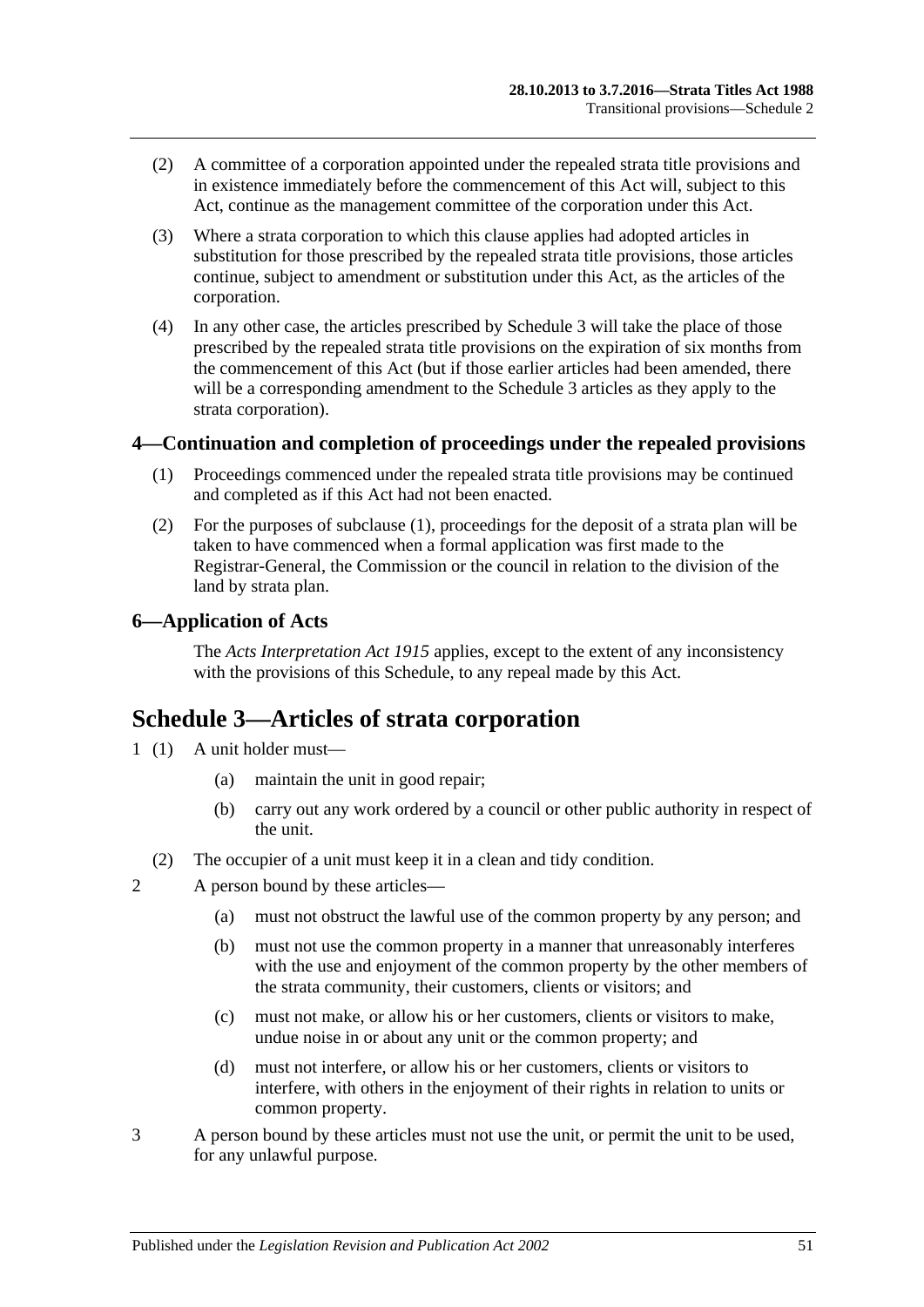- 4 Subject to the *[Strata Titles Act](http://www.legislation.sa.gov.au/index.aspx?action=legref&type=act&legtitle=Strata%20Titles%20Act%201988) 1988*, a person bound by these articles must not, without the strata corporation's consent, keep any animal in, or in the vicinity of, a unit.
- 5 A person bound by these articles
	- must not park a motor vehicle in a parking space allocated for others or on a part of the common property on which parking is not authorised by the strata corporation; and
	- (b) must take reasonable steps to ensure that his or her customers, clients or visitors do not park in parking spaces allocated for others or on parts of the common property on which parking is not authorised by the strata corporation.
- 6 A person bound by these articles must not, without the consent of the strata corporation—
	- (a) damage or interfere with any lawn, garden, tree, shrub, plant or flower on the common property; or
	- (b) use any portion of the common property for his or her own purposes as a garden.
- 7 A person bound by these articles must not—
	- (a) bring objects or materials onto the site of a kind that are likely to cause justified offence to the other members of the strata community; or
	- (b) allow refuse to accumulate so as to cause justified offence to others.
- 8 A person bound by these articles must not, without the consent of the strata corporation, display any sign, advertisement, placard, banner or any other conspicuous material of a similar nature—
	- (a) on part of his or her unit so as to be visible from outside the building; or
	- (b) on any part of the common property.
- 9 The occupier of a unit may, without the consent of the strata corporation, paint, cover or in any other way decorate the inside of any building forming part of the unit and may, provided that unreasonable damage is not caused to any common property, fix locks, catches, screens, hooks and other similar items to that building.
- 10 The occupier of a unit used for residential purposes must not, without the consent of the strata corporation, use or store on the unit or on the common property any explosive or other dangerous substance.
- 11 A person bound by these articles—
	- (a) must maintain within the unit, or on a part of the common property set apart for the purpose by the strata corporation, a receptacle for garbage adequately covered; and
	- (b) must comply with all council by-laws relating to the disposal of garbage.
- 12 A unit holder must immediately notify the strata corporation of—
	- (a) any change in the ownership of the unit, or any change in the address of an owner;
	- (b) any change in the occupancy of the unit.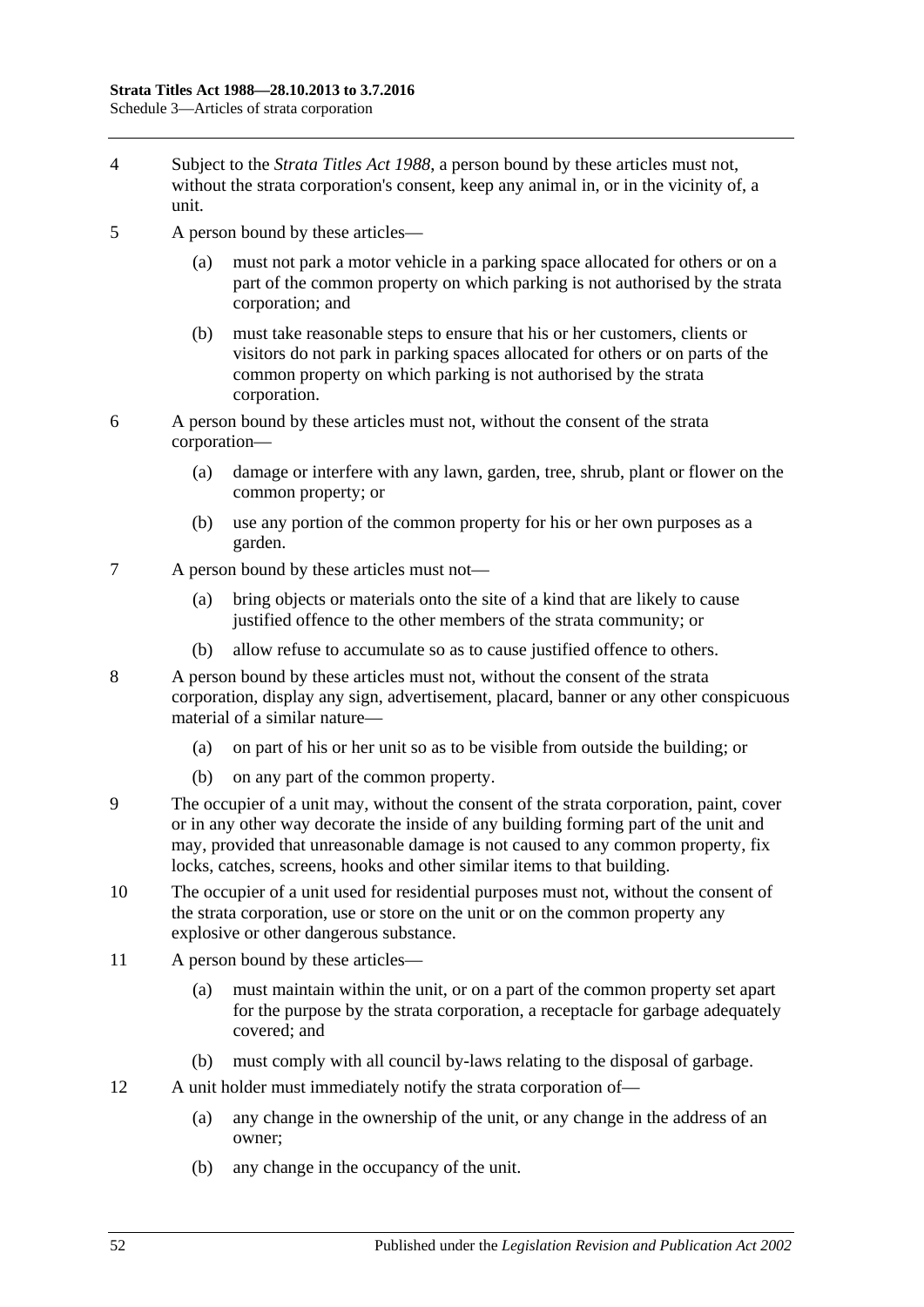## <span id="page-52-0"></span>**Legislative history**

## **Notes**

- Amendments of this version that are uncommenced are not incorporated into the text.
- Please note—References in the legislation to other legislation or instruments or to titles of bodies or offices are not automatically updated as part of the program for the revision and publication of legislation and therefore may be obsolete.
- Earlier versions of this Act (historical versions) are listed at the end of the legislative history.
- For further information relating to the Act and subordinate legislation made under the Act see the Index of South Australian Statutes or www.legislation.sa.gov.au.

## **Legislation amended by principal Act**

The *Strata Titles Act 1988* amended the following:

*Real Property Act 1886 Land Agents, Brokers and Valuers Act 1973 Legal Practitioners Act 1981 Retirement Villages Act 1987*

## **Principal Act and amendments**

#### New entries appear in bold.

| Year    | N <sub>0</sub> | Title                                                                   | Assent     | Commencement                                                                       |
|---------|----------------|-------------------------------------------------------------------------|------------|------------------------------------------------------------------------------------|
| 1988    | 13             | Strata Titles Act 1988                                                  | 7.4.1988   | 1.9.1988 (Gazette 21.7.1988 p420)                                                  |
| 1989    | 16             | Strata Titles Act Amendment<br>Act 1989                                 | 20.4.1989  | 4.5.1989 (Gazette 27.4.1989 p1152)                                                 |
| 1990    | 13             | Strata Titles Act Amendment<br>Act 1990                                 | 12.4.1990  | 2.8.1990 ( <i>Gazette 26.7.1990 p397</i> ) except<br>ss 6(b) & 27-1.9.1988: s 2(2) |
| 1990    | 54             | <b>Statute Law Revision Act</b><br>(No. 2) 1990                         | 22.11.1990 | Sch 4-24.12.1990 (Gazette 6.12.1990<br><i>p1685</i> )                              |
| 1991    | 78             | Strata Titles (Resolution of Disputes) 12.12.1991<br>Amendment Act 1991 |            | 2.4.1992 (Gazette 19.3.1992 p876)                                                  |
| 1992 23 |                | Real Property (Transfer of<br>Allotments) Amendment Act 1992            | 14.5.1992  | 21.5.1992 (Gazette 21.5.1992 p1468)                                                |
| 1992    | 26             | <b>Statutes Amendment</b><br>(Attorney-General's Portfolio)<br>Act 1992 | 14.5.1992  | 6.7.1992 (Gazette 2.7.1992 p209)                                                   |
| 1993    | 54             | <b>Statutes Repeal and Amendment</b><br>(Development) Act 1993          | 27.5.1993  | 15.1.1994 (Gazette 27.10.1993 p1889)                                               |
| 1993    | 56             | Heritage Act 1993                                                       | 27.5.1993  | 15.1.1994 (Gazette 27.10.1993 p1890)                                               |
| 1994    | 11             | Real Property (Miscellaneous)<br>Amendment Act 1994                     | 5.5.1994   | Sch-8.9.1994 (Gazette 8.9.1994 p728)                                               |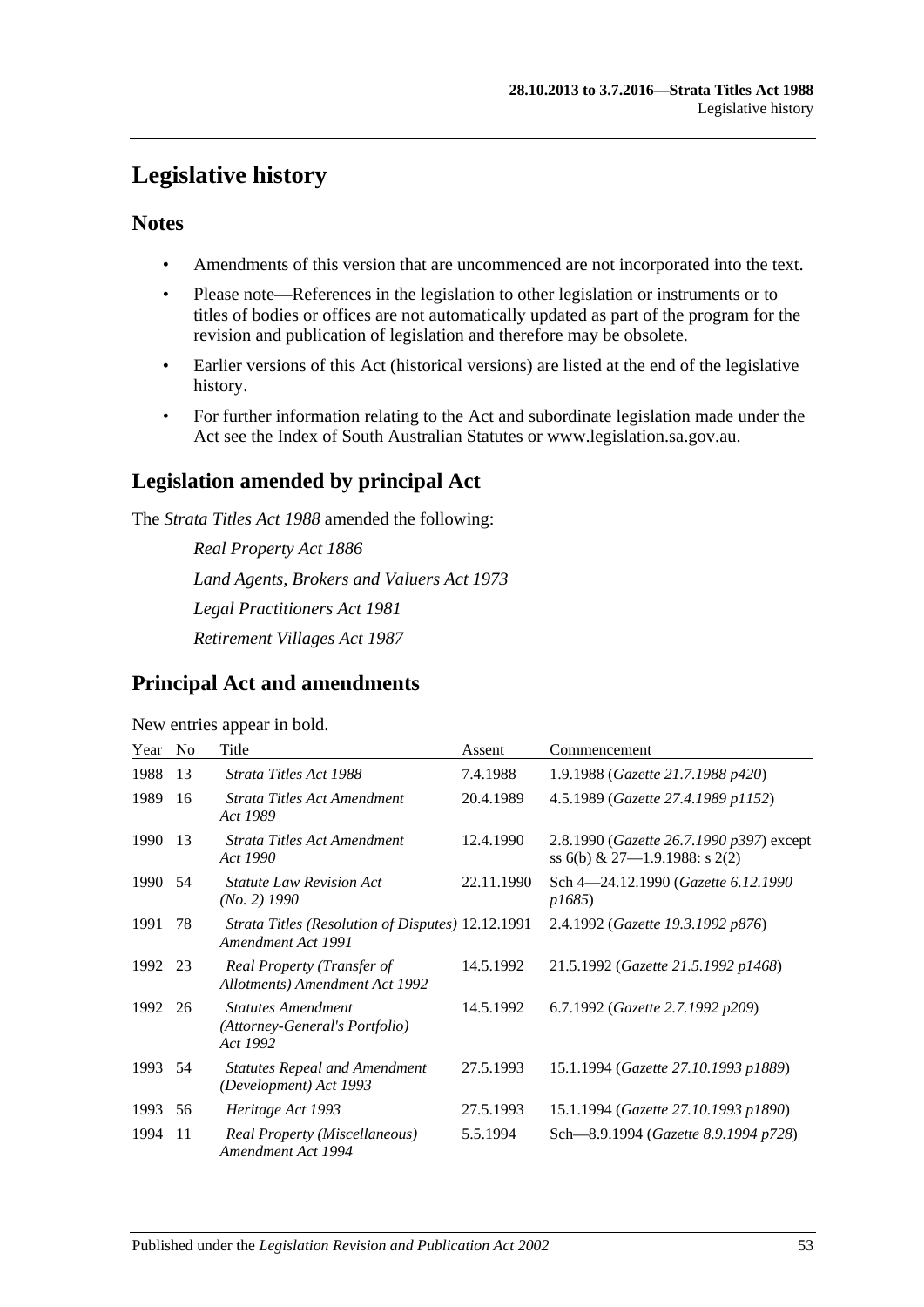#### **Strata Titles Act 1988—28.10.2013 to 3.7.2016** Legislative history

| 1996   | 38   | <b>Statutes Amendment (Community</b><br>Titles) Act 1996 as amended by<br>43/1997 | 9.5.1996  | ss 42–45–4.11.1996 (Gazette<br>31.10.1996 p1460); s 41-9.5.1998<br>$(s 7(5)$ Acts Interpretation Act 1915)                                                                                                                                               |
|--------|------|-----------------------------------------------------------------------------------|-----------|----------------------------------------------------------------------------------------------------------------------------------------------------------------------------------------------------------------------------------------------------------|
| 1997   | 43   | <b>Statutes Amendment (Community</b><br>Titles) Amendment Act 1997                | 17.7.1997 | 17.7.1997                                                                                                                                                                                                                                                |
| 1998   | 59   | <b>Statutes Amendment</b><br>(Attorney-General's Portfolio)<br>Act 1998           | 3.9.1998  | Pt 12 (s 21)-13.12.1998 (Gazette<br>3.12.1998 p1676)                                                                                                                                                                                                     |
| 1999   | 33   | <b>Financial Sector Reform (South</b><br>Australia) Act 1999                      | 17.6.1999 | Sch (item $56$ )—1.7.1999 being the date<br>specified under s 3(16) of the Financial<br>Sector Reform (Amendments and<br>Transitional Provisions) Act (No. 1) 1999<br>of the Commonwealth as the transfer date<br>for the purposes of that Act: $s$ 2(2) |
| 2006   | 17   | Statutes Amendment (New Rules of<br>Civil Procedure) Act 2006                     | 6.7.2006  | Pt 71 (ss 223 & 224)-4.9.2006 (Gazette<br>17.8.2006 p2831)                                                                                                                                                                                               |
| 2008   | 12   | <b>Statutes Amendment (Real Property) 8.5.2008</b><br>Act 2008                    |           | Pt 6 (ss 73-86)-1.6.2009 (Gazette<br>28.5.2009 p1843)                                                                                                                                                                                                    |
| 2012 8 |      | <b>Statutes Amendment (Community</b><br>and Strata Titles) Act 2012               | 12.4.2012 | Pt 3 (new s 50A (as inserted by<br>s 72))-18.7.2013; ss 46-71, new s 50B<br>(as inserted by s 72), 73 $\&$<br>Sch 1-28.10.2013 (Gazette 18.7.2013<br><i>p</i> 3075)                                                                                      |
| 2013   | - 11 | <b>Statutes Amendment</b><br>(Attorney-General's Portfolio)<br>Act 2013           | 18.4.2013 | Pt 11 (ss 24 & 25)-28.10.2013<br>immediately after 8/2012 s 8 (Gazette<br>$6.6.2013$ $p2498$ )                                                                                                                                                           |
| 2016   | 29   | Real Property (Electronic<br>Conveyancing) Amendment Act 2016                     | 16.6.2016 | Sch 2-4.7.2016 (Gazette 30.6.2016<br>p2761                                                                                                                                                                                                               |

## **Provisions amended**

New entries appear in bold.

Entries that relate to provisions that have been deleted appear in italics.

| Provision                 | How varied                                        | Commencement |
|---------------------------|---------------------------------------------------|--------------|
| Long title                | amended by 54/1990 s 3(1) (Sch 4)                 | 24.12.1990   |
| Pt <sub>1</sub>           |                                                   |              |
| s <sub>2</sub>            | deleted by $54/1990 s 3(1)$ (Sch 4)               | 24.12.1990   |
| s <sub>3</sub>            |                                                   |              |
| s(3(1))                   |                                                   |              |
|                           | assistance animal inserted by $11/2013$ s $24(1)$ | 28.10.2013   |
| body corporate<br>manager | inserted by $8/2012$ s $46(1)$                    | 28.10.2013   |
| business day              | inserted by $8/2012$ s $46(2)$                    | 28.10.2013   |
| the Commission            | substituted by $54/1993$ s $13(a)$                | 15.1.1994    |
| <b>ERD Court</b>          | inserted by $8/2012$ s $46(3)$                    | 28.10.2013   |
| fence                     | inserted by $13/1990$ s $3(a)$                    | 2.8.1990     |
| holder                    | inserted by $12/2008$ s 73(1)                     | 1.6.2009     |
|                           |                                                   |              |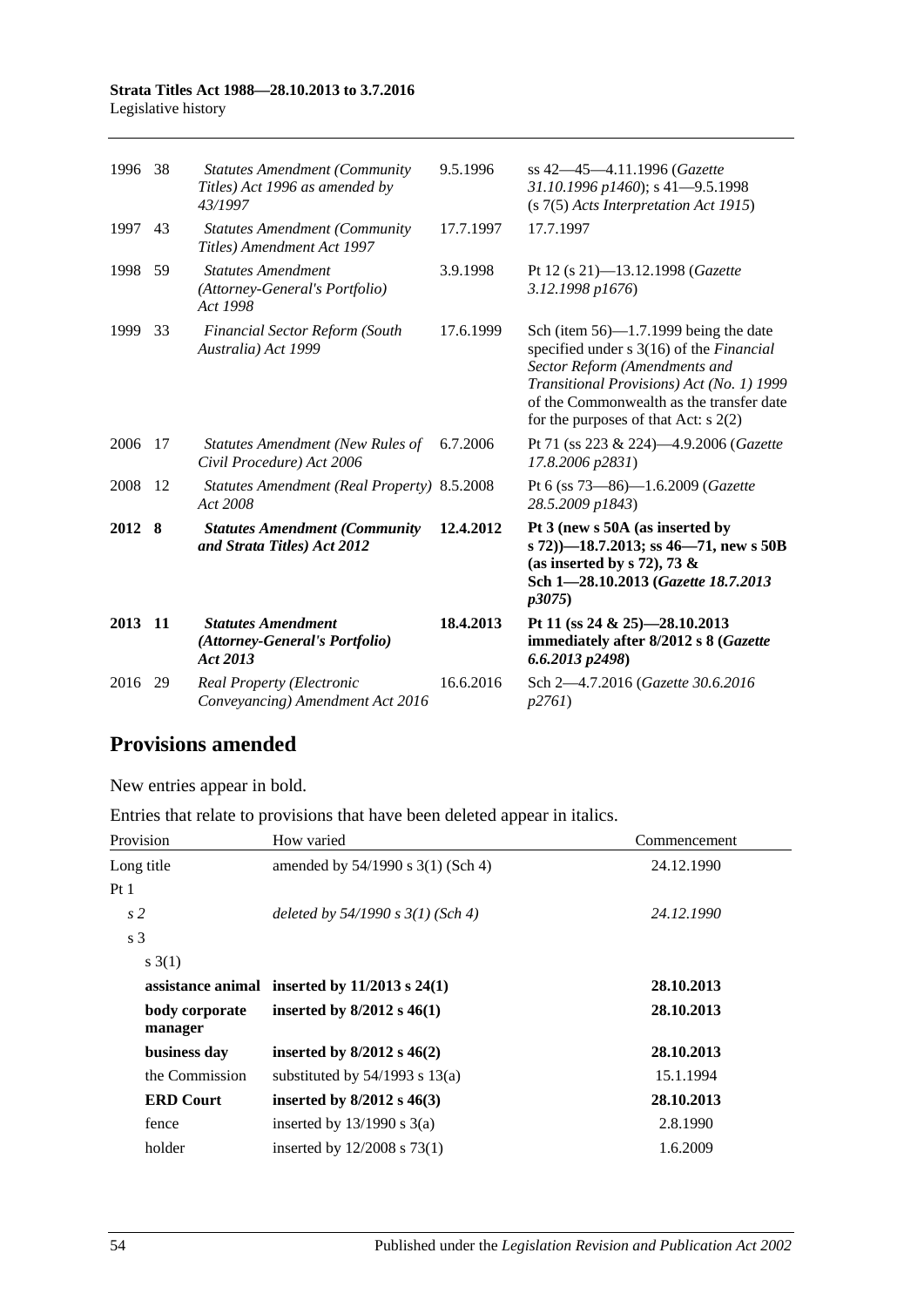| ordinary<br>resolution                   | inserted by $8/2012$ s $46(4)$                                   | 28.10.2013 |
|------------------------------------------|------------------------------------------------------------------|------------|
| relevant animal                          | inserted by 11/2013 s 24(2)                                      | 28.10.2013 |
| special resolution                       | amended by 8/2012 s 46(5), (6)                                   | 28.10.2013 |
| statutory<br>encumbrance                 | inserted by $13/1990$ s $3(b)$                                   | 2.8.1990   |
|                                          | amended by 54/1993 s 13(b)                                       | 15.1.1994  |
|                                          | (c) deleted by $54/1993$ s $13(b)$                               | 15.1.1994  |
|                                          | amended by 56/1993 Sch 2                                         | 15.1.1994  |
|                                          | amended by 12/2008 s 73(2)-(5)                                   | 1.6.2009   |
|                                          | therapeutic animal inserted by $11/2013$ s $24(3)$               | 28.10.2013 |
| Pt 2                                     |                                                                  |            |
| Pt 2 Div 1                               |                                                                  |            |
| s <sub>5</sub>                           |                                                                  |            |
| $s\ 5(3)$                                | amended by 12/2008 s 74                                          | 1.6.2009   |
| s 5(6)                                   | amended by 13/1990 s 4                                           | 2.8.1990   |
| s 5(7)                                   | amended by 78/1991 s 3                                           | 2.4.1992   |
| Pt 2 Div 2 before deletion<br>by 12/2008 |                                                                  |            |
| s <sub>7</sub>                           |                                                                  |            |
| $s \, 7(4)$                              | amended by 54/1993 s $13(c)$                                     | 15.1.1994  |
| $s \, 7(6)$                              | amended by $13/1990 s 5(a)$                                      | 2.8.1990   |
| $s \, 7(7)$                              | amended by $13/1990 s 5(b)$ , (c)                                | 2.8.1990   |
| $s\,\delta$                              |                                                                  |            |
| $s \, \mathcal{S}(1)$                    | amended by $38/1996 s 41(a)$                                     | 9.5.1998   |
| $s \& (1a)$ and $(1b)$                   | inserted by $38/1996$ s $41(b)$ as substituted by<br>43/1997 s 2 | 9.5.1998   |
| $s \, 8(4)$                              | amended by 11/1994 Sch                                           | 8.9.1994   |
| $s \, 8(5)$                              | substituted by $13/1990 s 6(a)$                                  | 2.8.1990   |
|                                          | deleted by 11/1994 Sch                                           | 8.9.1994   |
| $s \, 8(6)$                              | substituted by $13/1990 s 6(b)$                                  | 1.9.1988   |
| $s \, 8(7)$                              | inserted by $13/1990 s 6(b)$                                     | 1.9.1988   |
| Pt 2 Div 2                               | deleted by 12/2008 s 75                                          | 1.6.2009   |
| Pt 2 Div 4                               |                                                                  |            |
| s 12                                     |                                                                  |            |
| $s\ 12(2)$                               | amended by $13/1990$ s $7(a)$                                    | 2.8.1990   |
|                                          | amended by 12/2008 s 76(1)                                       | 1.6.2009   |
| s 12(2a)                                 | inserted by 12/2008 s 76(2)                                      | 1.6.2009   |
| $s\ 12(3)$                               | amended by $54/1993$ s $13(d)$                                   | 15.1.1994  |
|                                          | (b) deleted by $12/2008$ s $76(3)$                               | 1.6.2009   |
| s 12(3a)                                 | inserted by 13/1990 s 7(b)                                       | 2.8.1990   |
| s $12(3b)$ and $(3c)$                    | inserted by 12/2008 s 76(4)                                      | 1.6.2009   |
| s 12(4a)                                 | inserted by $13/1990$ s $7(c)$                                   | 2.8.1990   |
| s 12(5)                                  | substituted by $13/1990$ s $7(d)$                                | 2.8.1990   |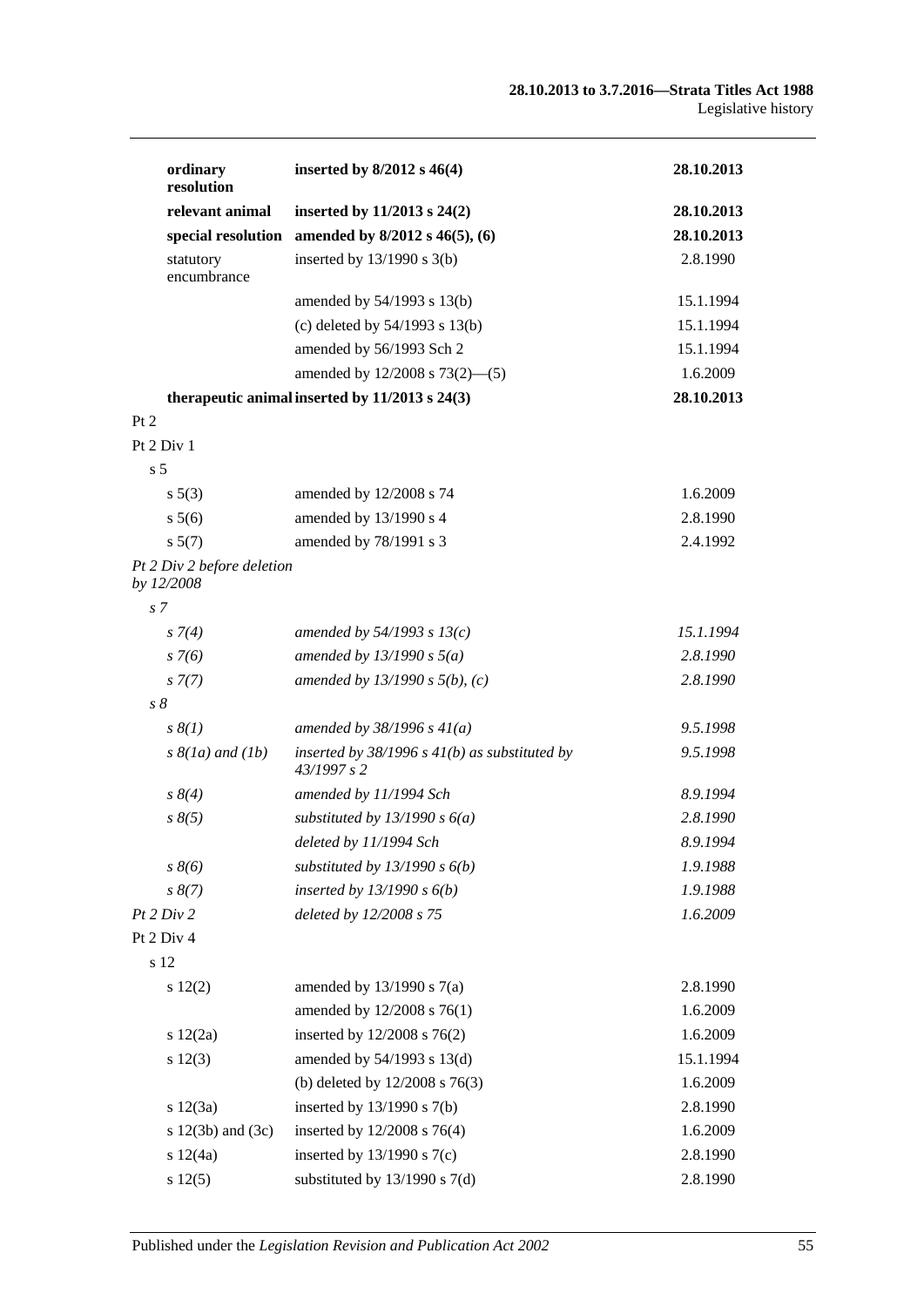|                       | amended by 12/2008 s 76(5)          | 1.6.2009   |
|-----------------------|-------------------------------------|------------|
| s 12(5a)              | inserted by $13/1990$ s $7(d)$      | 2.8.1990   |
|                       | amended by 12/2008 s 76(6)          | 1.6.2009   |
| s 12(6)               | amended by 13/1990 s 7(e)           | 2.8.1990   |
|                       | amended by 11/1994 Sch              | 8.9.1994   |
| s 12(6a)              | inserted by $13/1990 s 7(f)$        | 2.8.1990   |
|                       | deleted by 11/1994 Sch              | 8.9.1994   |
| s 12(8)               | inserted by 38/1996 s 42            | 4.11.1996  |
| s 12A                 | inserted by 12/2008 s 77            | 1.6.2009   |
| s 13                  |                                     |            |
| s 13(1)               | amended by 8/2012 s 47(1)           | 28.10.2013 |
| $s 13(3a)$ and $(3b)$ | inserted by $8/2012$ s $47(2)$      | 28.10.2013 |
| s 13(4)               | amended by 8/2012 s 47(1)           | 28.10.2013 |
| Pt 2 Div 5            | amended by 13/1990 s 8              | 2.8.1990   |
|                       | amended by $54/1990 s 3(1)$ (Sch 4) | 24.12.1990 |
|                       | amended by 23/1992 s 7              | 21.5.1992  |
|                       | deleted by $54/1993 s 13(e)$        | 15.1.1994  |
| Pt 2 Div 6            |                                     |            |
| s 16                  |                                     |            |
| s16(2)                | amended by 13/1990 s 9              | 2.8.1990   |
|                       | amended by 12/2008 s 78             | 1.6.2009   |
| Pt 2 Div 7            |                                     |            |
| s 17                  |                                     |            |
| s 17(1)               | amended by 8/2012 s 48(1)           | 28.10.2013 |
| $s\ 17(3)$            | amended by 12/2008 s 79(1)          | 1.6.2009   |
| s 17(4)               | amended by 8/2012 s 48(1)           | 28.10.2013 |
| $s 17(4a)$ and $(4b)$ | inserted by $8/2012$ s $48(2)$      | 28.10.2013 |
| s 17(5)               | amended by 12/2008 s 79(2)          | 1.6.2009   |
|                       | amended by 8/2012 s 48(1)           | 28.10.2013 |
| s 17(7)               | amended by $13/1990$ s $10(a)$      | 2.8.1990   |
|                       | amended by 8/2012 s 48(1)           | 28.10.2013 |
| s 17(7a)              | inserted by 13/1990 s 10(b)         | 2.8.1990   |
| s 17(9)               | inserted by 38/1996 s 43            | 4.11.1996  |
| Pt 2 Div 7A           | inserted by 38/1996 s 44            | 4.11.1996  |
| Pt 2 Div 8            | inserted by 13/1990 s 11            | 2.8.1990   |
| s 17A                 |                                     |            |
| s 17A(1)              | amended by 12/2008 s 80             | 1.6.2009   |
| s 17B                 |                                     |            |
| s $17B(2)$ and $(3)$  | substituted by 11/1994 Sch          | 8.9.1994   |
| $s$ 17B(4)            | deleted by 11/1994 Sch              | 8.9.1994   |
| $s$ 17B(5)            | amended by $54/1993 s 13(f)$        | 15.1.1994  |
|                       | deleted by 11/1994 Sch              | 8.9.1994   |
| $s$ 17B(6)            | amended by $54/1993 s 13(g)$        | 15.1.1994  |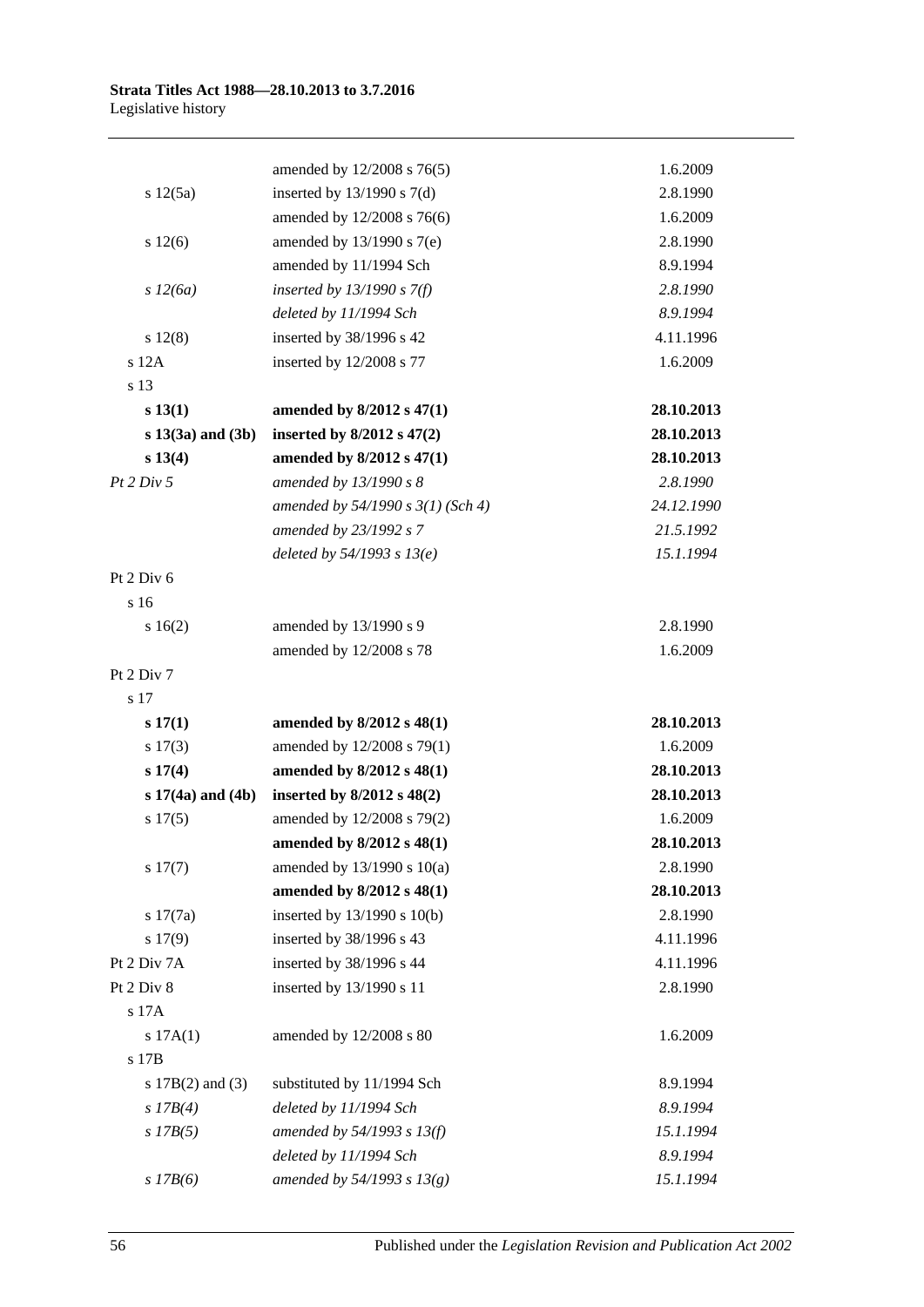|                       | deleted by 11/1994 Sch                   | 8.9.1994   |
|-----------------------|------------------------------------------|------------|
| Pt <sub>3</sub>       |                                          |            |
| Pt 3 Div 1            |                                          |            |
| s 19                  |                                          |            |
| s $19(3a)$ — $(3d)$   | inserted by $8/2012$ s $49(1)$           | 28.10.2013 |
| s 19(4)               | amended by 11/2013 s 25                  | 28.10.2013 |
| $s\,19(5)$            | inserted by 8/2012 s 49(2)               | 28.10.2013 |
| s 19A                 | inserted by 8/2012 s 50                  | 28.10.2013 |
| s 20                  |                                          |            |
| $s\,20(3)$            | deleted by 78/1991 s 4                   | 2.4.1992   |
| s 22                  |                                          |            |
| $s\,22(1)$            | amended by 54/1990 s 3(1) (Sch 4)        | 24.12.1990 |
|                       | amended by 78/1991 s 5                   | 2.4.1992   |
| s 23                  |                                          |            |
| $s\,23(1)$            | amended by $13/1990$ s $12(a)$           | 2.8.1990   |
| $s \, 23(1a)$         | inserted by $13/1990$ s $12(b)$          | 2.8.1990   |
| $s\,23(5)$            | amended by 54/1990 s 3(1) (Sch 4)        | 24.12.1990 |
|                       | substituted by 78/1991 s 6               | 2.4.1992   |
| Pt 3 Div 2            |                                          |            |
| s <sub>25</sub>       | amended by 13/1990 s 13                  | 2.8.1990   |
| s 26                  |                                          |            |
| $s \, 26(1)$          | amended by $33/1999$ Sch (item $56(a)$ ) | 1.7.1999   |
| $s \, 26(2)$          | amended by 13/1990 s 14(a)               | 2.8.1990   |
| $s \; 26(3)$          | amended by 13/1990 s 14(b)               | 2.8.1990   |
| $s \; 26(6)$          | amended by 54/1990 s 3(1) (Sch 4)        | 24.12.1990 |
| s 26A                 | inserted by 8/2012 s 51                  | 28.10.2013 |
| s 27                  |                                          |            |
| $s\,27(2)$            | amended by 8/2012 s 52(1)                | 28.10.2013 |
| $s\,27(4)$            | substituted by $8/2012$ s $52(2)$        | 28.10.2013 |
| $s\,27(8)$            | inserted by 13/1990 s 15                 | 2.8.1990   |
| Pt 3 Div 2A           | inserted by 8/2012 s 53                  | 28.10.2013 |
| Pt 3 Div 3            |                                          |            |
| s 28                  |                                          |            |
| $s\,28(3)$            | amended by 8/2012 s 54(1)                | 28.10.2013 |
| $s 28(3a)$ and $(3b)$ | inserted by $8/2012$ s $54(2)$           | 28.10.2013 |
| s 29                  |                                          |            |
| $s\,29(1)$            | substituted by 13/1990 s 16              | 2.8.1990   |
|                       | amended by 8/2012 s 55(1)                | 28.10.2013 |
| s29(1a)               | inserted by 8/2012 s 55(2)               | 28.10.2013 |
| $s\,29(3)$            | amended by 54/1990 s 3(1) (Sch 4)        | 24.12.1990 |
|                       | deleted by 78/1991 s 7                   | 2.4.1992   |
| s 29(4)               | deleted by 78/1991 s 7                   | 2.4.1992   |
| s29(5)                | amended by 54/1990 s 3(1) (Sch 4)        | 24.12.1990 |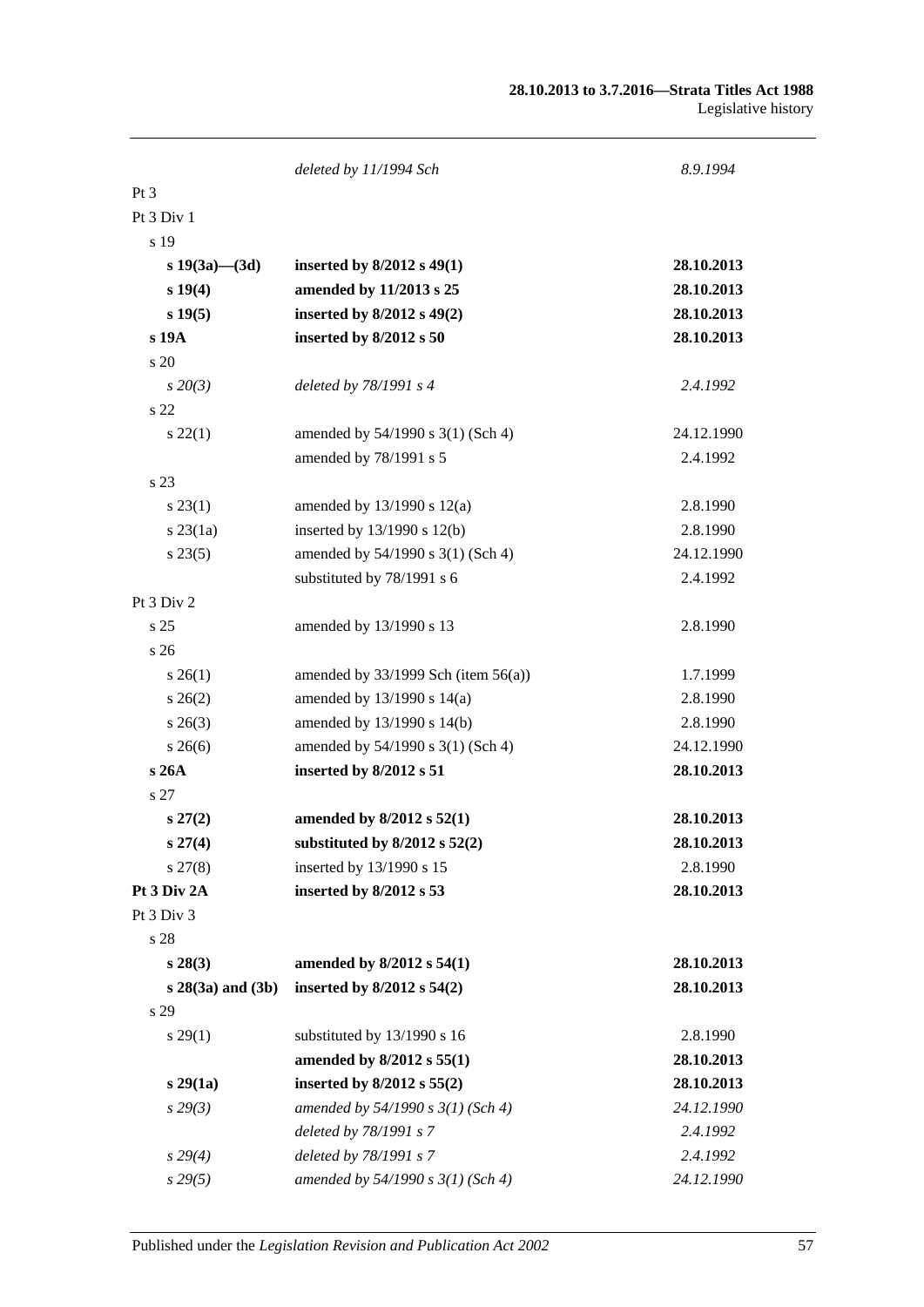|                          | deleted by 78/1991 s 7             | 2.4.1992   |
|--------------------------|------------------------------------|------------|
| s 29A                    | inserted by 26/1992 s 10           | 6.7.1992   |
| Pt 3 Div 4               |                                    |            |
| s 30                     |                                    |            |
| $s \ 30(3)$              | amended by 13/1990 s 17            | 2.8.1990   |
| s 31                     |                                    |            |
| $s \ 31(2)$              | amended by 13/1990 s 18            | 2.8.1990   |
| s $31(2a) - (2c)$        | inserted by 8/2012 s 56            | 28.10.2013 |
| s 32                     |                                    |            |
| $s \, 32(1)$             | amended by 54/1990 s 3(1) (Sch 4)  | 24.12.1990 |
|                          | amended by 78/1991 s 8             | 2.4.1992   |
|                          | amended by 8/2012 s 57             | 28.10.2013 |
| Pt 3 Div 5               |                                    |            |
| s 33                     |                                    |            |
| $s \, 33(2)$             | amended by $13/1990$ s $19(a)$     | 2.8.1990   |
|                          | amended by 8/2012 s 58(1)          | 28.10.2013 |
| $s \, 33(3)$             | amended by 13/1990 s 19(b)         | 2.8.1990   |
| $s\,33(3aa)$             | inserted by $8/2012$ s $58(2)$     | 28.10.2013 |
| $s \, 33(3a)$            | inserted by $13/1990$ s $19(c)$    | 2.8.1990   |
| $s \, 33(4)$             | amended by 54/1990 s 3(1) (Sch 4)  | 24.12.1990 |
|                          | amended by 78/1991 s 9             | 2.4.1992   |
| $s \, 33(4a)$ and $(4b)$ | inserted by $8/2012$ s $58(3)$     | 28.10.2013 |
| $s \, 33(6)$             | substituted by $13/1990$ s $19(d)$ | 2.8.1990   |
| $s \, 33(7)$             | amended by 13/1990 s 19(e)         | 2.8.1990   |
| $s \, 33(8)$             | inserted by $13/1990$ s $19(f)$    | 2.8.1990   |
|                          | substituted by $8/2012$ s $58(4)$  | 28.10.2013 |
| $s\,33(9)$ - (12)        | inserted by 8/2012 s 58(4)         | 28.10.2013 |
| s 33A                    | inserted by 8/2012 s 59            | 28.10.2013 |
| s 34                     |                                    |            |
| $s \; 34(2)$             | amended by $13/1990$ s $20(a)$     | 2.8.1990   |
| $s \, 34(2a)$            | inserted by $8/2012$ s $60(1)$     | 28.10.2013 |
| s $34(3a)$ (3f)          | inserted by $8/2012$ s $60(2)$     | 28.10.2013 |
| $s \; 34(5)$             | amended by 13/1990 s 20(b)         | 2.8.1990   |
| $s \; 34(6)$             | substituted by $13/1990$ s $20(c)$ | 2.8.1990   |
| $s \; 34(8)$             | substituted by $13/1990$ s $20(d)$ | 2.8.1990   |
|                          | substituted by $8/2012$ s $60(3)$  | 28.10.2013 |
| s 34A                    | inserted by 8/2012 s 61            | 28.10.2013 |
| Pt 3 Div 6               |                                    |            |
| s 35                     |                                    |            |
| $s \, 35(1)$             | amended by $13/1990$ s $21(a)$     | 2.8.1990   |
|                          | amended by 8/2012 s 62             | 28.10.2013 |
| $s \frac{35}{1a}$        | inserted by $13/1990$ s $21(b)$    | 2.8.1990   |
| $s \; 35(4)$             | substituted by $13/1990$ s $21(c)$ | 2.8.1990   |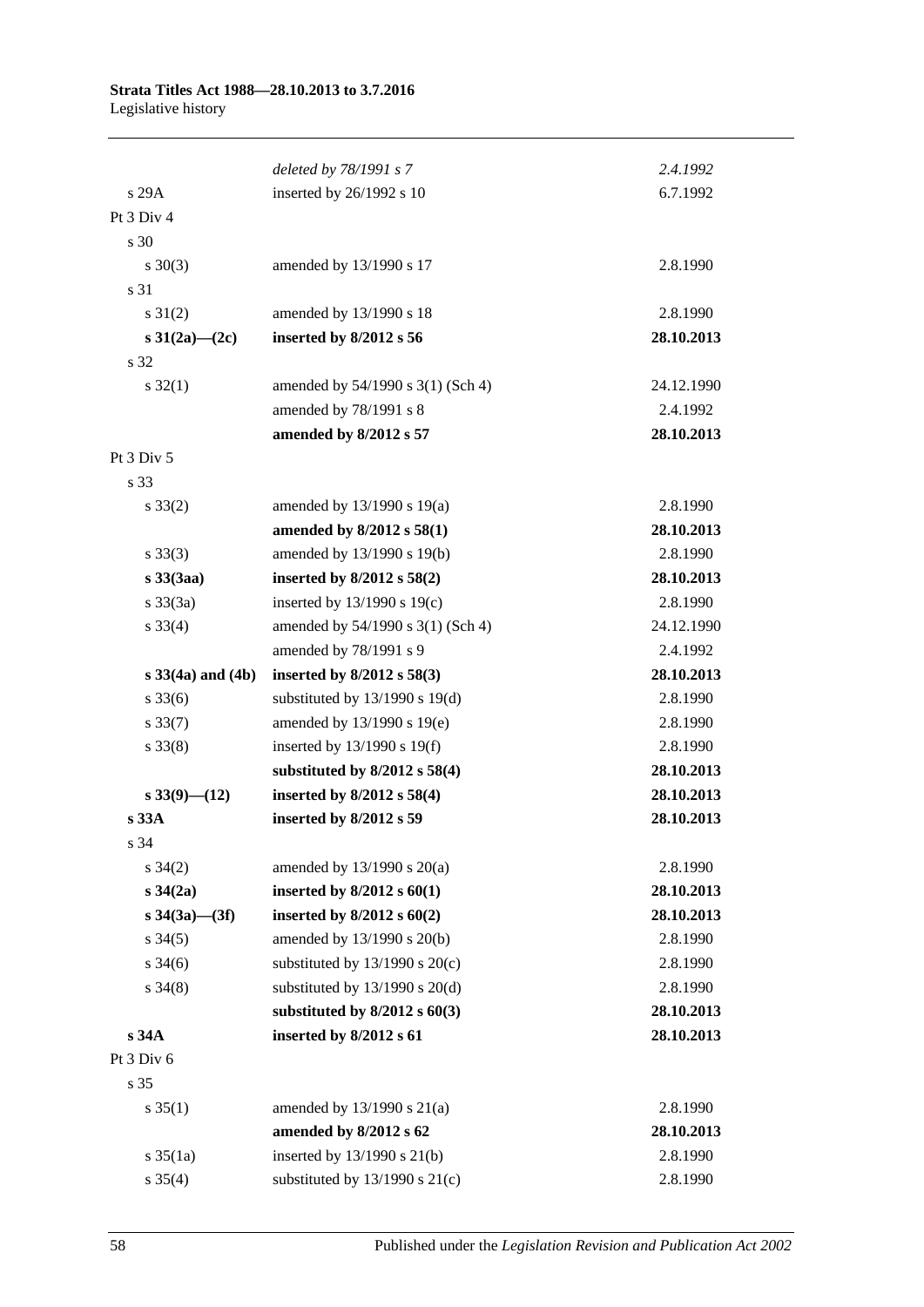#### **28.10.2013 to 3.7.2016—Strata Titles Act 1988** Legislative history

| s $35(4a)$ and $(4b)$ | inserted by $13/1990$ s $21(c)$          | 2.8.1990   |
|-----------------------|------------------------------------------|------------|
| s 35(5)               | amended by 8/2012 s 62                   | 28.10.2013 |
| $s \, 35(6)$          | amended by 13/1990 s 21(d)               | 2.8.1990   |
| $s \, 35(7)$          | amended by 13/1990 s 21(e)               | 2.8.1990   |
| Pt 3 Div 6A           | inserted by 38/1996 s 45                 | 4.11.1996  |
| s36A                  | amended by 33/1999 Sch (item 56(b))      | 1.7.1999   |
| s 36B                 |                                          |            |
| agent                 | amended by $33/1999$ Sch (item $56(c)$ ) | 1.7.1999   |
| s 36C                 |                                          |            |
| s $36C(4)$            | amended by $33/1999$ Sch (item $56(d)$ ) | 1.7.1999   |
| s 36E                 | amended by $33/1999$ Sch (item $56(e)$ ) | 1.7.1999   |
| s 36G                 |                                          |            |
| $s\,36G(3)$           | amended by $8/2012$ s $63(1)$ , (2)      | 28.10.2013 |
| $s \; 36G(4)$         | amended by 12/2008 s 81                  | 1.6.2009   |
| $s\,36H$              |                                          |            |
| $s \, 36H(1)$         | amended by 59/1998 s 21                  | 13.12.1998 |
|                       | amended by 8/2012 s 64(1)                | 28.10.2013 |
| $s\,36H(2)$           | amended by 8/2012 s 64(2)                | 28.10.2013 |
| s 36I                 |                                          |            |
| $s \, 36I(2)$         | amended by $33/1999$ Sch (item $56(f)$ ) | 1.7.1999   |
| s 36J                 | amended by $33/1999$ Sch (item $56(g)$ ) | 1.7.1999   |
| s 36L                 |                                          |            |
| s $36L(1)$ and $(2)$  | amended by $33/1999$ Sch (item $56(h)$ ) | 1.7.1999   |
| Pt 3 Div 7            |                                          |            |
| s 37                  |                                          |            |
| $s \frac{37}{a1}$     | inserted by $12/2008$ s $82(1)$          | 1.6.2009   |
| $s \frac{37(1)}{2}$   | amended by 12/2008 s 82(2)               | 1.6.2009   |
| $s \frac{37(3)}{2}$   | amended by 12/2008 s 82(3)               | 1.6.2009   |
| $s \frac{37(4)}{2}$   | amended by $12/2008$ s $82(4)$           | 1.6.2009   |
| Pt 3 Div 8            |                                          |            |
| s 38                  |                                          |            |
| $s \ 38(1)$           | amended by 54/1990 s 3(1) (Sch 4)        | 24.12.1990 |
| $s \ 38(2)$           | substituted by 13/1990 s 22              | 2.8.1990   |
| $s \ 38(3)$           | amended by 54/1990 s 3(1) (Sch 4)        | 24.12.1990 |
| s 39                  |                                          |            |
| $s \, 39(2)$          | amended by 54/1990 s 3(1) (Sch 4)        | 24.12.1990 |
| s 39A                 | inserted by 8/2012 s 65                  | 28.10.2013 |
| s 40                  |                                          |            |
| $s\ 40(2)$            | amended by 54/1990 s 3(1) (Sch 4)        | 24.12.1990 |
| s 41                  |                                          |            |
| $s\ 41(1)$            | amended by 13/1990 s 23(a), (b)          | 2.8.1990   |
|                       | amended by 54/1990 s 3(1) (Sch 4)        | 24.12.1990 |
|                       | amended by 8/2012 s 66(1), (2)           | 28.10.2013 |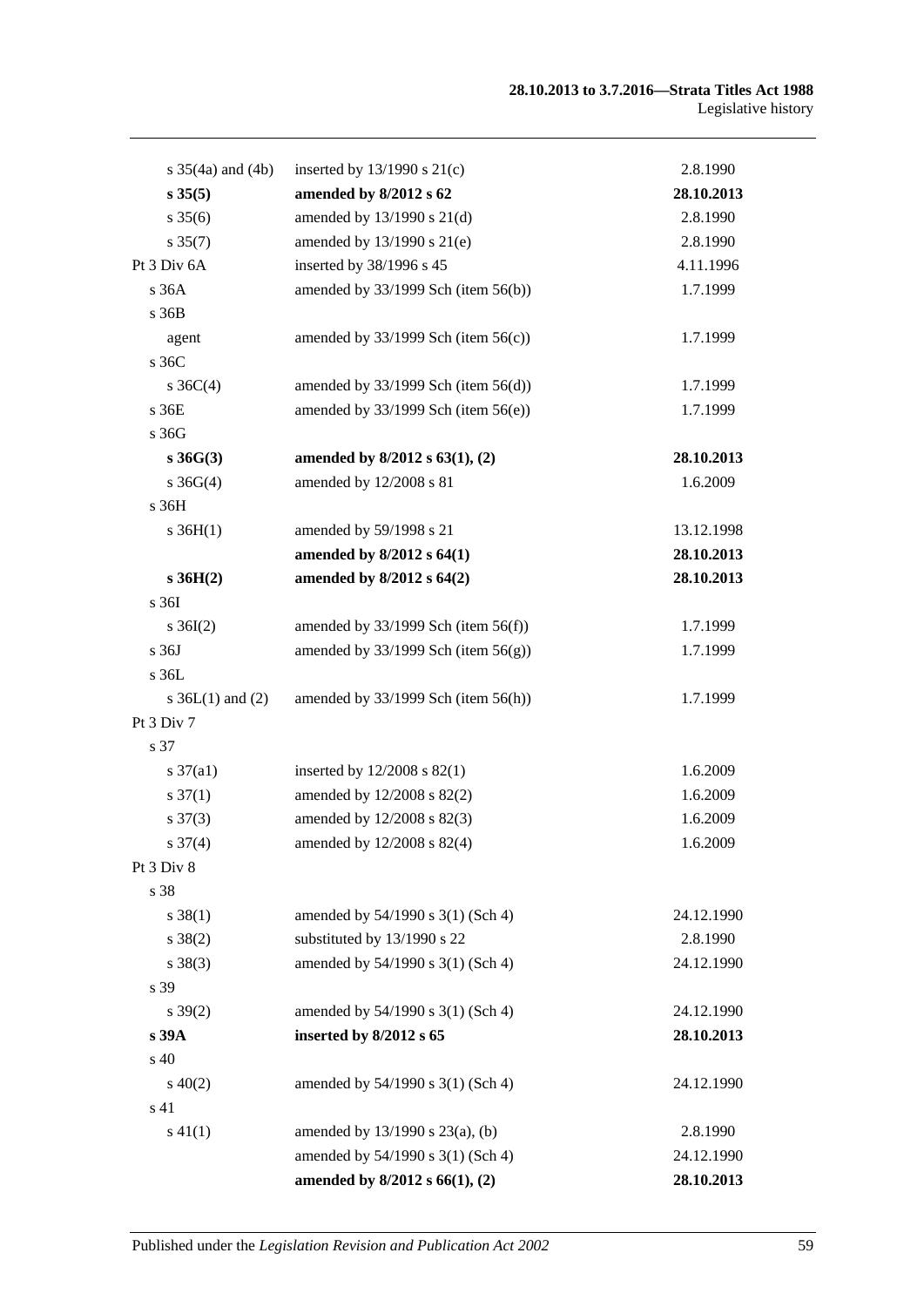| $s\ 41(1a)$ and $(1b)$                   | inserted by $8/2012$ s $66(3)$                      | 28.10.2013 |
|------------------------------------------|-----------------------------------------------------|------------|
| $s\ 41(2a)$                              | inserted by $13/1990$ s $23(c)$                     | 2.8.1990   |
|                                          | amended by 54/1990 s 3(1) (Sch 4)                   | 24.12.1990 |
| Pt 3A                                    | inserted by 78/1991 s 10                            | 2.4.1992   |
| $s$ 41AA                                 | inserted by $8/2012$ s $67$                         | 28.10.2013 |
| $s$ 41 $A$                               |                                                     |            |
| $s$ 41A(1)                               | amended by $8/2012$ s $68(1)$ —(3)                  | 28.10.2013 |
| $s\ 41A(2)$                              | substituted by $26/1992$ s $11(a)$                  | 6.7.1992   |
|                                          | substituted by 12/2008 s 83                         | 1.6.2009   |
| $s\ 41A(3)$                              | amended by 17/2006 s 223                            | 4.9.2006   |
| s $41A(4)$                               | amended by $26/1992$ s $11(b)$                      | 6.7.1992   |
| $s\,41A(9)$                              | amended by 8/2012 s 68(4)-(6)                       | 28.10.2013 |
| $s$ 41A $(10a)$                          | inserted by $8/2012$ s $68(7)$                      | 28.10.2013 |
| $s$ 41A(19) before<br>deletion by 8/2012 |                                                     |            |
| small claim                              | deleted by $26/1992 s 11(c)$                        | 6.7.1992   |
| $s$ 41A(19)                              | deleted by $8/2012$ s $68(8)$                       | 28.10.2013 |
| Pt 4                                     |                                                     |            |
| s 44                                     |                                                     |            |
| $s\,44(2)$                               | substituted by 13/1990 s 24                         | 2.8.1990   |
| $s\,44(3)$                               | amended by 54/1990 s 3(1) (Sch 4)                   | 24.12.1990 |
| s 44A                                    | inserted by 16/1989 s 3                             | 4.5.1989   |
|                                          | s $44A(2a)$ and $(2b)$ inserted by $13/1990$ s $25$ | 2.8.1990   |
| $s\,46$                                  |                                                     |            |
| $s\,46(a1)$                              | inserted by $12/2008$ s $84(1)$                     | 1.6.2009   |
| $s\,46(1)$                               | amended by 12/2008 s 84(2), (3)                     | 1.6.2009   |
| $s\ 46(2)$ and (3)                       | amended by 12/2008 s 84(4)                          | 1.6.2009   |
| $s\,47$                                  | substituted by 8/2012 s 69                          | 28.10.2013 |
| s 48A                                    | inserted by 12/2008 s 85                            | 1.6.2009   |
| s 49                                     |                                                     |            |
| $s\,49(1)$                               | substituted by 8/2012 s 70                          | 28.10.2013 |
| $s\,49(2)$                               | amended by 54/1990 s 3(1) (Sch 4)                   | 24.12.1990 |
|                                          | substituted by $78/1991$ s $11(a)$                  | 2.4.1992   |
| $s\,49(3)$                               | amended by 78/1991 s 11(b)                          | 2.4.1992   |
| s <sub>50</sub>                          |                                                     |            |
| $s\ 50(2)$ and (3)                       | substituted by 8/2012 s 71                          | 28.10.2013 |
| s 50(4)                                  | amended by 13/1990 s 26                             | 2.8.1990   |
| s 50(5)                                  | amended by 54/1990 s 3(1) (Sch 4)                   | 24.12.1990 |
| s 50A                                    | inserted by 8/2012 s 72                             | 18.7.2013  |
| s 50B                                    | inserted by 8/2012 s 72                             | 28.10.2013 |
| s 51                                     |                                                     |            |
| s 51(2)                                  | amended by 54/1990 s 3(1) (Sch 4)                   | 24.12.1990 |
|                                          | amended by 8/2012 s 73                              | 28.10.2013 |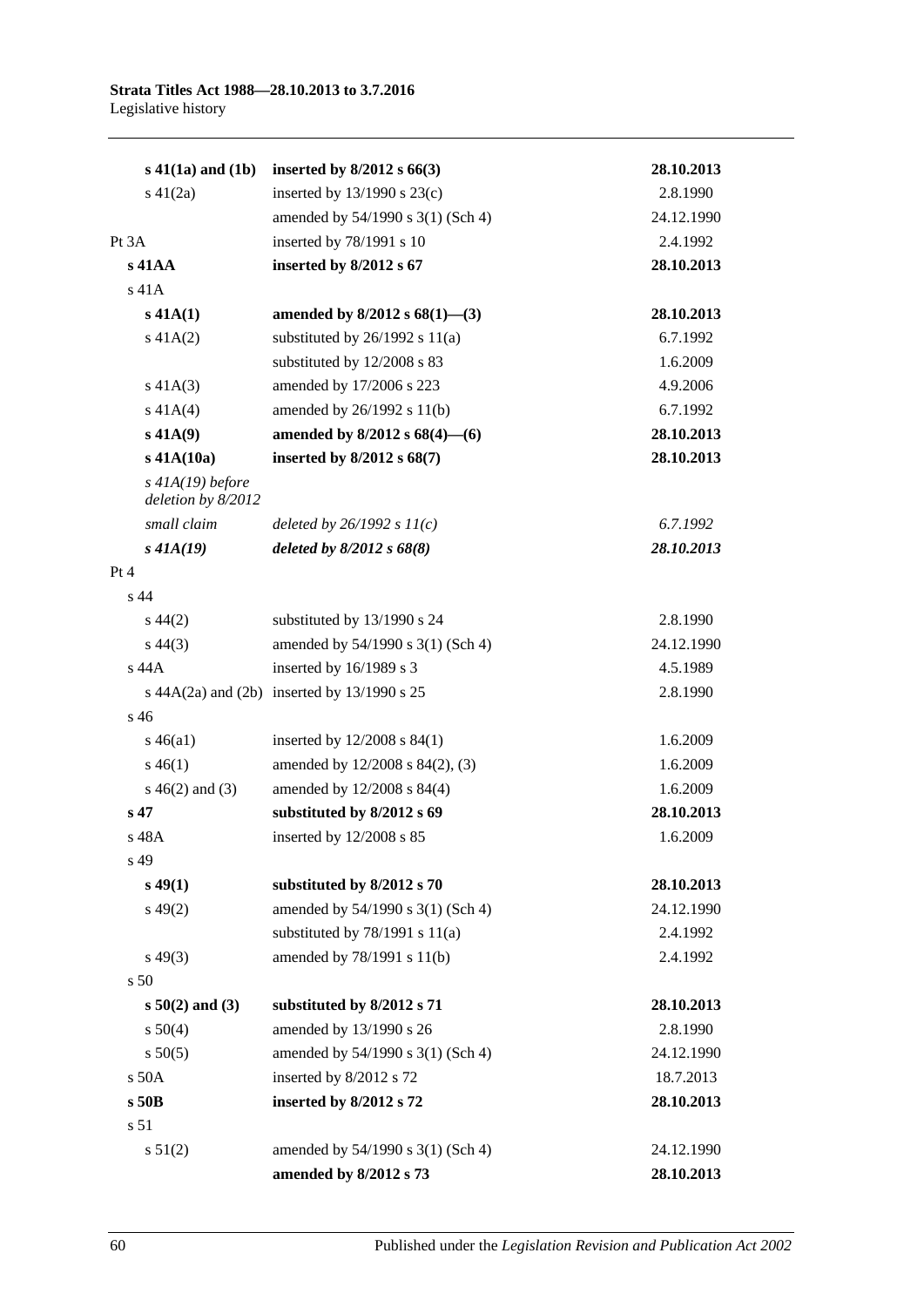| Sch 1                              | deleted by $54/1990 s 3(1)$ (Sch 4) | 24.12.1990 |
|------------------------------------|-------------------------------------|------------|
| Sch <sub>2</sub>                   |                                     |            |
| cl <sub>2</sub>                    | substituted by $13/1990$ s 27       | 1.9.1988   |
| cl 5 before deletion by<br>12/2008 |                                     |            |
| cl 5(4)                            | amended by 17/2006 s 224            | 4.9.2006   |
| cl.5                               | deleted by $12/2008 s 86$           | 1.6.2009   |
| Sch <sub>3</sub>                   |                                     |            |
| Article 6                          | amended by $13/1990$ s 28           | 2.8.1990   |

## **Transitional etc provisions associated with Act or amendments**

### *Statutes Amendment (Community and Strata Titles) Act 2012, Sch 1—Transitional provisions*

### **1—Delegations made prior to commencement**

- (1) A delegation of functions or powers made by a community corporation before the commencement of section 17 or made by a strata corporation before the commencement of section 53 is revocable as follows:
	- (a) in a case where there is a contract relating to the delegation between the corporation and a body corporate manager—the delegation is revoked on termination or expiry of the contract;
	- (b) in any other case—the delegation is revocable by the corporation at any time by notice given in writing (notwithstanding any agreement to the contrary by the corporation).
- (2) In this clause—

*body corporate manager* means a person who carries on a business, or is an employee in a business, that consists of, or includes, acting as a delegate of community corporations under the *[Community Titles Act](http://www.legislation.sa.gov.au/index.aspx?action=legref&type=act&legtitle=Community%20Titles%20Act%201996) 1996* or of strata corporations under the *[Strata Titles Act](http://www.legislation.sa.gov.au/index.aspx?action=legref&type=act&legtitle=Strata%20Titles%20Act%201988) 1988*.

## **Historical versions**

Reprint No 1—2.4.1992 Reprint No 2—21.5.1992 Reprint No 3—6.7.1992 Reprint No 4—15.1.1994 Reprint No 5—8.9.1994 Reprint No 6—4.11.1996 Reprint No 7—9.5.1998 Reprint No 8—13.12.1998 Reprint No 9—1.7.1999 4.9.2006 1.6.2009 18.7.2013